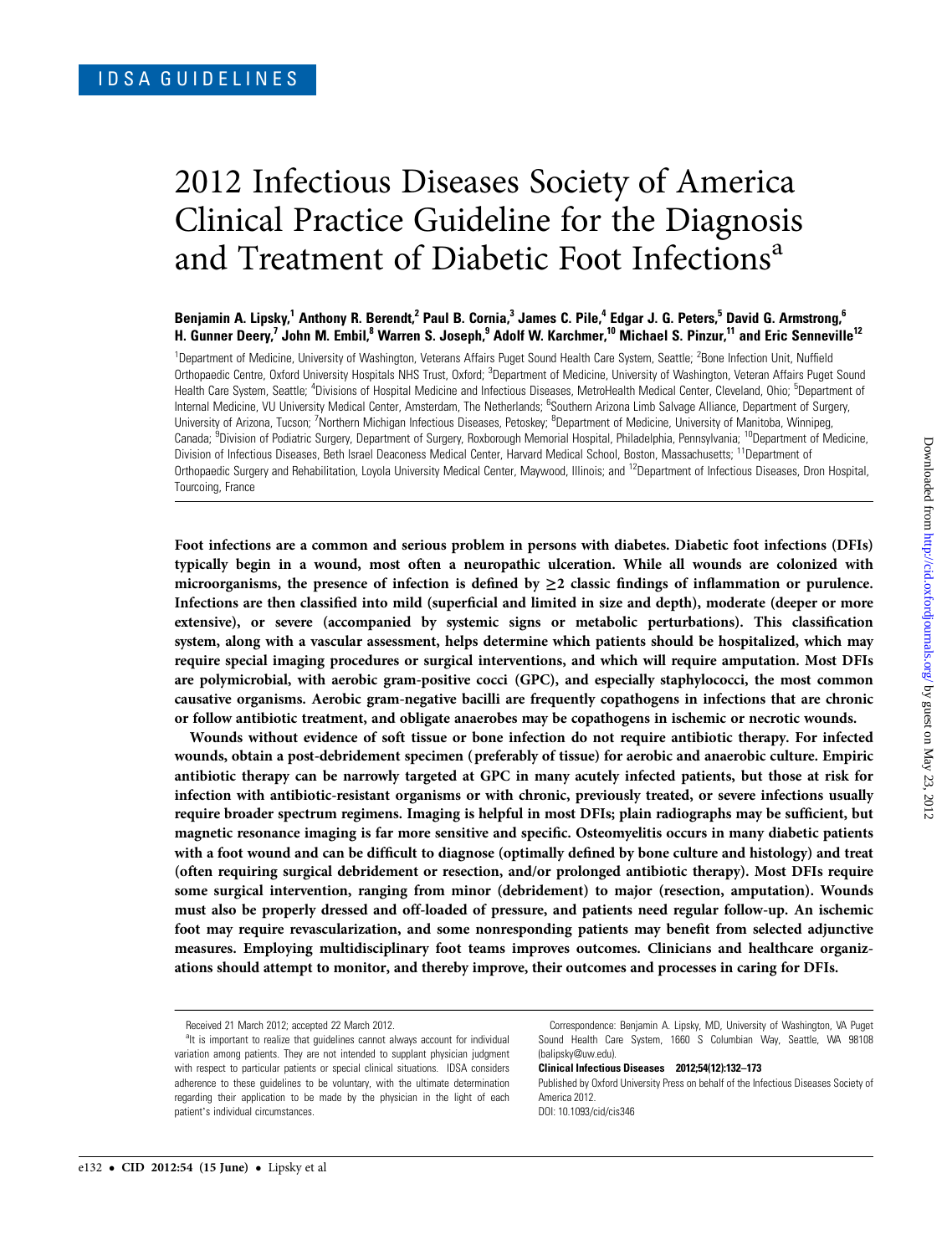# EXECUTIVE SUMMARY

Diabetic foot infections (DFIs) are a frequent clinical problem. Properly managed, most can be cured, but many patients needlessly undergo amputations because of improper diagnostic and therapeutic approaches. Infection in foot wounds should be defined clinically by the presence of inflammation or purulence, and then classified by severity. This approach helps clinicians make decisions about which patients to hospitalize or to send for imaging procedures or for whom to recommend surgical interventions. Many organisms, alone or in combinations, can cause DFI, but gram-positive cocci (GPC), especially staphylococci, are the most common.

Although clinically uninfected wounds do not require antibiotic therapy, infected wounds do. Empiric antibiotic regimens must be based on available clinical and epidemiologic data, but definitive therapy should be based on cultures of infected tissue. Imaging is especially helpful when seeking evidence of underlying osteomyelitis, which is often difficult to diagnose and treat. Surgical interventions of various types are often needed and proper wound care is important for successful cure of the infection and healing of the wound. Patients with a DFI should be evaluated for an ischemic foot, and employing multidisciplinary foot teams improves outcomes.

Summarized below are the recommendations made in the new guidelines for diabetic foot infections. The expert panel followed a process used in the development of other Infectious Diseases Society of America (IDSA) guidelines, which included a systematic weighting of the strength of recommendation and quality of evidence using the GRADE (Grading of Recommendations Assessment, Development and Evaluation) system [\[1](#page-32-0)–[6](#page-33-0)] (Table [1\)](#page-2-0). A detailed description of the methods, background, and evidence summaries that support each of the recommendations can be found online in the full text of the guidelines.

# RECOMMENDATIONS FOR MANAGING DIABETIC FOOT INFECTIONS

# I. In which diabetic patients with a foot wound should I suspect infection, and how should I classify it? Recommendations

1. Clinicians should consider the possibility of infection occurring in any foot wound in a patient with diabetes (strong, low). Evidence of infection generally includes classic signs of inflammation (redness, warmth, swelling, tenderness, or pain) or purulent secretions, but may also include additional or secondary signs (eg, nonpurulent secretions, friable or discolored granulation tissue, undermining of wound edges, foul odor) (strong, low).

2. Clinicians should be aware of factors that increase the risk for DFI and especially consider infection when these factors are present; these include a wound for which the probe-to-bone (PTB) test is positive; an ulceration present for >30 days; a history of recurrent foot ulcers; a traumatic foot wound; the presence of peripheral vascular disease in the affected limb; a previous lower extremity amputation; loss of protective sensation; the presence of renal insufficiency; or a history of walking barefoot (strong, low).

3. Clinicians should select and routinely use a validated classification system, such as that developed by the International Working Group on the Diabetic Foot (IWGDF) (abbreviated with the acronym PEDIS) or IDSA (see below), to classify infections and to help define the mix of types and severity of their cases and their outcomes (strong, high). The DFI Wound Score may provide additional quantitative discrimination for research purposes (weak, low). Other validated diabetic foot classification schemes have limited value for infection, as they describe only its presence or absence (moderate, low).

# II. How should I assess a diabetic patient presenting with a foot infection?

# Recommendations

4. Clinicians should evaluate a diabetic patient presenting with a foot wound at 3 levels: the patient as a whole, the affected foot or limb, and the infected wound (strong, low).

5. Clinicians should diagnose infection based on the presence of at least 2 classic symptoms or signs of inflammation (erythema, warmth, tenderness, pain, or induration) or purulent secretions. They should then document and classify the severity of the infection based on its extent and depth and the presence of any systemic findings of infection (strong, low).

6. We recommend assessing the affected limb and foot for arterial ischemia (strong, moderate), venous insufficiency, presence of protective sensation, and biomechanical problems (strong, low).

7. Clinicians should debride any wound that has necrotic tissue or surrounding callus; the required procedure may range from minor to extensive (strong, low).

# III. When and from whom should I request a consultation for a patient with a diabetic foot infection?

# Recommendations

8. For both outpatients and inpatients with a DFI, clinicians should attempt to provide a well-coordinated approach by those with expertise in a variety of specialties, preferably by a multidisciplinary diabetic foot care team (strong, moderate). Where such a team is not yet available, the primary treating clinician should try to coordinate care among consulting specialists.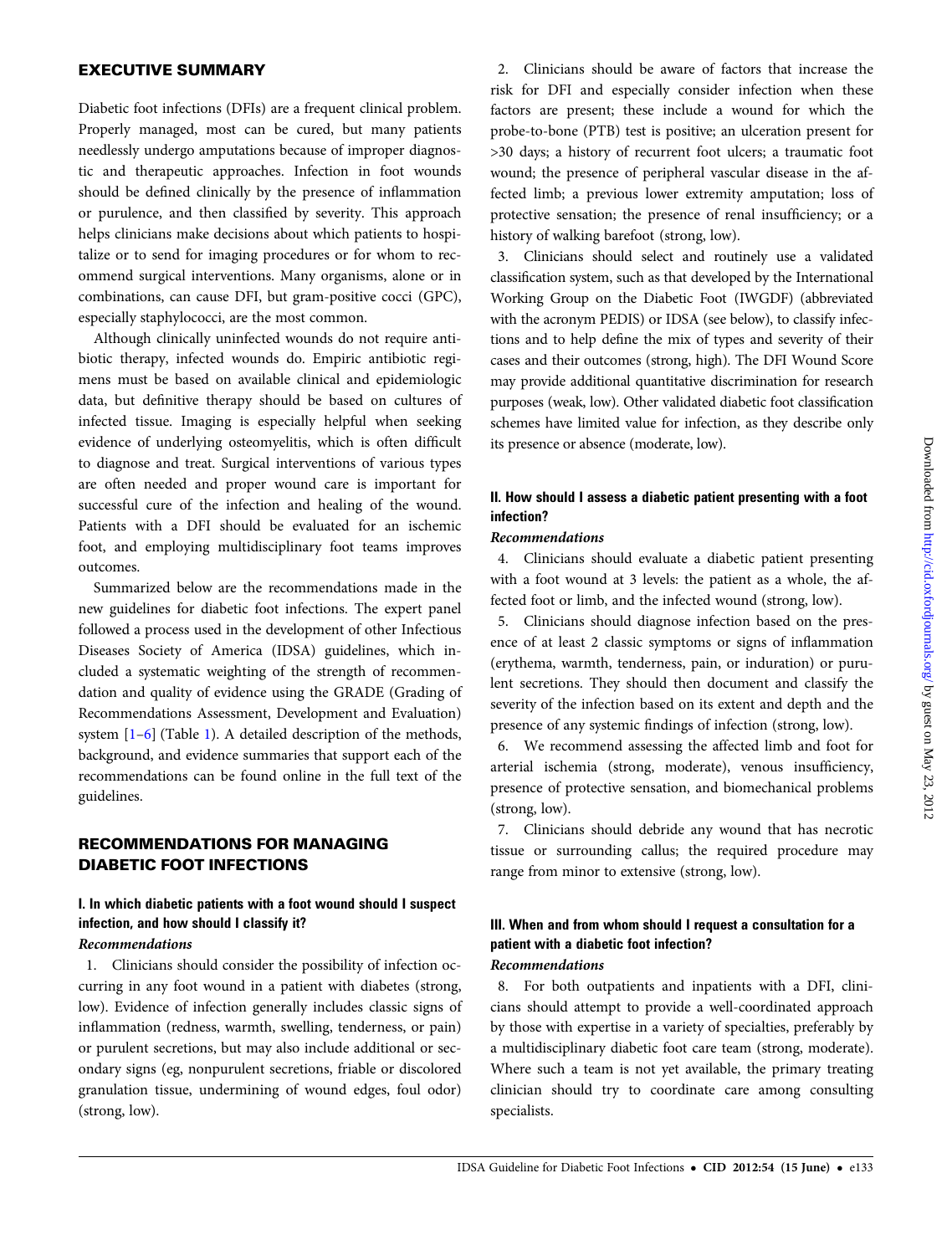<span id="page-2-0"></span>

|  | Table 1. Strength of Recommendations and Quality of the Evidence |  |
|--|------------------------------------------------------------------|--|
|--|------------------------------------------------------------------|--|

| Strength of<br>Recommendation and<br>Quality of Evidence                           | Clarity of Balance Between<br>Desirable and Undesirable<br>Effects                                                                                                                                | Methodological Quality of Supporting<br>Evidence (Examples)                                                                                                                                            | Implications                                                                                                                                                                                                                                              |
|------------------------------------------------------------------------------------|---------------------------------------------------------------------------------------------------------------------------------------------------------------------------------------------------|--------------------------------------------------------------------------------------------------------------------------------------------------------------------------------------------------------|-----------------------------------------------------------------------------------------------------------------------------------------------------------------------------------------------------------------------------------------------------------|
| Strong recommendation,<br>high-quality evidence                                    | Desirable effects clearly<br>outweigh undesirable<br>effects, or vice versa                                                                                                                       | Consistent evidence from<br>well-performed RCTs or<br>exceptionally strong evidence from<br>unbiased observational studies                                                                             | Recommendation can apply to most<br>patients in most circumstances.<br>Further research is unlikely to<br>change our confidence in the<br>estimate of effect                                                                                              |
| Strong recommendation,<br>moderate-quality<br>evidence                             | Desirable effects clearly<br>outweigh undesirable<br>effects, or vice versa                                                                                                                       | Evidence from RCTs with important<br>limitations (inconsistent results,<br>methodological flaws, indirect, or<br>imprecise) or exceptionally strong<br>evidence from unbiased<br>observational studies | Recommendation can apply to most<br>patients in most circumstances.<br>Further research (if performed) is<br>likely to have an important impact<br>on our confidence in the estimate<br>of effect and may change the<br>estimate                          |
| Strong recommendation,<br>low-quality evidence                                     | Desirable effects clearly<br>outweigh undesirable<br>effects, or vice versa                                                                                                                       | Evidence for at least 1 critical<br>outcome from observational<br>studies, RCTs with serious flaws<br>or indirect evidence                                                                             | Recommendation may change when<br>higher-quality evidence becomes<br>available. Further research (if<br>performed) is likely to have an<br>important impact on our<br>confidence in the estimate of<br>effect and is likely to change the<br>estimate     |
| Strong recommendation,<br>very low-quality<br>evidence (very rarely<br>applicable) | Desirable effects clearly<br>outweigh undesirable<br>effects, or vice versa                                                                                                                       | Evidence for at least 1 critical<br>outcome from unsystematic<br>clinical observations or very<br>indirect evidence                                                                                    | Recommendation may change when<br>higher-quality evidence becomes<br>available; any estimate of effect for<br>at least 1 critical outcome is very<br>uncertain                                                                                            |
| Weak recommendation,<br>high-quality evidence                                      | Desirable effects closely<br>balanced with undesirable<br>effects                                                                                                                                 | Consistent evidence from well-<br>performed RCTs or exceptionally<br>strong evidence from unbiased<br>observational studies                                                                            | The best action may differ depending<br>on circumstances or patients or<br>societal values. Further research is<br>unlikely to change our confidence<br>in the estimate of effect                                                                         |
| Weak recommendation,<br>moderate-quality<br>evidence                               | Desirable effects closely<br>balanced with undesirable<br>effects                                                                                                                                 | Evidence from RCTs with important<br>limitations (inconsistent results,<br>methodological flaws, indirect, or<br>imprecise) or exceptionally strong<br>evidence from unbiased<br>observational studies | Alternative approaches likely to be<br>better for some patients under<br>some circumstances. Further<br>research (if performed) is likely to<br>have an important impact on our<br>confidence in the estimate of<br>effect and may change the<br>estimate |
| Weak recommendation,<br>low-quality evidence                                       | Uncertainty in the estimates<br>of desirable effects, harms,<br>and burden: desirable<br>effects, harms, and burden<br>may be closely balanced                                                    | Evidence for at least 1 critical<br>outcome from observational<br>studies, RCTs with serious flaws,<br>or indirect evidence                                                                            | Other alternatives may be equally<br>reasonable. Further research is<br>very likely to have an important<br>impact on our confidence in the<br>estimate of effect and is likely to<br>change the estimate                                                 |
| Weak recommendation,<br>very low-quality<br>evidence                               | Major uncertainty in the<br>estimates of desirable<br>effects, harms, and<br>burden; desirable effects<br>may or may not be<br>balanced with undesirable<br>effects or may be closely<br>balanced | Evidence for at least 1 critical<br>outcome from unsystematic<br>clinical observations or very<br>indirect evidence                                                                                    | Other alternatives may be equally<br>reasonable. Any estimate of effect,<br>for at least 1 critical outcome, is<br>very uncertain                                                                                                                         |

Abbreviation: RCT, randomized controlled trial.

9. Diabetic foot care teams can include (or should have ready access to) specialists in various fields; patients with a DFI may especially benefit from consultation with an infectious disease or clinical microbiology specialist and a surgeon with experience and interest in managing DFIs (strong, low).

10. Clinicians without adequate training in wound debridement should seek consultation from those more qualified for this task, especially when extensive procedures are required (strong, low).

11. If there is clinical or imaging evidence of significant ischemia in an infected limb, we recommend the clinician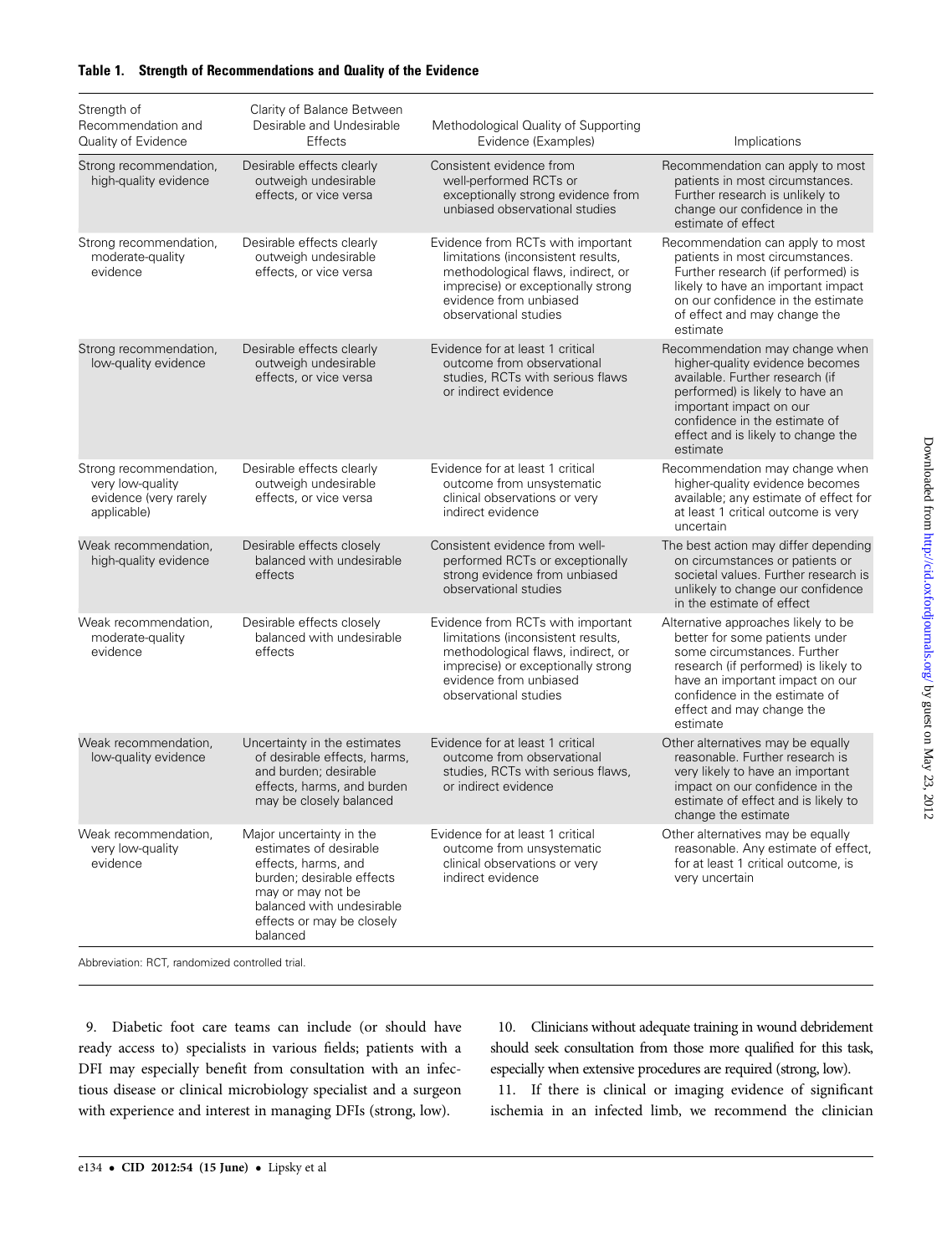consult a vascular surgeon for consideration of revascularization (strong, moderate).

12. We recommend that clinicians unfamiliar with pressure off-loading or special dressing techniques consult foot or wound care specialists when these are required (strong, low).

13. Providers working in communities with inadequate access to consultation from specialists might consider devising systems (eg, telemedicine) to ensure expert input on managing their patients (strong, low).

# IV. Which patients with a diabetic foot infection should I hospitalize, and what criteria should they meet before I discharge them? Recommendations

# 14. We recommend that all patients with a severe infection, selected patients with a moderate infection with complicating features (eg, severe peripheral arterial disease [PAD] or lack of home support), and any patient unable to comply with the required outpatient treatment regimen for psychological or social reasons be hospitalized initially. Patients who do not meet any of these criteria, but are failing to improve with out-

15. We recommend that prior to being discharged, a patient with a DFI should be clinically stable; have had any urgently needed surgery performed; have achieved acceptable glycemic control; be able to manage (on his/her own or with help) at the designated discharge location; and have a welldefined plan that includes an appropriate antibiotic regimen to which he/she will adhere, an off-loading scheme (if needed), specific wound care instructions, and appropriate outpatient follow-up (strong, low).

patient therapy, may also need to be hospitalized (strong, low).

# V. When and how should I obtain specimen(s) for culture from a patient with a diabetic foot wound?

# Recommendations

16. For clinically uninfected wounds, we recommend not collecting a specimen for culture (strong, low).

17. For infected wounds, we recommend that clinicians send appropriately obtained specimens for culture prior to starting empiric antibiotic therapy, if possible. Cultures may be unnecessary for a mild infection in a patient who has not recently received antibiotic therapy (strong, low).

18. We recommend sending a specimen for culture that is from deep tissue, obtained by biopsy or curettage after the wound has been cleansed and debrided. We suggest avoiding swab specimens, especially of inadequately debrided wounds, as they provide less accurate results (strong, moderate).

# VI. How should I initially select, and when should I modify, an antibiotic regimen for a diabetic foot infection? (See question VIII for recommendations for antibiotic treatment of osteomyelitis)

#### Recommendations

19. We recommend that clinically uninfected wounds not be treated with antibiotic therapy (strong, low).

20. We recommend prescribing antibiotic therapy for all infected wounds, but caution that this is often insufficient unless combined with appropriate wound care (strong, low).

21. We recommend that clinicians select an empiric antibiotic regimen on the basis of the severity of the infection and the likely etiologic agent(s) (strong, low).

a. For mild to moderate infections in patients who have not recently received antibiotic treatment, we suggest that therapy just targeting aerobic GPC is sufficient (weak, low).

b. For most severe infections, we recommend starting broad-spectrum empiric antibiotic therapy, pending culture results and antibiotic susceptibility data (strong, low).

c. Empiric therapy directed at Pseudomonas aeruginosa is usually unnecessary except for patients with risk factors for true infection with this organism (strong, low).

d. Consider providing empiric therapy directed against methicillin-resistant Staphylococcus aureus (MRSA) in a patient with a prior history of MRSA infection; when the local prevalence of MRSA colonization or infection is high; or if the infection is clinically severe (weak, low).

22. We recommend that definitive therapy be based on the results of an appropriately obtained culture and sensitivity testing of a wound specimen as well as the patient's clinical response to the empiric regimen (strong, low).

23. We suggest basing the route of therapy largely on infection severity. We prefer parenteral therapy for all severe, and some moderate, DFIs, at least initially (weak, low), with a switch to oral agents when the patient is systemically well and culture results are available. Clinicians can probably use highly bioavailable oral antibiotics alone in most mild, and in many moderate, infections and topical therapy for selected mild superficial infections (strong, moderate).

24. We suggest continuing antibiotic therapy until, but not beyond, resolution of findings of infection, but not through complete healing of the wound (weak, low). We suggest an initial antibiotic course for a soft tissue infection of about 1–2 weeks for mild infections and 2–3 weeks for moderate to severe infections (weak, low).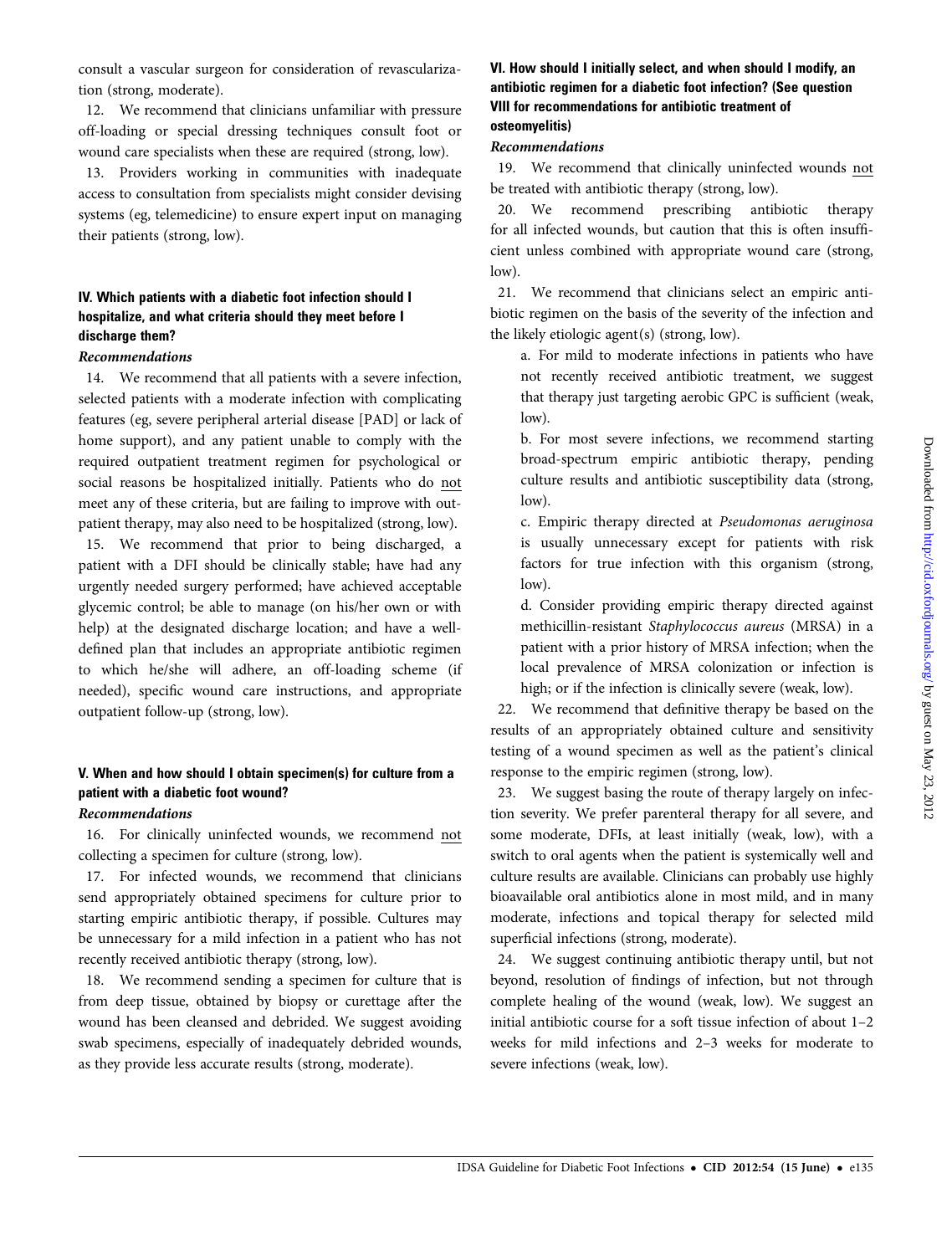# VII. When should I consider imaging studies to evaluate a diabetic foot infection, and which should I select? Recommendations

25. We recommend that all patients presenting with a new DFI have plain radiographs of the affected foot to look for bony abnormalities (deformity, destruction) as well as for soft tissue gas and radio-opaque foreign bodies (strong, moderate).

26. We recommend using magnetic resonance imaging (MRI) as the study of choice for patients who require further (ie, more sensitive or specific) imaging, particularly when soft tissue abscess is suspected or the diagnosis of osteomyelitis remains uncertain (strong, moderate).

27. When MRI is unavailable or contraindicated, clinicians might consider the combination of a radionuclide bone scan and a labeled white blood cell scan as the best alternative (weak, low).

# VIII. How should I diagnose and treat osteomyelitis of the foot in a patient with diabetes?

# Recommendations

28. Clinicians should consider osteomyelitis as a potential complication of any infected, deep, or large foot ulcer, especially one that is chronic or overlies a bony prominence (strong, moderate).

29. We suggest doing a PTB test for any DFI with an open wound. When properly conducted and interpreted, it can help to diagnose (when the likelihood is high) or exclude (when the likelihood is low) diabetic foot osteomyelitis (DFO) (strong, moderate).

30. We suggest obtaining plain radiographs of the foot, but they have relatively low sensitivity and specificity for confirming or excluding osteomyelitis (weak, moderate). Clinicians might consider using serial plain radiographs to diagnose or monitor suspected DFO (weak, low).

31. For a diagnostic imaging test for DFO, we recommend using MRI (strong, moderate). However, MRI is not always necessary for diagnosing or managing DFO (strong, low).

32. If MRI is unavailable or contraindicated, clinicians might consider a leukocyte or antigranulocyte scan, preferably combined with a bone scan (weak, moderate). We do not recommend any other type of nuclear medicine investigations (weak, moderate).

33. We suggest that the most definitive way to diagnose DFO is by the combined findings on bone culture and histology (strong, moderate). When bone is debrided to treat osteomyelitis, we suggest sending a sample for culture and histology (strong, low).

34. For patients not undergoing bone debridement, we suggest that clinicians consider obtaining a diagnostic bone biopsy when faced with specific circumstances, eg, diagnostic uncertainty, inadequate culture information, failure of response to empiric treatment (weak, low).

35. Clinicians can consider using either primarily surgical or primarily medical strategies for treating DFO in properly selected patients (weak, moderate). In noncomparative studies each approach has successfully arrested infection in most patients.

36. When a radical resection leaves no remaining infected tissue, we suggest prescribing antibiotic therapy for only a short duration (2–5 days) (weak, low). When there is persistent infected or necrotic bone, we suggest prolonged ( $\geq 4$ weeks) antibiotic treatment (weak, low).

37. For specifically treating DFO, we do not currently support using adjunctive treatments such as hyperbaric oxygen therapy, growth factors (including granulocyte colonystimulating factor), maggots (larvae), or topical negative pressure therapy (eg, vacuum-assisted closure) (weak, low).

# IX. In which patients with a diabetic foot infection should I consider surgical intervention, and what type of procedure may be appropriate?

# Recommendations

38. We suggest that nonsurgical clinicians consider requesting an assessment by a surgeon for patients with a moderate or severe DFI (weak, low).

39. We recommend urgent surgical intervention for most foot infections accompanied by gas in the deeper tissues, an abscess, or necrotizing fasciitis, and less urgent surgery for wounds with substantial nonviable tissue or extensive bone or joint involvement (strong, low).

40. We recommend involving a vascular surgeon early on to consider revascularization whenever ischemia complicates a DFI, but especially in any patient with a critically ischemic limb (strong, moderate).

41. Although most qualified surgeons can perform an urgently needed debridement or drainage, we recommend that in DFI cases requiring more complex or reconstructive procedures, the surgeon should have experience with these problems and adequate knowledge of the anatomy of the foot (strong, low).

# X. What types of wound care techniques and dressings are appropriate for diabetic foot wounds? Recommendations

42. Diabetic patients with a foot wound should receive appropriate wound care, which usually consists of the following:

- a. Debridement, aimed at removing debris, eschar, and surrounding callus (strong, moderate). Sharp (or surgical) methods are generally best (strong, low), but mechanical, autolytic, or larval debridement techniques may be appropriate for some wounds (weak, low).
- b. Redistribution of pressure off the wound to the entire weight-bearing surface of the foot ("off-loading").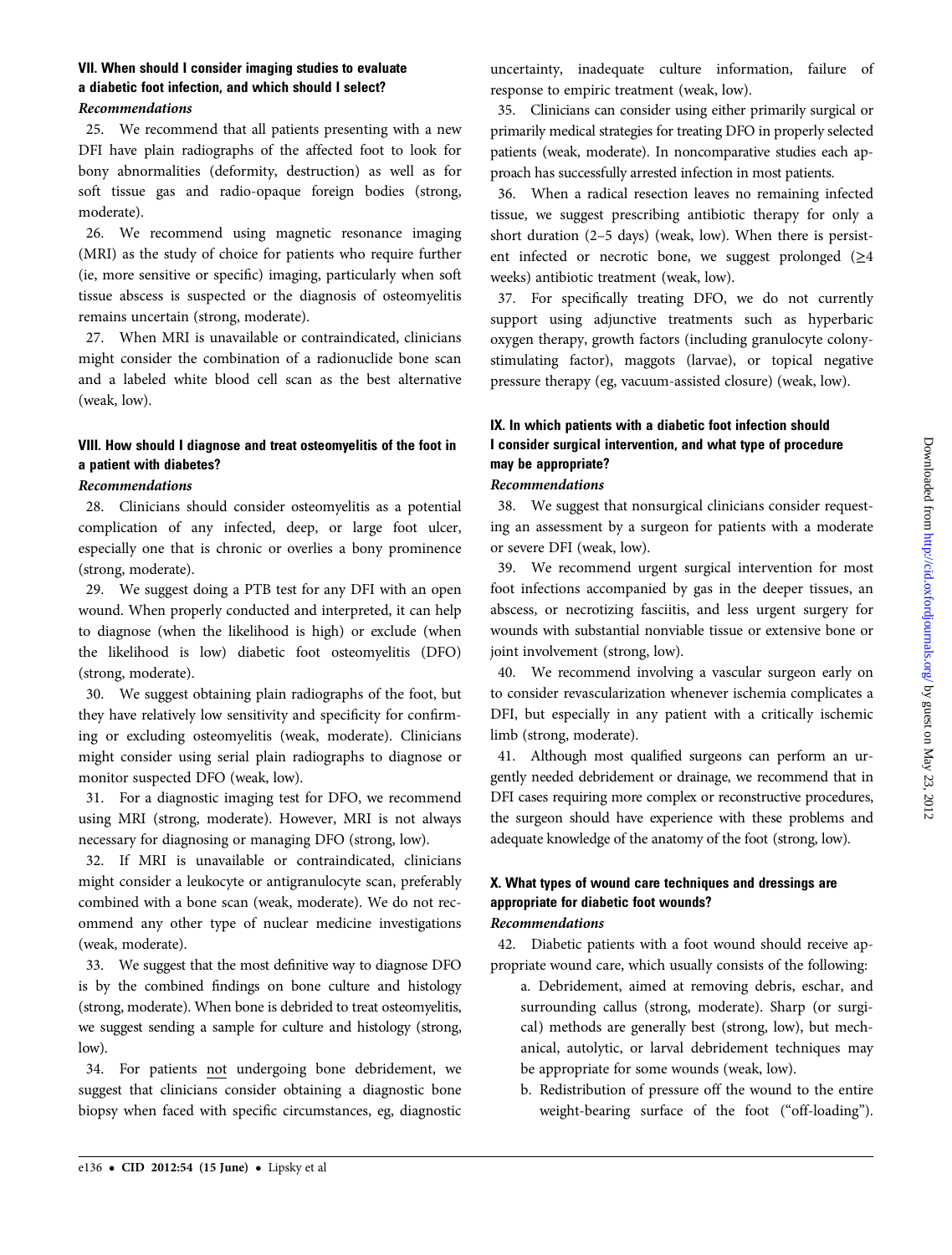While particularly important for plantar wounds, this is also necessary to relieve pressure caused by dressings, footwear, or ambulation to any surface of the wound (strong, high).

c. Selection of dressings that allow for moist wound healing and control excess exudation. The choice of dressing should be based on the size, depth, and nature of the ulcer (eg, dry, exudative, purulent) (strong, low).

43. We do not advocate using topical antimicrobials for treating most clinically uninfected wounds.

44. No adjunctive therapy has been proven to improve resolution of infection, but for selected diabetic foot wounds that are slow to heal, clinicians might consider using bioengineered skin equivalents (weak, moderate), growth factors (weak, moderate), granulocyte colony-stimulating factors (weak, moderate), hyperbaric oxygen therapy (strong, moderate), or negative pressure wound therapy (weak, low).

# INTRODUCTION

Foot infections in persons with diabetes are an increasingly common problem and are associated with potentially serious sequelae. The continued rise in incidence of diabetes in developed, and to an even greater degree in many lesser-developed, countries, the increasing body weight of many diabetic patients, and their greater longevity all contribute to the growth of this problem. Diabetic foot infections (DFIs) usually arise either in a skin ulceration that occurs as a consequence of peripheral (sensory and motor) neuropathy or in a wound caused by some form of trauma. Various microorganisms inevitably colonize the wound; in some patients 1 or more species of organisms proliferate in the wound, which may lead to tissue damage, followed by a host response accompanied by inflammation, that is, clinical infection. These infections can then spread contiguously, including into deeper tissues, often reaching bone. Even when DFIs are acute and relatively mild, they usually cause major morbidity, including physical and emotional distress and lost mobility, as well as substantial direct and indirect financial costs.

If the infection progresses, many patients require hospitalization and, all too often, surgical resections or an amputation. Diabetic foot complications continue to be the main reason for diabetes-related hospitalization and lower extremity amputations. The most recent data from the US Centers for Disease Control and Prevention (CDC) show that the annual number of hospitalizations for diabetic foot "ulcer/infection/inflammation" continued to rise steadily from 1980 to 2003, when it exceeded 111 000, thereby surpassing the number attributed to peripheral arterial disease (PAD) [[7](#page-33-0)]. Not surprisingly, the annual number of hospital discharges for nontraumatic lower extremity amputations also increased steadily in the early 1990s, but fortunately have recently leveled off to 71 000 in 2005 [[8](#page-33-0)]. The additional good news is that the annual rate of amputations in the United States has almost halved in the past decade, to 4.6 per 1000 persons with diabetes, and most of this decrease has been in major (above the ankle) amputations [\[9\]](#page-33-0). These findings differ, however, from those in a more recent study from the United Kingdom, which found that between 1996 and 2005, while the number of amputations in patients with type 1 diabetes decreased substantially, in those with type 2 diabetes the number of minor amputations almost doubled and major amputations increased >40% [\[10](#page-33-0)]. Unfortunately, many diabetic patients who undergo a lower extremity amputation have a very poor quality of life and have a 5-year mortality rate similar to that of some of the most deadly cancers [\[11\]](#page-33-0).

Since the publication of the initial DFI guidelines in 2004, we have learned a good deal about this complex problem. The Thomson Reuters ISI Web of Science for 2010 exemplifies the steadily increasing number of published reports on DFIs; the yearly number of published items rose from <than 20 in the 1990s to about 100 in the past few years [\(http://pcs.](http://pcs.isiknowledge.com/) [isiknowledge.com/](http://pcs.isiknowledge.com/)). Two series of prospective observations from Europe exemplify the rigorous approach that is now beginning to provide the evidence we need to better manage DFIs. In 2010 the Observational Study of the Infected Diabetic Foot reported its findings on 291 evaluable consecutively enrolled patients hospitalized with a DFI at any of 38 specialized hospital centers [\[12](#page-33-0)]. Among their findings were the following: almost all of the patients had peripheral neuropathy; more than half had PAD; and nearly half had evidence of osteomyelitis. In the year prior to hospitalization, 40% had a history of an infected foot ulcer ( perhaps implying inadequate outpatient care); most infections involved the toes (45%) or forefoot (34%) and were of moderate severity (by Infectious Diseases Society of America [IDSA] criteria). Clinicians performed cultures on 86% of patients (usually by swabbing the wound) and initiated antibiotic therapy for all patients (half of whom had received antibiotic therapy in the preceding 3 months) with a total of 62 combinations of agents. Highly noteworthy is that in 56% of patients the initial antibiotic regimen was changed, mainly because of a mismatch with the culture susceptibility results. The median duration of hospitalization was 3 weeks and 35% of patients underwent some type of lower extremity amputation. Overall, 48% of patients had an unfavorable outcome of hospitalization. Worse, in follow-up a year after discharge, an additional 19% of patients had had an amputation and 21% of the nonamputated patients had persistent or recurrent infection of the site, meaning that <30% of the enrolled patients had a healed wound. The presence of PAD was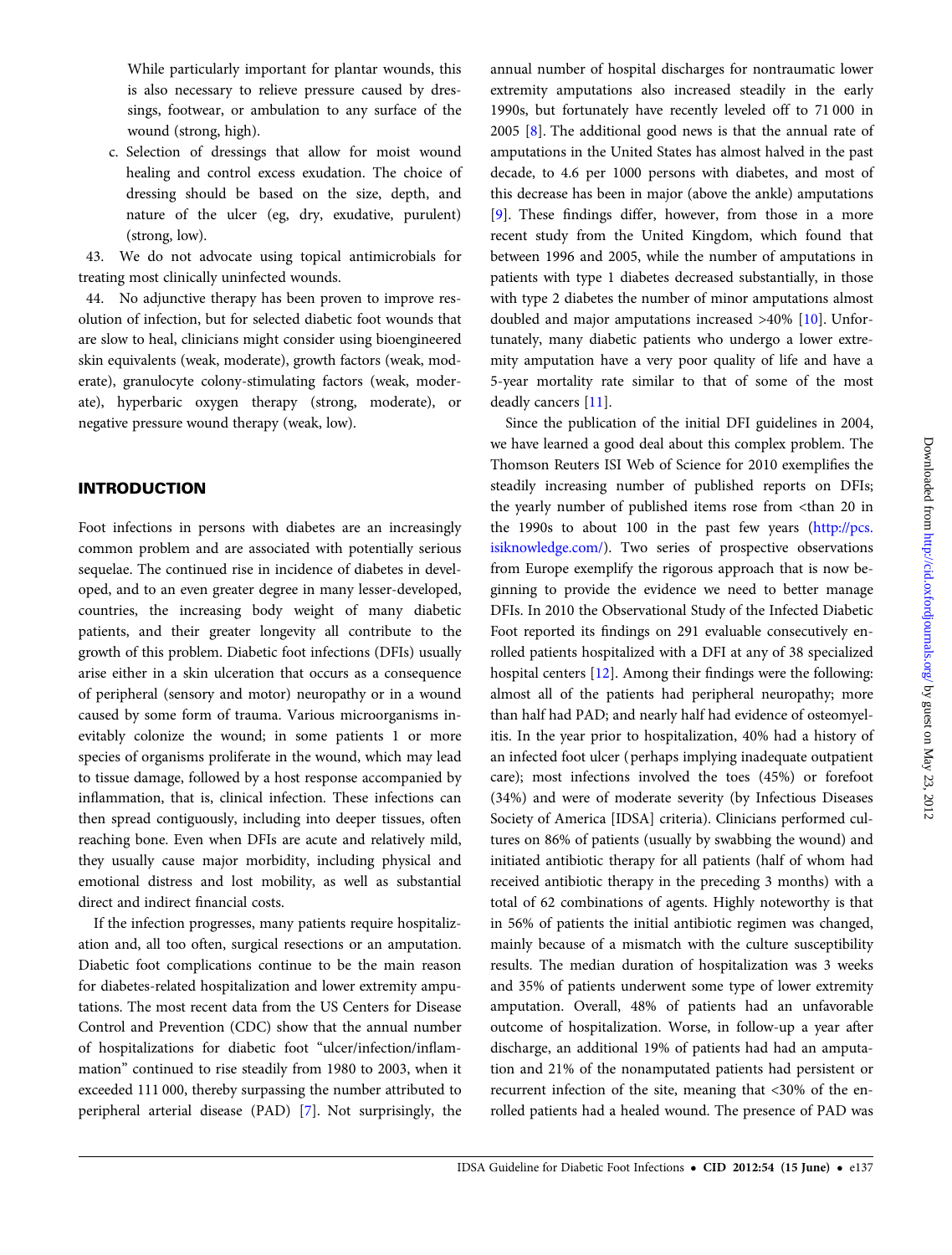significantly associated with a poor outcome, yet it was often not addressed by the treating clinicians.

Another enlightening series of investigations conducted in the past decade by the Eurodiale study group, a consortium of 14 centers of expertise in the field of diabetic foot disease, has greatly increased our knowledge on the epidemiology of this problem. During one year (2003–2004), 1229 consecutive patients presenting with a new foot ulcer, 27% of whom were hospitalized, were enrolled in an observational, prospective data collection study. At enrollment, more than one-quarter of the patients had been treated for >3 months before being referred to a foot clinic and more than three-quarters had not had adequate wound off-loading. Half of the patients had PAD and 58% of the foot ulcers were clinically infected; the one-third of patients with both neuropathy and PAD had more severe infections and underlying comorbidities [\[13\]](#page-33-0). After 1 year of follow-up, 23% of the patients had not healed their foot ulcer; among independent baseline predictors of nonhealing, PAD was key, and infection was a predictor only in patients with PAD [[14](#page-33-0)]. Infection was also 1 of 4 independent predictors of minor amputation in these patients [\[15\]](#page-33-0). The highest costs per patient were those for hospitalization, antibiotic therapy, and surgery, and these increased with the severity of disease. The total cost per patient was >4 times higher for patients with infection and PAD than for those with neither [\[16](#page-33-0)]. Based on other recent studies and the collective experience of the panel members, we believe that the following conclusions of the Eurodiale investigators apply to all parts of the world: treatment of many DFI patients is not in line with current guidelines; there are great variations in management among different countries and centers; currently available guidelines are too general, lacking specific guidance; and, healthcare organizational barriers and personal beliefs result in underuse of recommended therapies [\[17](#page-33-0)].

Can we do better? Unquestionably. For >20 years, studies in many settings have reported improvements in outcomes with DFIs (especially reduced major amputation rates) when patients are cared for in specialty diabetic foot clinics or by specialized inpatient foot teams. A key factor in this success has been the multidisciplinary nature of the care. A decade ago Denmark established a multidisciplinary wound healing center and integrated diabetic foot care as an expert function in their national healthcare organization. They found that the center broadly enhanced the knowledge and understanding of wound problems, improved healing rates in patients with leg ulcers, and decreased rates of major amputations [\[18\]](#page-33-0). We agree with their conclusion that this model, with minor adjustments for local conditions, is applicable for most industrialized and developing countries. More recently, a report from one city in Germany showed a 37% reduction in the incidence of nontraumatic lower limb amputations (mostly in diabetic patients) when comparing data from 1990–1991 to those from 1994–2005, likely as a consequence of introducing a network of specialized physicians and defined clinical pathways for diabetic foot wound treatment and metabolic control [[19](#page-33-0)].

One UK hospital reduced the total incidence of amputations by 40% and major amputations by 62% over an 11-year period following improvements (including multidisciplinary team work) in foot care services [[20\]](#page-33-0). They made the important observation that when they lost financial support for the multidisciplinary team the rates of amputation rose, but they fell again with renewed support. Recent studies have shown that adopting even relatively simple protocols with no increase in staffing can lead to improved outcomes and lower costs [\[21](#page-33-0)]. Hospitals in small or underdeveloped areas have also shown statistically significant improvements in outcomes of DFI after adopting systems of education and applying multidisciplinary protocols [[22\]](#page-33-0). We agree with the conclusions of the authors of a study that used a risk-based Markov analysis of data from Dutch studies that "management of the diabetic foot according to guideline-based care improves survival, reduces diabetic foot complications, and is cost-effective and even cost saving compared with standard care" [\[23](#page-33-0)].

Recently, the UK National Institute for Clinical Excellence (NICE) Guideline Development group published guidance for inpatient management of diabetic foot problems on the basis of a systematic review of published data [[24](#page-33-0)]. We largely agree with their recommendations and offer this brief summary. Each hospital should have a care pathway for inpatients with a diabetic foot problem, including any break in the skin, inflammation, swelling, gangrene, or signs of infection. Optimally, a multidisciplinary foot care team comprised of professionals with the needed specialist skills should evaluate the patient's response to medical, surgical, and diabetes management within 24 hours of the initial examination. This evaluation will include determining the need for specialist wound care, debridement, pressure off-loading, or any other vascular or surgical interventions; reviewing the treatment of any infection (with antibiotic therapy based on guidelines established by each hospital); and assessing the need for interventions to prevent other foot deformities or recurrent foot problems [\[24\]](#page-33-0). The foot care team should also help to arrange discharge planning for both primary (and/or community) and specialist care.

Another logical way of improving care would be to further empower those with most at stake—persons with diabetes. Although we know a good deal about how to prevent diabetic foot wounds [\[25\]](#page-33-0), few studies have investigated the value of educating diabetic patients. In one prospective controlled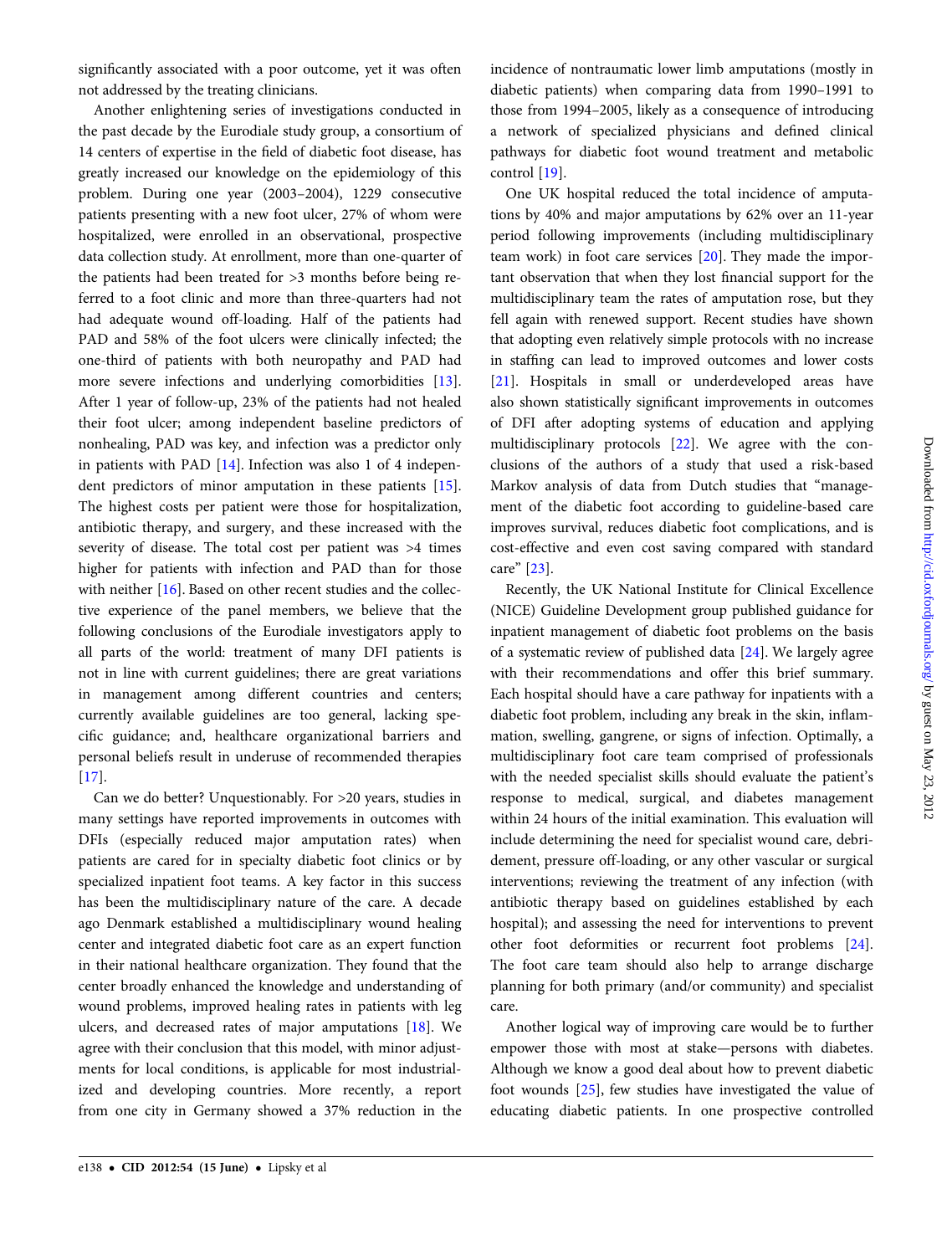study, providing patients with computerized information on preventive measures (including foot care) improved the use of screening tests by their providers [[26\]](#page-33-0). We think we now have the knowledge to dramatically improve outcomes in patients presenting with a DFI. What we most need is the administrative will and support to ensure that various types of clinicians are educated about their respective roles, that clinicians and healthcare institutions assess and attempt to improve their outcomes, and that patients have ready access to appropriate care.

Most of the information contained in the previous DFI guideline is still applicable. Having produced an extensive and heavily referenced work in 2004, our goal with this revision of the guideline was to reformat it in the new IDSA style and make it a companion to the previous work that not only updates our recommendations on the basis of recent data, but to make them relatively simple and, we hope, clear. We elected to address 10 clinical questions in the current guideline:

(I) In which diabetic patients with a foot wound should I suspect infection, and how should I classify it?

(II) How should I assess a diabetic patient presenting with a foot infection?

(III) When and from whom should I request a consultation for a patient with a diabetic foot infection?

(IV) Which patients with a diabetic foot infection should I hospitalize, and what criteria should they meet before I discharge them?

(V) When and how should I obtain specimen(s) for culture from a patient with a diabetic foot wound?

(VI) How should I initially select, and when should I modify, an antibiotic regimen for a diabetic foot infection?

(VII) When should I consider imaging studies to evaluate a diabetic foot infection, and which should I select?

(VIII) How should I diagnose and treat osteomyelitis of the foot in a patient with diabetes?

(IX) In which patients with a diabetic foot infection should I consider surgical intervention, and what type of procedure may be appropriate?

(X) What types of wound care techniques and dressings are appropriate for diabetic foot wounds?

# PRACTICE GUIDELINES

"Practice guidelines are systematically developed statements to assist practitioners and patients in making decisions about appropriate healthcare for specific clinical circumstances" [\[27\]](#page-33-0). Attributes of high-quality guidelines include validity, reliability, reproducibility, clinical applicability, clinical flexibility, clarity, multidisciplinary process, review of evidence, and documentation [\[27\]](#page-33-0).

# **METHODS**

### Panel Composition

We convened a panel of 12 experts, including specialists in infectious diseases, primary care/general internal medicine, hospital medicine, wound care, podiatry, and orthopedic surgery. The panel included physicians with a predominantly academic position, those who are mainly clinicians, and those working in varied inpatient and outpatient settings. Among the 12 panel members, 6 had been on the previous DFI guideline panel, and 4 are based outside the United States.

### Literature Review and Analysis

Following the IDSA format, the panel selected the questions to address and assigned each member to draft a response to at least 1 question in collaboration with another panel member. Panel members thoroughly reviewed the literature pertinent to the selected field. In addition, the panel chair searched all available literature, including PubMed/Medline, Cochrane Library, EBSCO, CINAHL, Google Scholar, the National Guidelines Clearinghouse, ClinicalTrials.gov, references in published articles, pertinent Web sites, textbooks, and abstracts of original research and review articles in any language on foot infections in persons with diabetes. For the past 8 years the chair has also conducted a prospective systematic literature search, using a strategy developed with the help of a medical librarian, for a weekly literature review for updates on any aspect of DFIs in all languages.

The panel chair also searched publications listed in PubMed from 1964 to January 2011 to find articles that assessed diabetic patients for risk factors for developing a foot infection using the following query: ("diabetic foot" [MeSH Terms] OR ("diabetic" [All Fields] AND "foot" [All Fields]) OR "diabetic foot" [All Fields]) AND ("infection" [MeSH Terms] OR "infection" [All Fields] OR "communicable diseases" [MeSH Terms] OR ("communicable" [All Fields] AND "diseases" [All Fields]) OR "communicable diseases" [All Fields]) AND ("risk factors" [MeSH Terms] OR ("risk" [All Fields] AND "factors" [All Fields]) OR "risk factors" [All Fields]).

# Process Overview

In updating this guideline the panel followed the newly created Grading of Recommendations Assessment, Development and Evaluation (GRADE) system recommended by IDSA [\[1](#page-32-0), [3](#page-33-0)–[6\]](#page-33-0). This included systematically weighting the quality of the available evidence and grading our recommendations. To evaluate evidence, the panel followed a process consistent with other IDSA guidelines, including a systematic weighting of the quality of the evidence and the grade of recommendation (Table [1](#page-2-0)) [[1](#page-32-0)–[6,](#page-33-0) [28](#page-33-0), [29\]](#page-33-0). High-quality evidence does not necessarily lead to strong recommendations; conversely, strong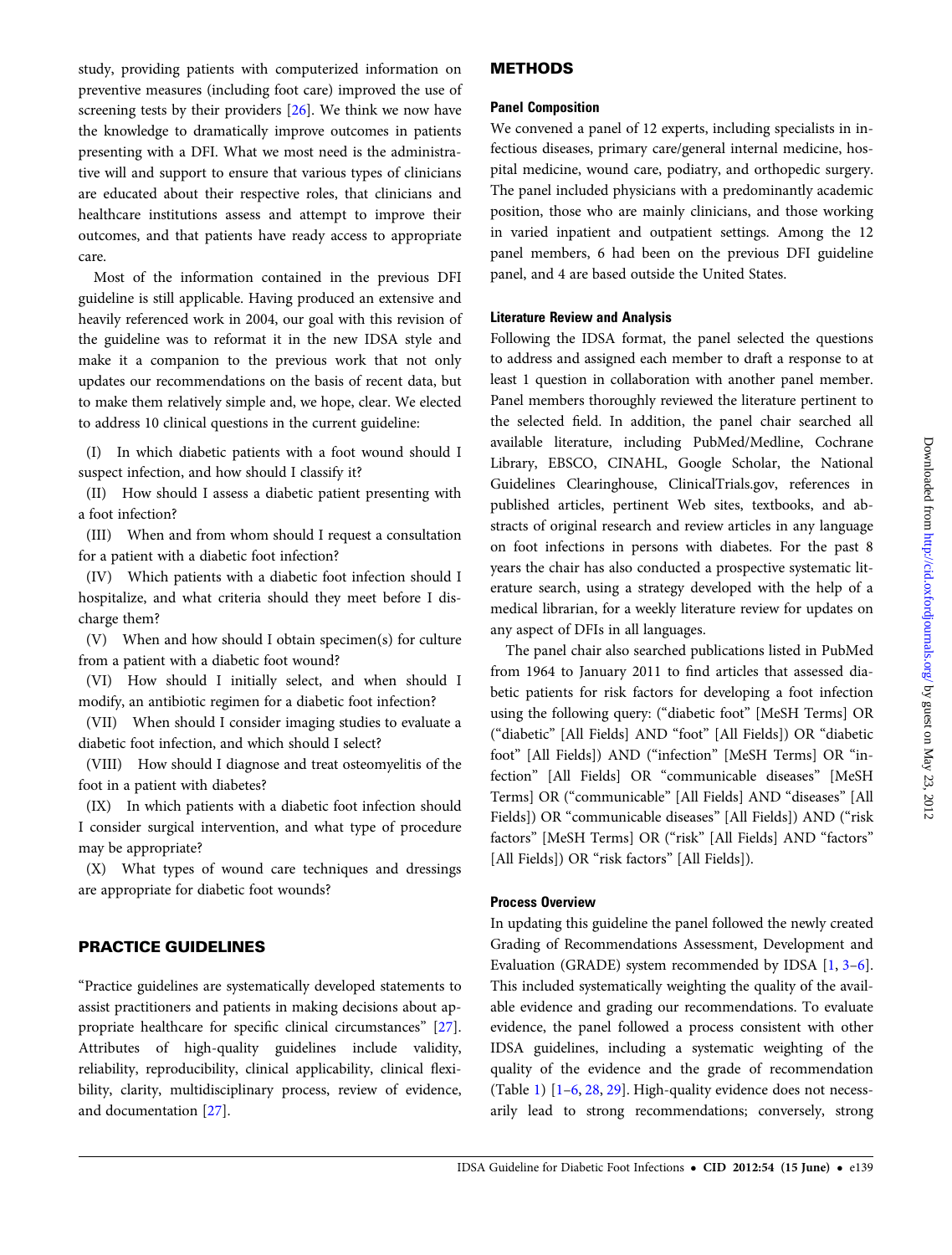recommendations can arise from low-quality evidence if one can be confident that the desired benefits clearly outweigh the undesirable consequences. The main advantages of the GRADE approach are the detailed and explicit criteria for grading the quality of evidence and the transparent process for making recommendations [[1](#page-32-0)–[6,](#page-33-0) [28,](#page-33-0) [29\]](#page-33-0).

This system requires that the assigned strength of a recommendation be either "strong" or "weak." The main criterion for assigning a "strong" recommendation is that the potential benefits clearly outweigh the potential risks. The panel chair and vice-chair reviewed all the recommendation gradings and then worked with the panel to achieve consensus via teleconference and e-mail.

# Consensus Development Based on Evidence

Most of the panel members met in person twice, at the time of the 2007 and 2008 IDSA annual meetings. They also held 2 teleconferences and frequently corresponded electronically. The chair presented a preliminary version of the guidelines at the 2009 IDSA annual meeting and sought feedback by distributing a questionnaire to those attending the lecture. All members of the panel participated in the preparation of questions for the draft guideline, which were then collated and revised by the chair and vice-chair, and this draft was disseminated for review by the entire panel. The guideline was reviewed and endorsed by the Society of Hospital Medicine and the American Podiatric Medical Association. We also sought and received extensive feedback from several external reviewers, and the guideline manuscript was reviewed and approved by the IDSA Standards and Practice Guidelines Committee (SPGC) and by the IDSA Board of Directors.

# Guidelines and Conflicts of Interest

All members of the expert panel complied with the IDSA policy regarding conflicts of interest, which requires disclosure of any financial or other interest that might be construed as constituting an actual, potential, or apparent conflict. Members of the expert panel were provided a conflicts of interest disclosure statement from IDSA and were asked to identify ties to companies developing products that might be affected by promulgation of the guideline. The statement requested information regarding employment, consultancies, stock ownership, honoraria, research funding, expert testimony, and membership on company advisory committees. The panel was instructed to make decisions on a case-by-case basis as to whether an individual's role should be limited as a result of a conflict, but no limiting conflicts were identified.

# Revision Dates

At annual intervals, the panel chair, the liaison advisor, and the chair of the SPGC will determine the need for revisions to the updated guideline based on an examination of current literature. If necessary, the entire panel will reconvene to discuss potential changes. When appropriate, the panel will recommend full revision of the guideline to the IDSA SPGC and the board for review and approval.

# RECOMMENDATIONS FOR MANAGING DIABETIC FOOT INFECTIONS

# I. In which diabetic patients with a foot wound should I suspect infection, and how should I classify it?

# Recommendations

1. Clinicians should consider the possibility of infection occurring in any foot wound in a patient with diabetes (strong, low). Evidence of infection generally includes classic signs of inflammation (redness, warmth, swelling, tenderness, or pain) or purulent secretions but may also include additional or secondary signs (eg, nonpurulent secretions, friable or discolored granulation tissue, undermining of wound edges, foul odor) (strong, low).

2. Clinicians should be aware of factors that increase the risk for DFI and especially consider infection when these factors are present; these include a wound for which the probe-to-bone (PTB) test is positive; an ulceration present for >30 days; a history of recurrent foot ulcers; a traumatic foot wound; the presence of peripheral vascular disease in the affected limb; a previous lower extremity amputation; loss of protective sensation; the presence of renal insufficiency; or a history of walking barefoot (strong, low).

3. Clinicians should select and routinely use a validated classification system, such as that developed by the International Working Group on the Diabetic Foot (IWGDF) (abbreviated with the acronym PEDIS) or IDSA (see below), to classify infections and to help define the mix of types and severity of their cases and their outcomes (strong, high). The DFI Wound Score may provide additional quantitative discrimination for research purposes (weak, low). Other validated diabetic foot classification schemes have limited value for infection, as they describe only its presence or absence (moderate, low).

# Evidence Summary

When to Suspect Infection. Any foot wound in a patient with diabetes may become infected. Traditional inflammatory signs of infection are redness (erythema or rubor), warmth (calor), swelling or induration (tumor), tenderness and pain (dolor), and purulent secretions. Some infected patients may not manifest these findings, especially those who have peripheral neuropathy (leading to an absence of pain or tenderness) or limb ischemia (decreasing erythema, warmth, and possibly induration). In this situation, some evidence supports the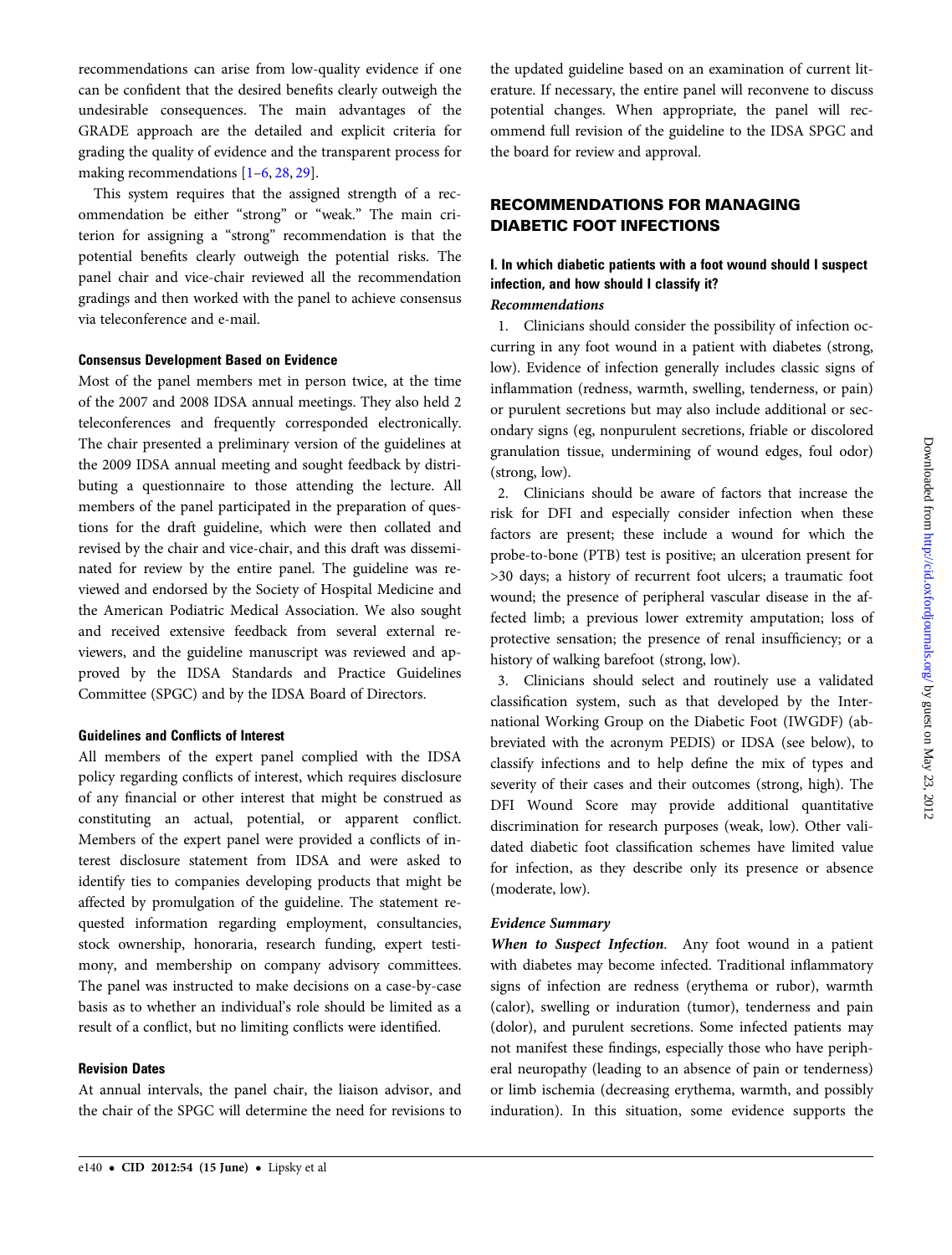correlation of additional or secondary findings, for example, nonpurulent secretions, friable or discolored granulation tissue, undermining of the wound edges, or a foul odor, with evidence of infection [[30\]](#page-33-0). However, none of these findings, either alone or in combination, correlate with a high colony count of bacteria in a wound biopsy [[31\]](#page-33-0). Since the original IDSA DFI guidelines, we have advocated using the presence of ≥2 of the classic findings of inflammation to characterize a wound as infected. Although this definition is based only on expert consensus opinion, it has been used as the diagnostic criterion in many studies of DFI, including some used by the US Food and Drug Administration (FDA) to approve specific antibiotic agents for treating DFIs.

During the systematic review of the literature (see Introduction) we found 177 studies that identified risk factors for developing a foot infection in persons with diabetes. Identification of risk factors for DFI was the objective in only 2 studies [[32,](#page-33-0) [33](#page-33-0)]. In one instance, factors that were significantly associated (by multivariate analysis) with developing a foot infection included having a wound that extended to bone (based on a positive PTB test; odds ratio [OR], 6.7); a foot ulcer with a duration >30 days (OR, 4.7); a history of recurrent foot ulcers (OR, 2.4); a wound of traumatic etiology (OR, 2.4); or peripheral vascular disease, defined as absent peripheral arterial pulsations or an ankle-brachial index (ABI) of <0.9 (OR, 1.9)  $[32]$  $[32]$  $[32]$ . Among 199 episodes of DFI, only 1 infection occurred in a patient without a previous or concomitant foot ulcer. In the second study, a retrospective review of 112 patients with a severe DFI, multivariate analysis identified 3 factors that were associated with developing a foot infection: a previous amputation (OR, 19.9); peripheral vascular disease, defined as any missing pedal pulsation or an ABI of <0.8 (OR, 5.5); or loss of protective sensation (OR, 3.4). Psychological and economic factors did not contribute significantly to infection [[33\]](#page-33-0).

Several other studies examined the association between a specific medical condition and various diabetic foot complications, including infections. These types of studies lack a control group of patients without foot infection and are therefore subject to selection bias. Some studies, each of which was retrospective and reported only a small number of cases, have suggested an association between renal failure and DFI [[34](#page-33-0)– [36](#page-33-0)]. Finally, a report from Sri Lanka found that, compared to patients who wore shoes, those who walked barefoot for >10 hours per day had more web space and nail infections (14% vs 40%, respectively,  $P < .01$ ) [[37\]](#page-33-0).

How to Classify Infection. In most published classification schemes, assessing infection is a subsection of a broader wound classification. These classification systems each have somewhat different purposes, and there is no consensus on which to use [\[38](#page-33-0), [39\]](#page-33-0). Some classifications, including the Meggitt-Wagner [[40\]](#page-33-0) and SINBAD (site, ischemia,

neuropathy, bacterial infection, and death) [\[41](#page-33-0)], subjectively categorize infection only dichotomously, that is, as present or absent, and without clear definitions. We briefly summarize the key features of commonly used diabetic foot classification schemes and wound scoring systems.

IWGDF (PEDIS) and IDSA. IWGDF developed a system for classifying diabetic foot wounds that uses the acronym PEDIS, which stands for perfusion, extent (size), depth (tissue loss), infection, sensation (neuropathy). While originally developed as a research tool [\[39](#page-33-0)], it offers a semiquantitative gradation for the severity of each of the categories. The infection part of the classification differs only in small details from the classification developed by IDSA, and the 2 classifications are shown in Table [2.](#page-10-0) Major advantages of both classifications are clear definitions and a relatively small number of categories, making them more user-friendly for clinicians having less experience with diabetic foot management. Importantly, the IDSA classification has been prospectively validated [[13,](#page-33-0) [42](#page-33-0), [43](#page-33-0)] as predicting the need for hospitalization (in one study, 0 for no infection, 4% for mild, 52% for moderate, and 89% for severe infection) and for limb amputation (3% for no infection, 3% for mild, 46% for moderate, and 70% for severe infection) [[42\]](#page-33-0).

### Other Diabetic Foot Wound Classification Schemes.

- Wagner—Wagner, in collaboration with Meggitt, developed perhaps the first, and still among the most widely used, classification schemes for diabetic foot wounds [[40](#page-33-0), [44\]](#page-34-0). It assesses ulcer depth and the presence of infection and gangrene with grades ranging from 0 ( pre- or postulcerative) to 5 (gangrene of the entire foot). The system only deals explicitly with infections of all types (deep wound abscess, joint sepsis, or osteomyelitis) in grade 3.
- S(AD)/SAD—This is an acronym for 5 key points of foot ulcers: size, (area, depth), sepsis (infection), arteriopathy, and denervation [\[45](#page-34-0)]. Each point has 4 grades, thus creating a semiquantative scale. Infection is graded as none, surface only, cellulitis, and osteomyelitis; these are not further defined. One study reported good interobserver agreement [[45\]](#page-34-0). Unlike the other key points, studies have not shown infection to be related to outcome of the foot ulcer [[45,](#page-34-0) [46](#page-34-0)]. The SINBAD ulcer classification is a simplified version of the S(AD)/SAD system with a decreased number of grades of infection ( present or absent) [\[41\]](#page-33-0).
- University of Texas (UT) ulcer classification [[47](#page-34-0)]-This system has a combined matrix of 4 grades (related to the depth of the wound) and 4 stages (related to the presence or absence of infection or ischemia). The classification successfully predicted a correlation of the likelihood of complications in patients with higher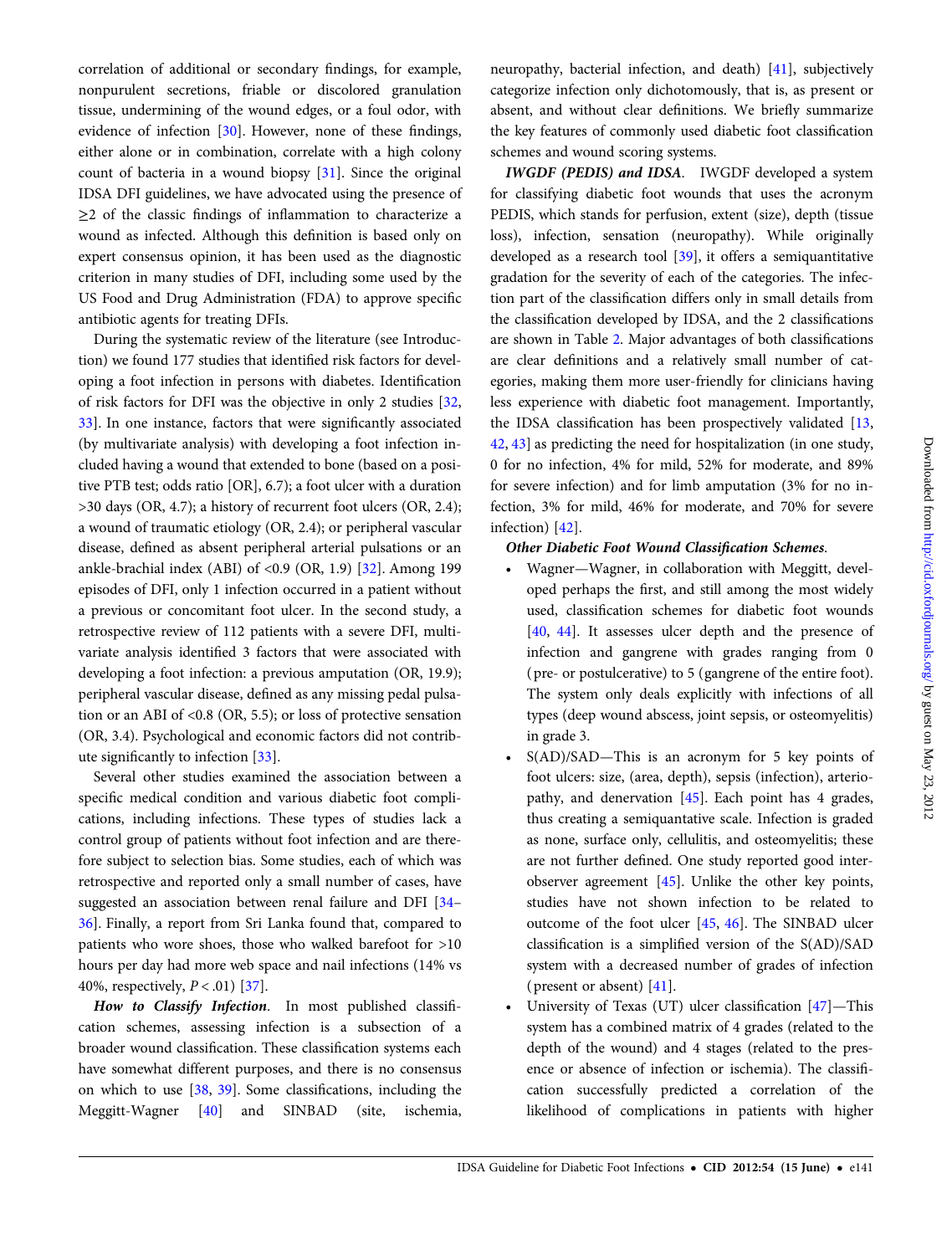# <span id="page-10-0"></span>Table 2. Infectious Diseases Society of America and International Working Group on the Diabetic Foot Classifications of Diabetic Foot Infection

| Clinical Manifestation of Infection                                                                                                                                                                                                                                                                                                                                                                | PEDIS Grade | <b>IDSA</b> Infection<br>Severity |
|----------------------------------------------------------------------------------------------------------------------------------------------------------------------------------------------------------------------------------------------------------------------------------------------------------------------------------------------------------------------------------------------------|-------------|-----------------------------------|
| No symptoms or signs of infection                                                                                                                                                                                                                                                                                                                                                                  |             | Uninfected                        |
| Infection present, as defined by the presence of at least 2 of the following items:                                                                                                                                                                                                                                                                                                                |             |                                   |
| Local swelling or induration<br>Erythema<br>Local tenderness or pain<br>Local warmth<br>$\bullet$<br>• Purulent discharge (thick, opaque to white or sanguineous secretion)                                                                                                                                                                                                                        |             |                                   |
| Local infection involving only the skin and the subcutaneous tissue (without involvement of deeper<br>tissues and without systemic signs as described below). If erythema, must be $>0.5$ cm to $\leq$ 2 cm<br>around the ulcer.<br>Exclude other causes of an inflammatory response of the skin (eg, trauma, gout, acute Charcot<br>neuro-osteoarthropathy, fracture, thrombosis, venous stasis). | 2           | Mild                              |
| Local infection (as described above) with erythema > 2 cm, or involving structures deeper than skin<br>and subcutaneous tissues (eg, abscess, osteomyelitis, septic arthritis, fasciitis), and<br>No systemic inflammatory response signs (as described below)                                                                                                                                     | 3           | Moderate                          |
| Local infection (as described above) with the signs of SIRS, as manifested by $\geq$ 2 of the following:<br>Temperature > 38°C or < 36°C<br>$\bullet$<br>Heart rate >90 beats/min<br>$\bullet$<br>Respiratory rate >20 breaths/min or $PaCO2$ <32 mm Hg<br>$\bullet$<br>White blood cell count >12 000 or <4000 cells/ $\mu$ L or $\geq$ 10% immature (band) forms                                 | 4           | Severe <sup>a</sup>               |

Abbreviations: IDSA, Infectious Diseases Society of America; PaCO<sub>2</sub>, partial pressure of arterial carbon dioxide; PEDIS, perfusion, extent/size, depth/tissue loss, infection, and sensation; SIRS, systemic inflammatory response syndrome.

<sup>a</sup> Ischemia may increase the severity of any infection, and the presence of critical ischemia often makes the infection severe. Systemic infection may sometimes manifest with other clinical findings, such as hypotension, confusion, vomiting, or evidence of metabolic disturbances, such as acidosis, severe hyperglycemia, and new-onset azotemia [\[29](#page-33-0), [43,](#page-33-0) [44\]](#page-34-0).

stages and grades and a significantly higher amputation rate in wounds deeper than superficial ulcers [[47](#page-34-0)]. A study in Brazil compared the UT and the S(AD)/SAD and SINBAD systems and found that all 3 predicted the outcomes of diabetic foot ulcers; the association of outcome with infection was stronger than that reported from the centers in Europe or North America [\[48](#page-34-0)].

- Ulcer Severity Index [\[49](#page-34-0)]—This index measures 20 clinical parameters and allows determination of an infection score by combining the scores for erythema, edema, and purulence, while counting exposed bone separately. In 1 study, presence or absence of infection in this index was not associated with a difference in wound healing [[49\]](#page-34-0).
- Diabetic Ulcer Severity Score (DUSS) and MAID [[50,](#page-34-0) [51\]](#page-34-0)—These scoring systems are based on specific wound characteristics associated with stages of wound repair. Studies have found no significant correlation between soft tissue infection and wound healing, although there was a trend toward more infection in the higher-risk groups [\[50](#page-34-0), [51\]](#page-34-0).
- DFI Wound Score [[52\]](#page-34-0)—Lipsky et al developed this 10 item scoring system to measure outcomes in studies of various antimicrobial treatments for DFIs (Table [3\)](#page-11-0). The score consists of a semiquantitative assessment of the

presence of signs of inflammation, combined with measurements of wound size and depth. Explicit definitions allow numerical scoring of wound parameters. An evaluation of the wound score calculated for 371 patients with DFI demonstrated that it significantly correlated with the clinical response and that scores demonstrated good internal consistency [\[52\]](#page-34-0). Patients with more severe wounds had higher scores; clinical response was favorable at the follow-up assessment in 94.8% with a baseline score <12 compared with 77.0% with a score >19. Surprisingly, excluding scores for wound discharge ( purulent and nonpurulent), leaving an 8-item score, provided better measurement statistics [[52\]](#page-34-0). The DFI Wound Score appears to be a useful tool for predicting clinical outcomes in treatment trials, but its complexity requires clinicians to use a scoring sheet [[52\]](#page-34-0).

Comparison of Classifications in the Literature. Each of these classifications may be used in clinical practice, but they have not been compared in a large prospective trial. The PEDIS, IDSA, UT, and S(AD)SAD classification systems are fairly simple to use and appear to help predict outcomes. The DFI and DUSS wound scores are relatively complex, but each has been validated in large research trials (Table 2) [\[52](#page-34-0), [53](#page-34-0)].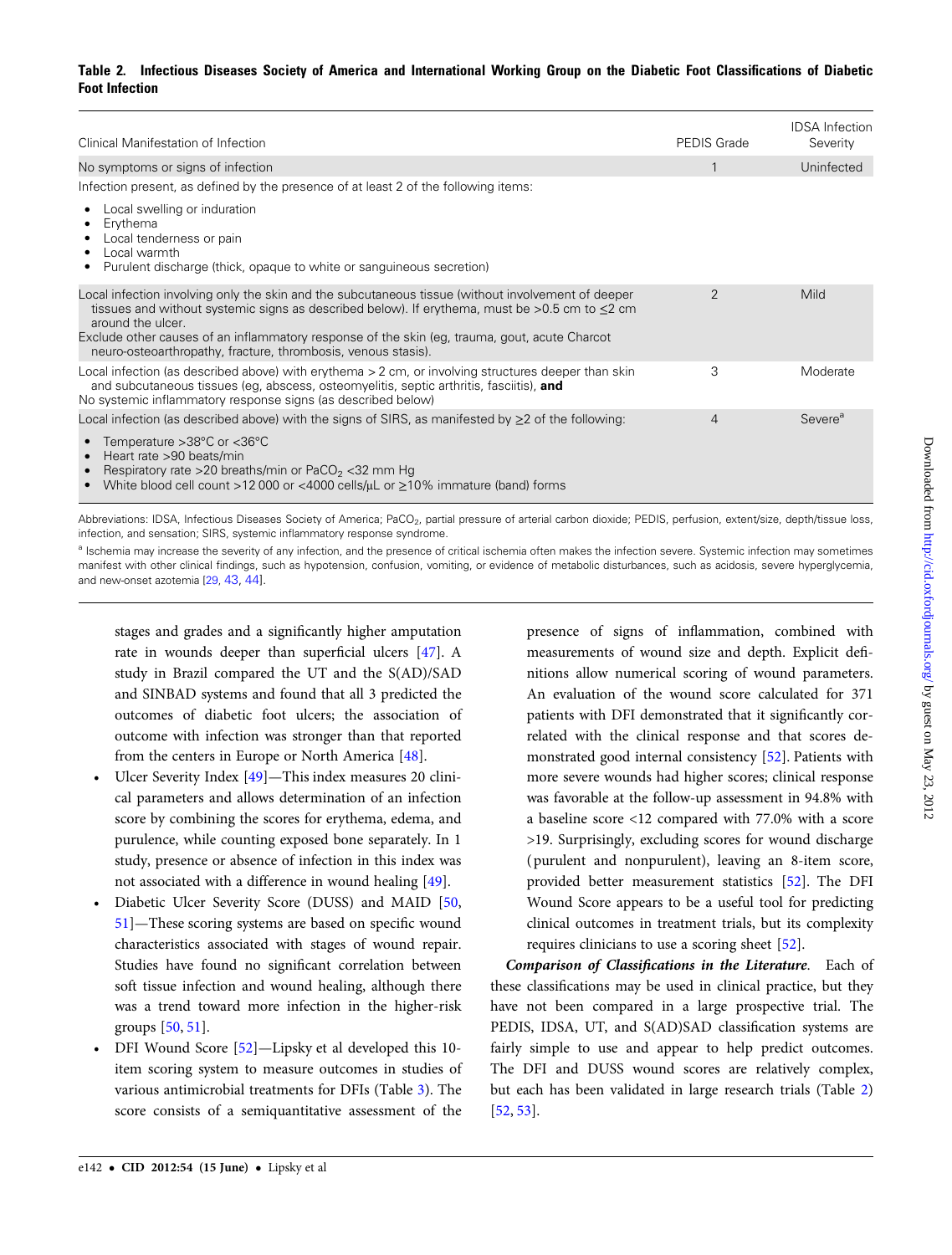<span id="page-11-0"></span>Table 3. Diabetic Foot Infection Wound Score (Items Comprising the Diabetic Foot Infection Wound Score Wound Parameters and Wound Measurements and the Method for Scoring Each)

| Item                                                  | Assessment Scoring                                        |                             |
|-------------------------------------------------------|-----------------------------------------------------------|-----------------------------|
| Wound parameters <sup>a</sup>                         |                                                           |                             |
| Purulent discharge                                    | Absent                                                    | 0                           |
|                                                       | Present                                                   | 3                           |
| Other signs and symptoms of inflammation <sup>a</sup> | Absent                                                    | 0                           |
| Nonpurulent discharge                                 | Mild                                                      | $\mathbf{1}$                |
| Erythema                                              | Moderate                                                  | 2                           |
| Induration                                            |                                                           |                             |
| Tenderness                                            |                                                           |                             |
| Pain                                                  | Severe                                                    | 3                           |
| Local warmth                                          |                                                           |                             |
| Range of wound parameters (10-item) subtotal          |                                                           | $0 - 21$                    |
| Range of wound parameters (8-item) subtotal           |                                                           | $0 - 15$                    |
| Wound measurements <sup>a</sup>                       |                                                           |                             |
| Size $\text{cm}^2$ )                                  | <1<br>$1 - 2$<br>$>2-5$<br>$>5 - 10$<br>$>10 - 30$<br>>30 | 0<br>1<br>3<br>6<br>8<br>10 |
| Depth (mm)                                            | <5<br>$5 - 9$<br>$10 - 20$<br>>20                         | 0<br>3<br>7<br>10           |
| Undermining (mm)                                      | $\leq$ 2<br>$2 - 5$<br>>5                                 | 3<br>5<br>8                 |
| Range of wound measurements subtotal                  |                                                           | $3 - 28$                    |
| Range of total 10-item <sup>b</sup> DFI wound score   |                                                           | $3 - 49$                    |
| Range of total 8-item <sup>b</sup> DFI wound score    |                                                           | $3 - 43$                    |

The 10-item score: purulent discharge, nonpurulent discharge, erythema, induration, tenderness, pain, warmth, size, depth, undermining. The 8-item score leaves out purulent and nonpurulent secretions.

Abbreviation: DFI, diabetic foot infection.

<sup>a</sup> Definitions for wound parameters and wound measurement can be found in the original article [[52](#page-34-0)].

<sup>b</sup> Each assessed and placed in one of the preassigned categories.

# II. How should I assess a diabetic patient presenting with a foot infection?

#### Recommendations

4. Clinicians should evaluate a diabetic patient presenting with a foot wound at 3 levels: the patient as a whole, the affected foot or limb, and the infected wound (strong, low).

5. Clinicians should diagnose infection based on the presence of at least 2 classic symptoms or signs of inflammation (erythema, warmth, tenderness, pain, or induration) or purulent secretions. They should then document and classify the severity of the infection based on its extent and depth and the presence of any systemic findings of infection (strong, low).

6. We recommend assessing the affected limb and foot for arterial ischemia (strong, moderate), venous insufficiency, presence of protective sensation, and biomechanical problems (strong, low).

7. Clinicians should debride any wound that has necrotic tissue or surrounding callus; the required procedure may range from minor to extensive (strong, low).

# Evidence Summary

The evaluation of a DFI should occur at 3 levels: first the patient as a whole, then the affected foot and limb, and finally the wound. The goal is to determine the extent of infection (local and systemic), its microbial etiology, the pathogenesis of the wound, and the presence of any contributing biomechanical, vascular, or neurological abnormalities [\[54](#page-34-0)]. Most DFIs start in a skin ulceration [[53](#page-34-0)]. Risk factors for these ulcers include complications of diabetes, for example, the presence of peripheral neuropathy (motor, sensory, or autonomic), peripheral vascular disease, neuro-osteoarthropathy, and impaired wound healing, as well as various patient comorbidities (eg, retinopathy or nephropathy) and maladaptive behaviors [\[53\]](#page-34-0). Diabetes also is associated with immunological perturbations, especially reduced polymorphonuclear leukocyte function, but also impaired humoral and cell-mediated immunity [\[55\]](#page-34-0). Importantly, local and systemic inflammatory responses to infection may be diminished in patients with peripheral neuropathy or arterial insufficiency. Because of the complex nature of DFI and the potential for rapid worsening (sometimes within hours), the clinician must assess the patient promptly, methodically, and repeatedly. The initial assessment should also include an evaluation of the patient's social situation and psychological state, which may influence his or her ability to comply with recommendations and appear to influence wound healing [\[43](#page-33-0), [56,](#page-34-0) [57\]](#page-34-0).

Systemic symptoms and signs of infection include fever, chills, delirium, diaphoresis, anorexia, hemodynamic instability (eg, tachycardia, hypotension), and metabolic derangements (eg, acidosis, dysglycemia, electrolyte abnormalities, worsening azotemia). Laboratory markers suggesting systemic infection include leukocytosis, a left-shifted leukocyte differential, and elevated inflammatory markers (eg, erythrocyte sedimentation rate [ESR], C-reactive protein [CRP]). An elevated level of procalcitonin has recently been found to be a useful adjunct to diagnosing various bacterial infections, including DFI. Two prospective studies [[43,](#page-33-0) [57\]](#page-34-0) of patients with a diabetic foot ulcer have shown that procalcitonin levels (using reported cutoff values of 17 mg/L and 0.08 ng/mL, respectively) correlate more accurately with clinical evidence of infection (using the IDSA criteria) than levels of white blood cells, ESR, or CRP. Levels of CRP and procalcitonin, especially when these values were combined, accurately distinguished clinically uninfected ulcers from those with mild or moderate infections [[43\]](#page-33-0). We would welcome additional large studies of this biomarker in DFIs.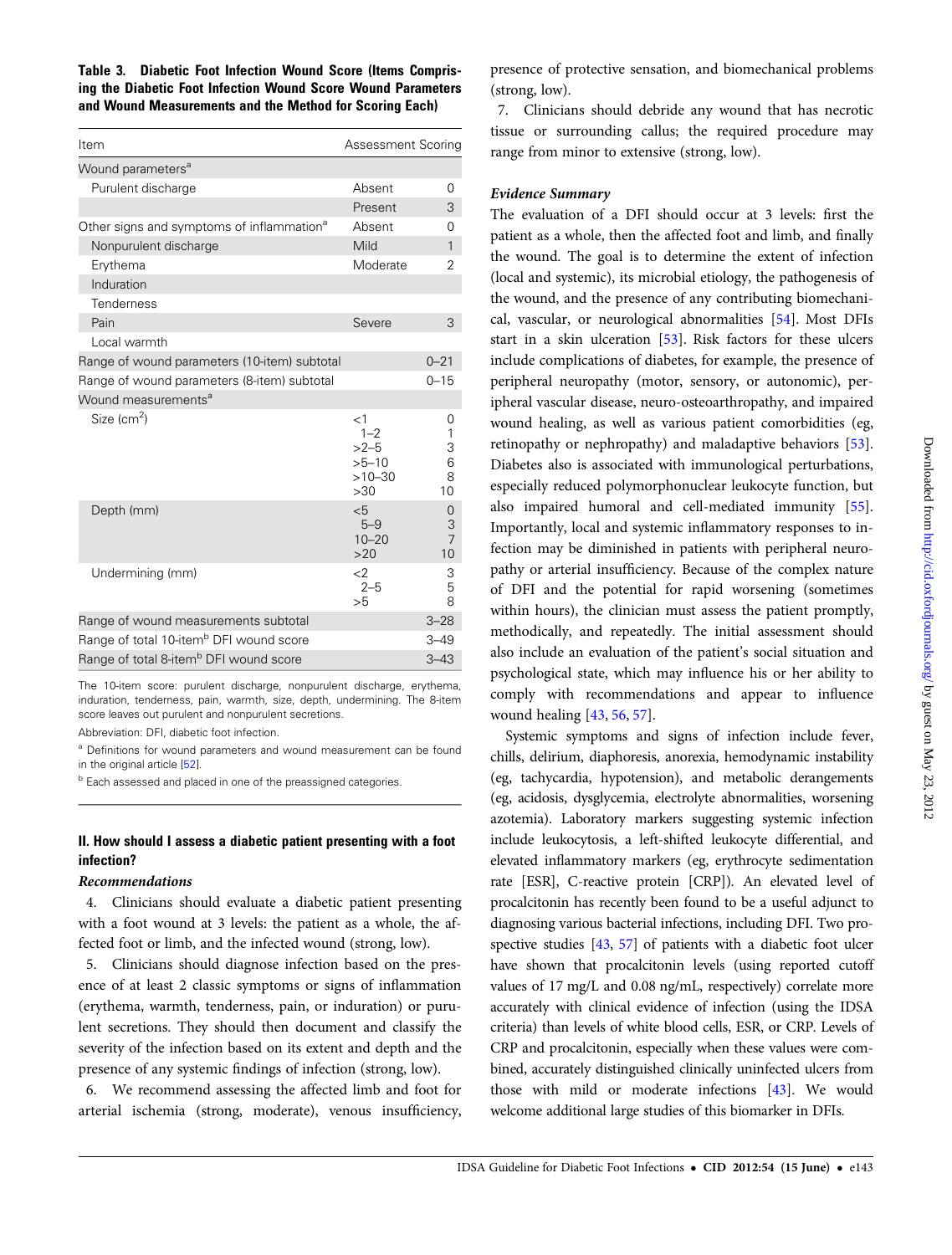<span id="page-12-0"></span>The presence of systemic signs or symptoms generally signifies severe infection with extensive tissue involvement or more virulent pathogens. Unfortunately, elevations of temperature, white blood cell count, or sedimentation rate are absent in up to one-half of patients, even with severe DFI. When present, however, elevated inflammatory markers have been shown to predict worse clinical outcomes of treatment [\[58](#page-34-0)]. Importantly, inflammatory markers may also have value in helping to determine when a DFI has resolved, therefore allowing discontinuation of antibiotic therapy. A larger prospective observational study noted that an elevation of CRP levels (by 1 standard deviation) a week after a patient with a DFI finished treatment was the only independent factor that predicted the need for a lower extremity amputation [[59\]](#page-34-0).

Next, examine the limb and foot, especially looking for proximal spread of infection (eg, to contiguous skin, lymphatic channels, or regional lymph nodes) and evaluate the foot for deformities such as Charcot arthropathy, claw or hammer toes, bunions, or callosities. Altered biomechanics may both predispose to foot wounds and impair wound healing. Assessing the vascular supply is crucial. PAD is present in 20%–30% of persons with diabetes [\[13,](#page-33-0) [60](#page-34-0), [61\]](#page-34-0) and in up to 40% of those with a DFI  $[14]$  $[14]$ . In contrast to atherosclerosis in nondiabetic patients, which usually involves the aortoiliofemoral vessels, diabetes-associated PAD most often affects the femoral-popliteal and tibial arteries with sparing of the foot vessels. Although the presence of normal femoral, popliteal, and pedal pulses reduces the likelihood that a patient has moderate to severe PAD, this finding may be less reliable in persons with diabetes. The absence of pedal pulses suggests PAD, but this method of assessment of arterial perfusion is often unreliable, especially in persons with diabetes. Determining the ratio of systolic blood pressure in the ankle to the systolic blood pressure in the brachial artery (ABI) using sphygmomanometers and a hand-held Doppler machine (if available) is a simple, reliable, noninvasive, bedside procedure to assess for PAD [\[60](#page-34-0)]; clinicians should attempt to document this in patients with a DFI, especially if pedal pulses are absent or diminished on palpation (Table 4). Venous insufficiency may cause edema, which in turn may impede wound healing. Finally, assess for neuropathy, especially the loss of protective sensation. While there are several methods for doing this, using a 10-g nylon monofilament (Semmes-Weinstein 5.07) is perhaps the easiest and best validated [\[25](#page-33-0)].

Following the above assessments, evaluate the wound. Because microorganisms colonize all wounds, infection must be diagnosed clinically (see question I) rather than microbiologically. Key factors deciding the outcome of a DFI are the wound depth and the foot tissues involved. Assessing these requires first debriding any necrotic material or callus, then gently probing the wound to uncover any abscesses, sinus

# Table 4. Interpretation of the Results of Ankle-Brachial Index **Measurement**

| $ABI^a$       | Interpretation                                      |
|---------------|-----------------------------------------------------|
| >1.30         | Poorly compressible vessels, arterial calcification |
| $0.90 - 1.30$ | Normal                                              |
| $0.60 - 0.89$ | Mild arterial obstruction                           |
| $0.40 - 0.59$ | Moderate obstruction                                |
| < 0.40        | Severe obstruction                                  |

Abbreviation: ABI, ankle-brachial index.

<sup>a</sup> Obtained by measuring the systolic blood pressure (using a properly sized sphygmomanometer) in the ankle divided by that in the brachial artery. The presence of arterial calcification can lead to an overestimate in the index.

tracts, foreign bodies, or evidence of bone or joint involvement. The wound size and depth should be documented, along with the extent of cellulitis and the quality and quantity of any secretions present. Occasionally, defining the extent of infection requires an imaging study (see question VII) or surgical exploration. If there is any concern for necrotizing deep space infection, request that an experienced surgeon promptly evaluate the patient. Regardless of the location of the wound, palpate the plantar arch for the presence of pain or fullness, which may indicate a deep plantar space abscess. Explore the wound with a blunt metal probe (including doing a PTB test, as described in question VIII). Properly obtained wound cultures (see question V) are useful for guiding antibiotic therapy in DFI, particularly in patients with a chronic infection or who have recently been treated with antibiotics.

# III. When and from whom should I request a consultation for a patient with a diabetic foot infection? Recommendations

8. Regarding both outpatients and inpatients with a DFI, clinicians should attempt to provide a well-coordinated approach by those with expertise in a variety of specialties, preferably by a multidisciplinary diabetic foot care team (strong, moderate). Where such a team is not yet available, the primary treating clinician should try to coordinate care among consulting specialists (strong, moderate).

9. Diabetic foot care teams can include (or should have ready access to) specialists in various fields; patients with a DFI may especially benefit from consultation with an infectious disease or clinical microbiology specialist and a surgeon with experience and interest in managing DFIs (strong, low).

10. Clinicians without adequate training in wound debridement should seek consultation from more-qualified clinicians for this task, especially when extensive procedures are required (strong, low).

11. If there is clinical or imaging evidence of significant ischemia in an infected limb, we recommend that the clinician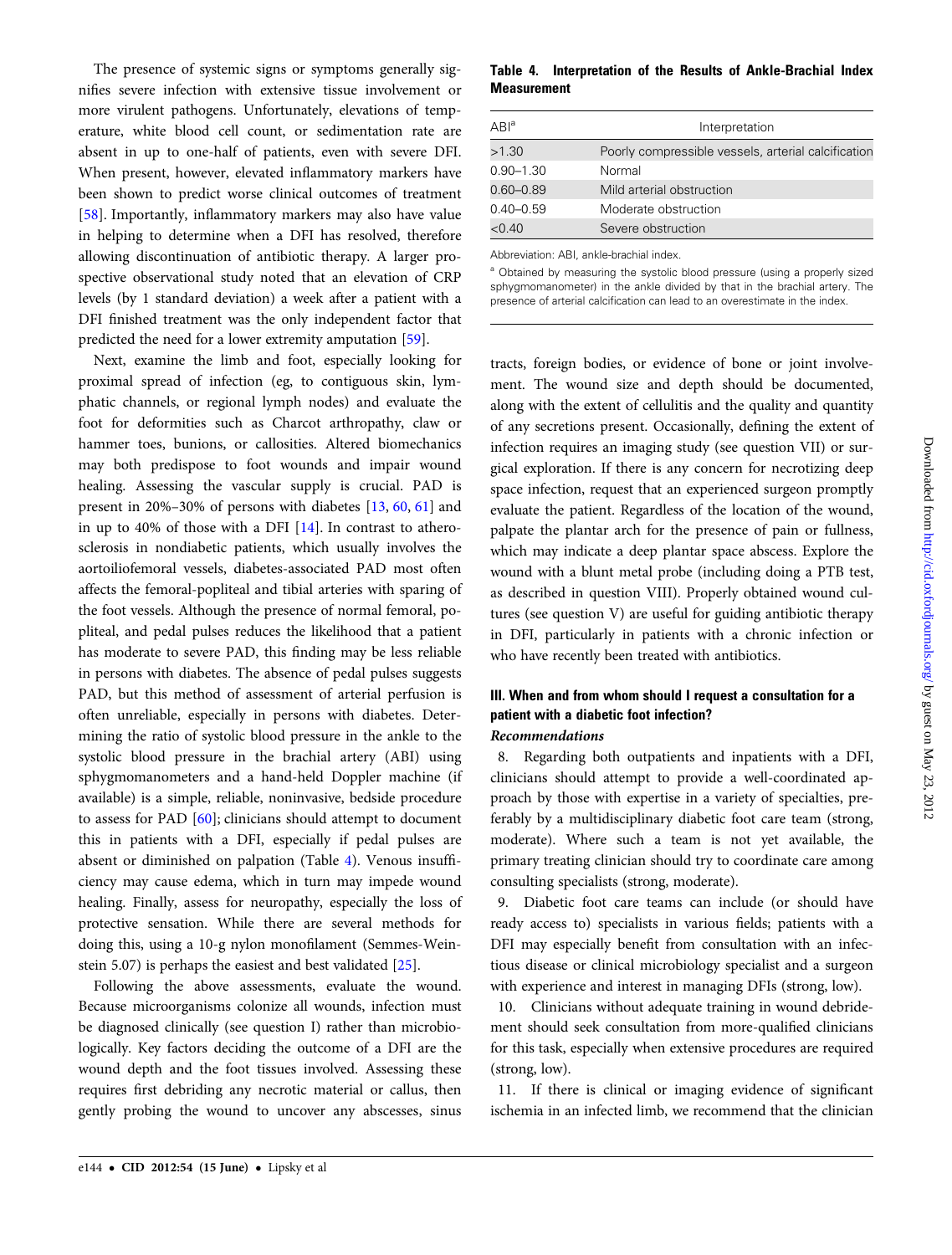consult a vascular surgeon for consideration of revascularization (strong, moderate).

12. We recommend that clinicians unfamiliar with pressure off-loading or special dressing techniques consult foot or wound care specialists when these are required (strong, low).

13. Providers working in communities with inadequate access to consultation from specialists might consider devising systems (eg, telemedicine) to ensure expert input on managing their patients (strong, low).

### Evidence Summary

DFIs may begin as a seemingly minor problem but often progress if not managed appropriately. Depending on where the patient presents for care, primary care providers, emergency department clinicians, internists, or hospitalists are often primarily responsible for initially managing a DFI. Initial management includes deciding when and with whom to consult for issues beyond the scope of practice or comfort level of the primary clinician. Providing optimal patient care usually requires involving clinicians from a variety of specialties, which may include endocrinology, dermatology, podiatry, general surgery, vascular surgery, orthopedic surgery, plastic surgery, wound care, and sometimes psychology or social work. Specialists in infectious diseases or clinical microbiology can often make a valuable contribution, especially when the DFI is severe or complex or has been previously treated or caused by antibiotic-resistant pathogens. In light of the wide variety of causative organisms and the absence of widely accepted, evidence-based antibiotic treatment algorithms, such consultation would be especially valuable for clinicians who are relatively unfamiliar with complex antibiotic therapy.

Care provided by a well-coordinated, multidisciplinary team has been repeatedly shown to improve outcomes [[17](#page-33-0), [32](#page-33-0), [60](#page-34-0)– [65](#page-34-0)]. Two retrospective studies have shown decreased amputation rates following the establishment of multidisciplinary teams for the treatment of DFIs [\[66](#page-34-0), [67\]](#page-34-0). A prospective observational study has also shown reduced rates of recurrent foot ulceration by using a multidisciplinary team approach [\[68\]](#page-34-0). A variant on the multidisciplinary team is the diabetic foot care rapid response team, which can potentially be comprised of an ad hoc group of clinicians who have mastered at least some of the essential skills for managing DFIs [\[69](#page-34-0)]. Unfortunately, even when specialist consultation is available, clinicians often do not make timely referrals to a multidisciplinary diabetic foot care team [[70\]](#page-34-0). Because providers in some communities may not have ready access to specialists, they may consider consultation via electronic or telephonic arrangements (sometimes referred to as telemedicine) [[71,](#page-34-0) [72](#page-34-0)]. Although using high-resolution optical equipment may be optimal [\[73](#page-34-0)], even standard or video telephones have allowed expert consultation from a distance [[74\]](#page-34-0).

Moderate DFI and severe DFI frequently require surgical procedures. Severe infections may be immediately life- or limb-threatening (Table [2](#page-10-0)) and require urgent surgical consultation [\[75](#page-34-0)]. The surgeon's area of specialty training is less important than his or her experience and interest in DFI and knowledge of the anatomy of the foot (see question IX). Following debridement or, when needed, a more extensive surgical procedure, the wound must be properly dressed and protected. Many types of wound dressings and off-loading devices are available (see Question X); nonspecialists who are unfamiliar with these should consult with a foot surgeon or wound care specialist.

The presence of clinically important PAD (see question II and Table [4\)](#page-12-0) in a patient with a DFI should prompt most nonvascular specialists to seek consultation from a vascular surgeon [[76\]](#page-34-0). Patients with mild to moderate arterial obstruction can usually be treated without an urgent revascularization procedure, but an ABI of <0.40 signifies severe or critical ischemia [[60\]](#page-34-0). Severe arterial obstruction in persons with diabetes is often amenable to endovascular intervention, open vascular reconstruction, or both. Recent studies have demonstrated excellent outcomes in the hands of experienced surgeons [\[70](#page-34-0), [77](#page-34-0)]. In special situations, the clinician caring for a patient with a DFI may need to consult specialists in fields not represented in the available team.

# IV. Which patients with a diabetic foot infection should I hospitalize, and what criteria should they meet before I discharge them?

#### Recommendations

14. We recommend that all patients with a severe infection, selected patients with a moderate infection with complicating features (eg, severe PAD or lack of home support), and any patient unable to comply with an appropriate outpatient treatment regimen for psychological or social reasons be hospitalized initially. Patients who do not meet any of these criteria but are failing to improve with outpatient therapy may also need to be hospitalized (strong, low).

15. We recommend that prior to being discharged, a patient with a DFI should be clinically stable; have had any urgently needed surgery performed; have achieved acceptable glycemic control; be able to manage (on his/her own or with help) at the designated discharge location; and have a welldefined plan that includes an appropriate antibiotic regimen to which he/she will adhere, an off-loading scheme (if needed), specific wound care instructions, and appropriate outpatient follow-up (strong, low).

# Evidence Summary

The main determinant of which patients with a DFI need to be hospitalized is the clinical severity of the infection. All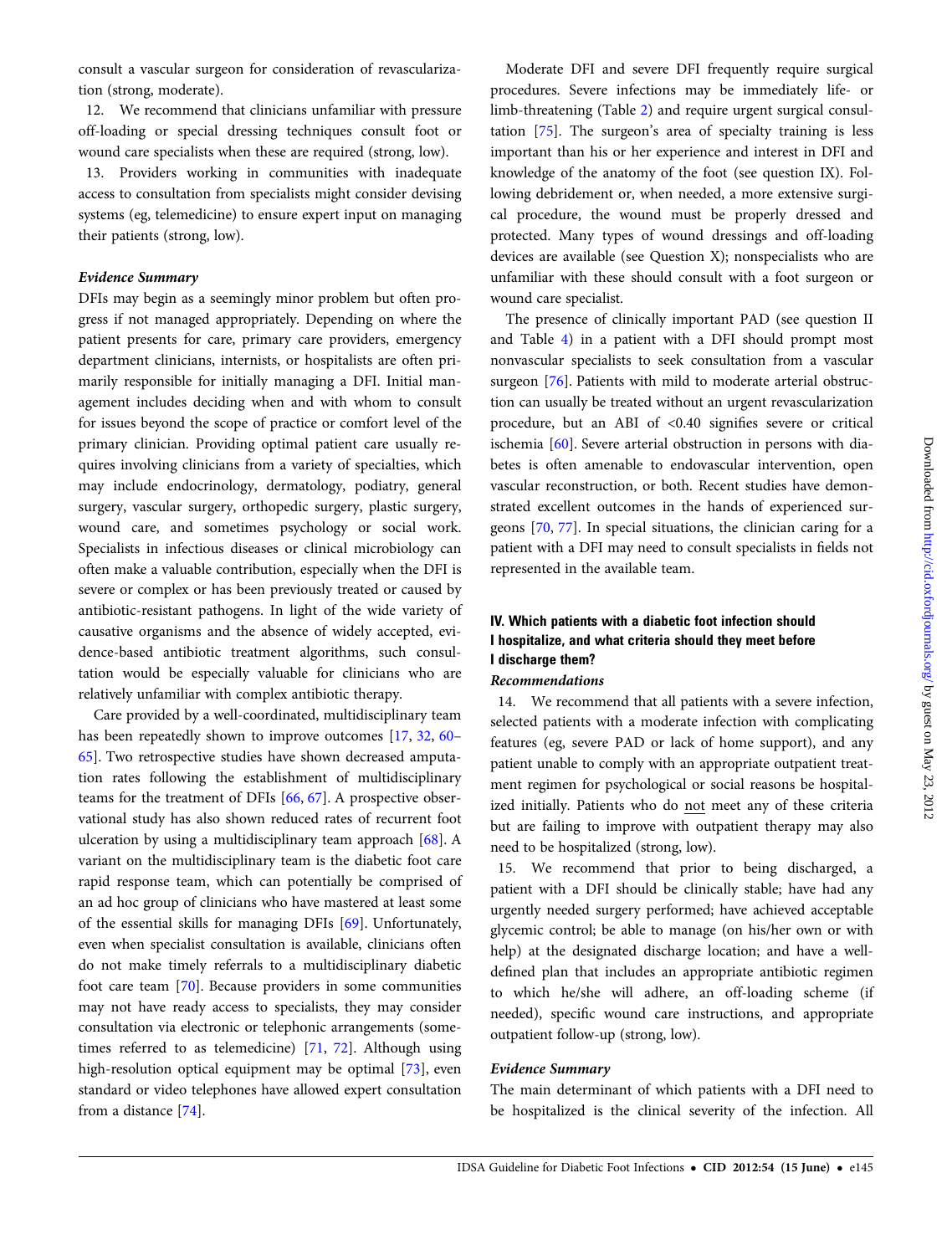patients with a severe infection (as defined by the IDSA or IWGDF classification) require hospitalization, as these are often imminently limb-threatening and, in some cases, lifethreatening. Conversely, the large majority of patients with a mild (IWGDF PEDIS grade 2) infection can be treated as outpatients, provided they are able to adhere to medical therapy and are closely followed to ensure they are improving and do not need urgent revascularization. Some individuals with a moderate (IWGDF PEDIS grade 3) infection may benefit from at least a brief course of inpatient treatment to more expeditiously obtain needed diagnostic studies and consultations and to initiate appropriate therapy. Outpatient therapy for a moderate infection is, however, often acceptable for reliable patients without critical ischemia, who do not have an urgent indication for surgical intervention [[78,](#page-34-0) [79\]](#page-34-0). This includes many patients with osteomyelitis, which is usually a chronic infection that does not require urgent inpatient treatment (see question VIII).

Patients with deep foot infections often do not have fever, leukocytosis, or leftward shift in the white blood cell differential or markedly elevated acute phase serum markers, but absence of these findings does not necessarily exclude a potentially serious infection. Worsened glycemic control is often the only systemic evidence of a serious infection in this setting [\[80](#page-34-0)–[82](#page-34-0)]. Hospitalization is sometimes needed for patients who are unable to follow the necessary regimen for their foot infection and who have no family or friends who can provide the needed support. For inpatients, prompt social work consultation, with particular attention to the patient's (or caregiver's) ability to comply with recommended wound care and offloading, may help limit the duration of hospitalization and ensure the most appropriate discharge setting.

No evidence-based admission or discharge criteria have been developed for patients with a DFI. Although hospitalization is very expensive, a brief admission is often justified by the complexities of properly evaluating the patient, setting up a treatment regimen, and educating the patient and his/her caregivers. Consider discharge when all evidence of the systemic inflammatory response syndrome has resolved, the patient is metabolically stable, and any urgently needed surgery has been performed. Achieving adequate glycemic control is important, but this will usually require titration on an outpatient basis [\[83](#page-34-0), [84\]](#page-35-0). The clinicians and patient should be clear on the antibiotic regimen (type, route, and duration of therapy), the wound care plans, and the off-loading regimen, as well as the most appropriate site of care (eg, home, skilled nursing facility, outpatient infusion center). Patient and family preference will frequently play a role in these decisions, but the clinician must consider patient motivation, expected adherence to therapy, availability of home support, and third-party payer issues [\[85\]](#page-35-0). Lastly, the patient

should have appropriate outpatient follow-up appointments set up prior to discharge, and the hospital clinician should communicate with the patient's primary care provider and any consulting clinicians, as appropriate.

# V. When and how should I obtain specimen(s) for culture from a patient with a diabetic foot wound?

# Recommendations

16. For clinically uninfected wounds, we recommend not collecting a specimen for culture (strong, low).

17. For infected wounds, we recommend that clinicians send appropriately obtained specimens for culture prior to starting empiric antibiotic therapy, if possible. Cultures may be unnecessary for a mild infection in a patient who has not recently received antibiotic therapy (strong, low).

18. We recommend sending a specimen for culture that is from deep tissue, obtained by biopsy or curettage and after the wound has been cleansed and debrided. We suggest avoiding swab specimens, especially of inadequately debrided wounds, as they provide less accurate results (strong, moderate).

## Evidence Summary

Because patients with clinically uninfected wounds rarely require antibiotic therapy, these wounds usually should not be cultured unless there is a reason to identify colonizing organisms for epidemiologic purposes. In patients with a clinically infected wound, however, properly obtained wound cultures provide highly useful information for guiding antibiotic therapy, particularly in those with chronic infections or who have recently been treated with antibiotics. One instance in which wound cultures may not be needed are mild infections in patients who have not recently received antibiotic therapy and who are at low risk for methicillin-resistant Staphylococcus aureus (MRSA) infection; these infections are predictably caused solely by staphylococci and streptococci.

Isolation of antibiotic-resistant organisms, particularly MRSA [[86](#page-35-0)–[89](#page-35-0)], but also extended-spectrum β-lactamase (ESBL)–producing gram-negative bacilli and highly resistant Pseudomonas aeruginosa [\[90](#page-35-0)–[94](#page-35-0)], is an increasing problem with DFI in most settings. Infection with these organisms requires specifically targeted antibiotic therapy, but empiric coverage in all cases is not prudent. Thus, where multidrugresistant organisms are possible pathogens, it is essential to obtain optimal wound cultures prior to initiating antibiotic therapy.

An approach to collecting specimens for culture is outlined in Table [5.](#page-15-0) Collect culture specimens only after the wound has been cleansed and debrided and prior to initiating antibiotic therapy. A sample obtained by curettage, the scraping of tissue from the ulcer base using a dermal curette or sterile scalpel blade, more accurately identifies pathogens than does rolling a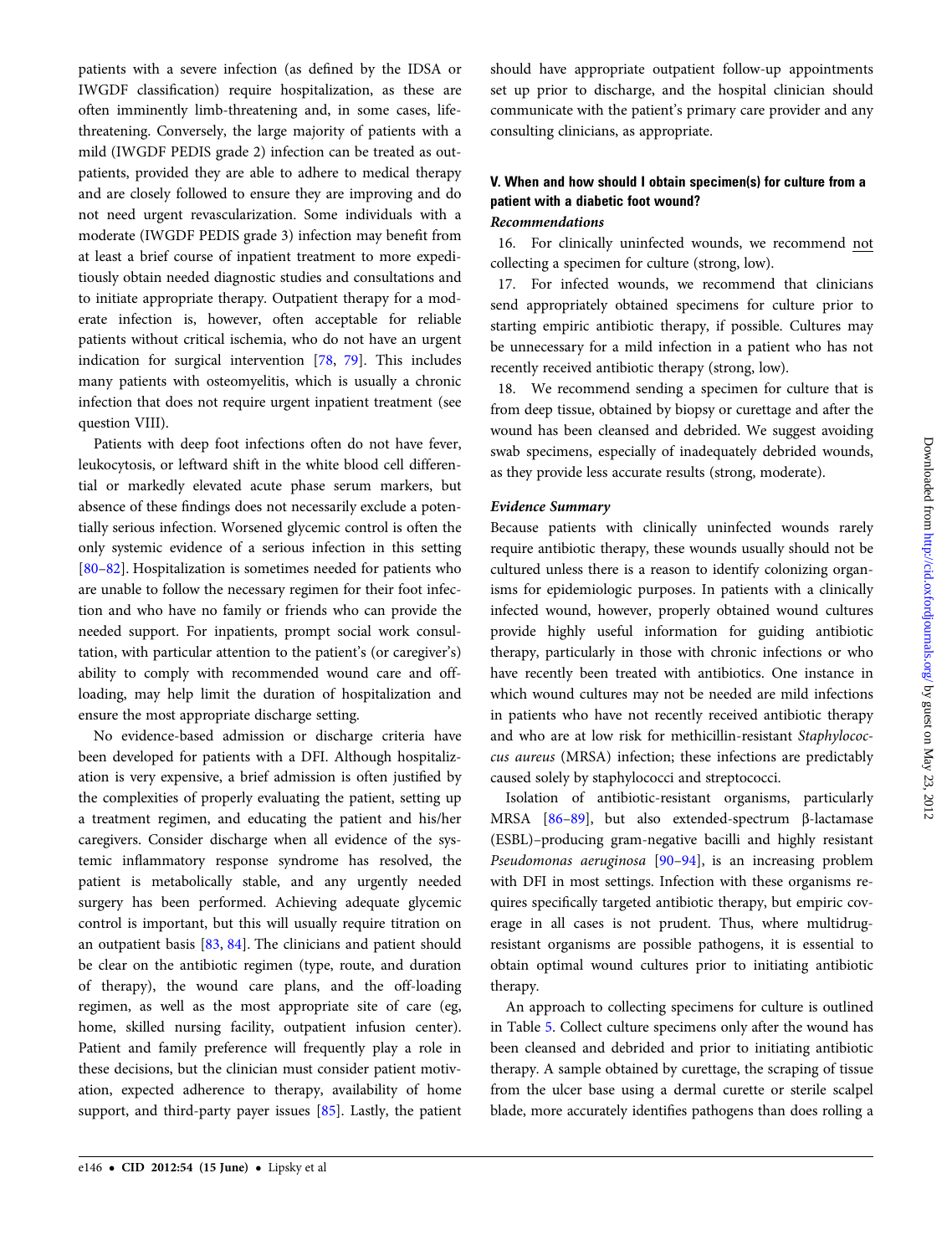#### <span id="page-15-0"></span>Do

- Obtain an appropriate specimen for culture from almost all infected wounds
- Cleanse and debride the wound before obtaining specimen(s) for culture
- Obtain a tissue specimen for culture by scraping with a sterile scalpel or dermal curette (curettage) or biopsy from the base of a debrided ulcer
- Aspirate any purulent secretions using a sterile needle and syringe
- Promptly send specimens, in a sterile container or appropriate transport media, for aerobic and anaerobic culture (and Gram stain, if possible)

Do not

- Culture a clinically uninfected lesion, unless for specific epidemiological purposes
- Obtain a specimen for culture without first cleansing or debriding the wound
- Obtain a specimen for culture by swabbing the wound or wound drainage

cotton swab over a wound. Although obtaining swab specimens is more convenient, they provide less accurate results, particularly if the wound has not been properly debrided. Swabs are often contaminated with normal skin flora or colonizers (thus giving false-positive cultures); they may also fail to yield deep-tissue pathogens and are less likely to grow anaerobic, and some fastidious aerobic, organisms (thus giving false-negative cultures) [\[95\]](#page-35-0). Furthermore, many clinical microbiology laboratories do not process swabs as rigorously as tissue specimens but merely report "mixed cutaneous flora" or "no S. aureus isolated." A recent meta-analysis of studies examining the usefulness of superficial (compared with deeper) cultures in lower extremity wounds (half of which were in diabetic patients) found that their sensitivity was 49%, specificity 62%, positive likelihood ratio (LR) 1.1, and negative LR 0.67; thus, they provide minimal utility in altering pretest probabilities [[96](#page-35-0)]. For clinicians who elect to use a swab for culture, some data support employing a semiquantitative technique, like that described by Levine (rotating the swab over a 1-cm square area with sufficient pressure to express fluid from within the wound tissue) [[97](#page-35-0)]. Other acceptable methods of culturing wounds include aspiration (with a sterile needle and syringe) of purulent secretions or perhaps cellulitic tissue, and tissue biopsy (usually obtained with a 4–6-mm punch device at the bedside or by resection at the time of surgery). Some microbiology laboratories can determine the quantitative count of organisms per gram of tissue, but this is rarely necessary for clinical situations [\[98](#page-35-0)].

Specimens must be placed in an appropriate sterile transport system and promptly delivered to the laboratory, where

they should be processed for aerobic and anaerobic cultures. Given that culture results are generally not available for 2–3 days, a Gram-stained smear (if available) can provide immediate information that may aid in initial antibiotic selection. When cultures yield multiple organisms, the Gram stain may also demonstrate which are predominant in the wound, thereby allowing tailored antibiotic therapy. Finally, the presence of polymorphonuclear leukocytes on the Gram-stained smear suggests that infection is present (ie, the equivalent of purulent secretions).

Recent studies have demonstrated that standard cultures identify only a small percentage of the microorganisms present in wounds, including DFIs [\[99](#page-35-0)]. Molecular microbiological techniques can detect more organisms and provide the results considerably faster [[100](#page-35-0)]. In addition, molecular techniques can detect the presence of pathogen virulence factors and genes encoding for antibiotic resistance [\[101\]](#page-35-0). Preliminary evidence suggests that having this information when a patient presents for treatment may aid the clinician in selecting optimal antibiotic regimens, resulting in improved outcomes. In one retrospective study of chronic wounds, complete healing occurred significantly more often after the implementation of molecular diagnostics (298 of 479 [62.4%] vs 244 of 503 patients [48.5%]), the time to healing was significantly shorter  $(P < .05)$ , and use of expensive "first-line" antibiotics declined in favor or targeted antibiotic therapy [[102](#page-35-0)].

# VI. How should I initially select, and when should I modify, an antibiotic regimen for a diabetic foot infection? (See question VIII for recommendations for antibiotic treatment of osteomyelitis)

#### Recommendations

19. We recommend that clinically uninfected wounds not be treated with antibiotic therapy (strong, low).

20. We recommend prescribing antibiotic therapy for all infected wounds but caution that this is often insufficient unless combined with appropriate wound care (strong, low).

21. We recommend that clinicians select an empiric antibiotic regimen on the basis of the severity of the infection and the likely etiologic agent(s) (strong, low).

a. For mild to moderate infections in patients who have not recently received antibiotic treatment, we suggest that therapy just targeting aerobic gram-positive cocci (GPC) is sufficient (weak, low).

b. For most severe infections, we recommend starting broad-spectrum empiric antibiotic therapy, pending culture results and antibiotic susceptibility data (strong, low).

c. Empiric therapy directed at P. aeruginosa is usually unnecessary except for patients with risk factors for true infection with this organism (strong, low).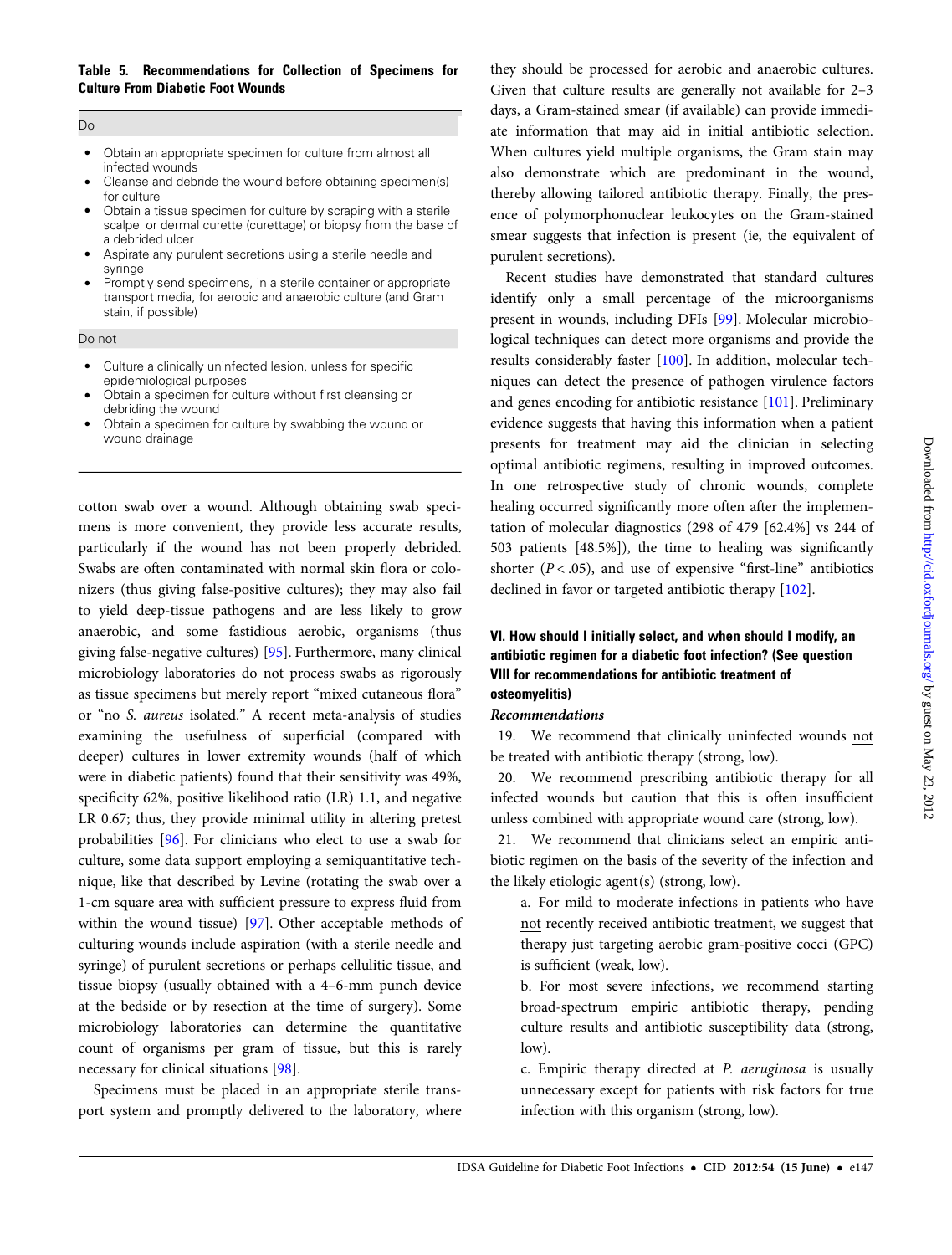d. Consider providing empiric therapy directed against MRSA in a patient with a prior history of MRSA infection; when the local prevalence of MRSA colonization or infection is high; or if the infection is clinically severe (weak, low).

22. We recommend that definitive therapy be based on the results of an appropriately obtained culture and sensitivity testing of a wound specimen as well as the patient's clinical response to the empiric regimen (strong, low).

23. We suggest basing the route of therapy largely on infection severity. We prefer parenteral therapy for all severe, and some moderate, DFIs, at least initially (weak, low), with a switch to oral agents when the patient is systemically well and culture results are available. Clinicians can probably use highly bioavailable oral antibiotics alone in most mild, and in many moderate, infections and topical therapy for selected mild superficial infections (strong, moderate).

24. We suggest continuing antibiotic therapy until, but not beyond, resolution of findings of infection, but not through complete healing of the wound (weak, low). We suggest an initial antibiotic course for a soft tissue infection of about 1–2 weeks for mild infections and 2–3 weeks for moderate to severe infections (weak, low).

# Evidence Summary

Avoidance of Prescribing Antibiotics for Clinically Uninfected Wounds. Selecting an appropriate antibiotic regimen is an important issue in treating diabetic foot infections. Table 6 provides an overview of the key elements in making this decision.

### Table 6. Antibiotic Selection Overview: Questions a Clinician Should Consider

Is there clinical evidence of infection?

| Do not treat clinically uninfected wounds with antibiotics                                                                                                        |
|-------------------------------------------------------------------------------------------------------------------------------------------------------------------|
| For clinically infected wounds consider the questions below:                                                                                                      |
| - Is there high risk of MRSA?                                                                                                                                     |
| Include anti-MRSA therapy in empiric regimen if the risk is high<br>(see Table 7) or the infection is severe                                                      |
| - Has patient received antibiotics in the past month?                                                                                                             |
| If so, include agents active against gram-negative bacilli in<br>regimen<br>If not, agents targeted against just aerobic gram-positive cocci<br>may be sufficient |
| - Are there risk factors for Pseudomonas infection? <sup>a</sup>                                                                                                  |
| If so, consider empiric antipseudomonal agent<br>If not, empiric antipseudomonal treatment is rarely needed                                                       |
| - What is the infection severity status?                                                                                                                          |
| See Table 9 for suggested regimens for mild versus moderate/<br>severe infections                                                                                 |
| Abbreviation: MRSA, methicillin-resistant Staphylococcus aureus.<br><sup>a</sup> Such as high local prevalence of <i>Pseudomonas</i> infection, warm climate,     |

frequent exposure of the foot to water.

The limited available evidence does not support using antibiotic therapy for treating clinically uninfected wounds, either to enhance healing or as prophylaxis against clinically overt infection [\[103](#page-35-0), [104\]](#page-35-0). Furthermore, antibiotic use encourages antimicrobial resistance, incurs financial cost, and may cause drug-related adverse effects. Some wound specialists believe that diabetic foot wounds that lack clinical signs of infection may be "subclinically" infected—that is, they contain a high "bioburden" of bacteria (usually defined as  $\geq 10^6$  organisms per gram of tissue) that results in "critical colonization," which might impair wound healing [[105](#page-35-0), [106](#page-35-0)]. Currently, there is little evidence to support this view. When it is difficult to decide whether a chronic wound is infected (eg, when the foot is ischemic and neuropathic), it may be appropriate to seek secondary signs of infection, such as abnormal coloration, a fetid odor, friable granulation tissue, undermining of the wound edges, an unexpected wound pain or tenderness, or failure to show healing progress despite proper treatment [\[31\]](#page-33-0). In these unusual cases, a brief, culture-directed course of antibiotic therapy may be appropriate.

Antibiotic Therapy of Clinically Infected Wounds. All clinically infected diabetic foot wounds require antibiotic therapy. Although this therapy is necessary, it is often insufficient. Successfully treating a DFI also requires appropriate wound care (vide infra) [[85\]](#page-35-0).

Choosing an Antibiotic Regimen. The initial antibiotic regimen must usually be selected empirically, and it may be modified later on the basis of availability of additional clinical and microbiological information. Selecting an empiric regimen involves making decisions about the route of therapy, spectrum of microorganisms to be covered, and specific drugs to administer. These decisions should be revisited when deciding on the definitive regimen and the appropriate duration of treatment.

Initial empiric therapy should be based on the severity of the infection and on any available microbiological data, such as recent culture results and the local prevalence of pathogens, especially antibiotic-resistant strains [[107](#page-35-0), [108](#page-35-0)]. The majority of mild, and many moderate, infections can be treated with agents that have a relatively narrow spectrum, usually covering only aerobic GPC [\[78](#page-34-0)]. In countries with warm climates, gram-negative isolates (especially P. aeruginosa) are more prevalent. Obligate anaerobic organisms are isolated from many chronic, previously treated, or severe infections [\[109](#page-35-0)–[111](#page-35-0)]. Although they may be more common than previously suspected [\[112,](#page-35-0) [113](#page-35-0)], they are not major pathogens in most mild to moderate infections [\[78](#page-34-0), [113\]](#page-35-0). There is little evidence to support the need for antianaerobic antibiotic agents in most adequately debrided DFIs. Treatment with oral antibiotic agents ( preferably ones with high bioavailability) is often appropriate for mild to moderate infections in patients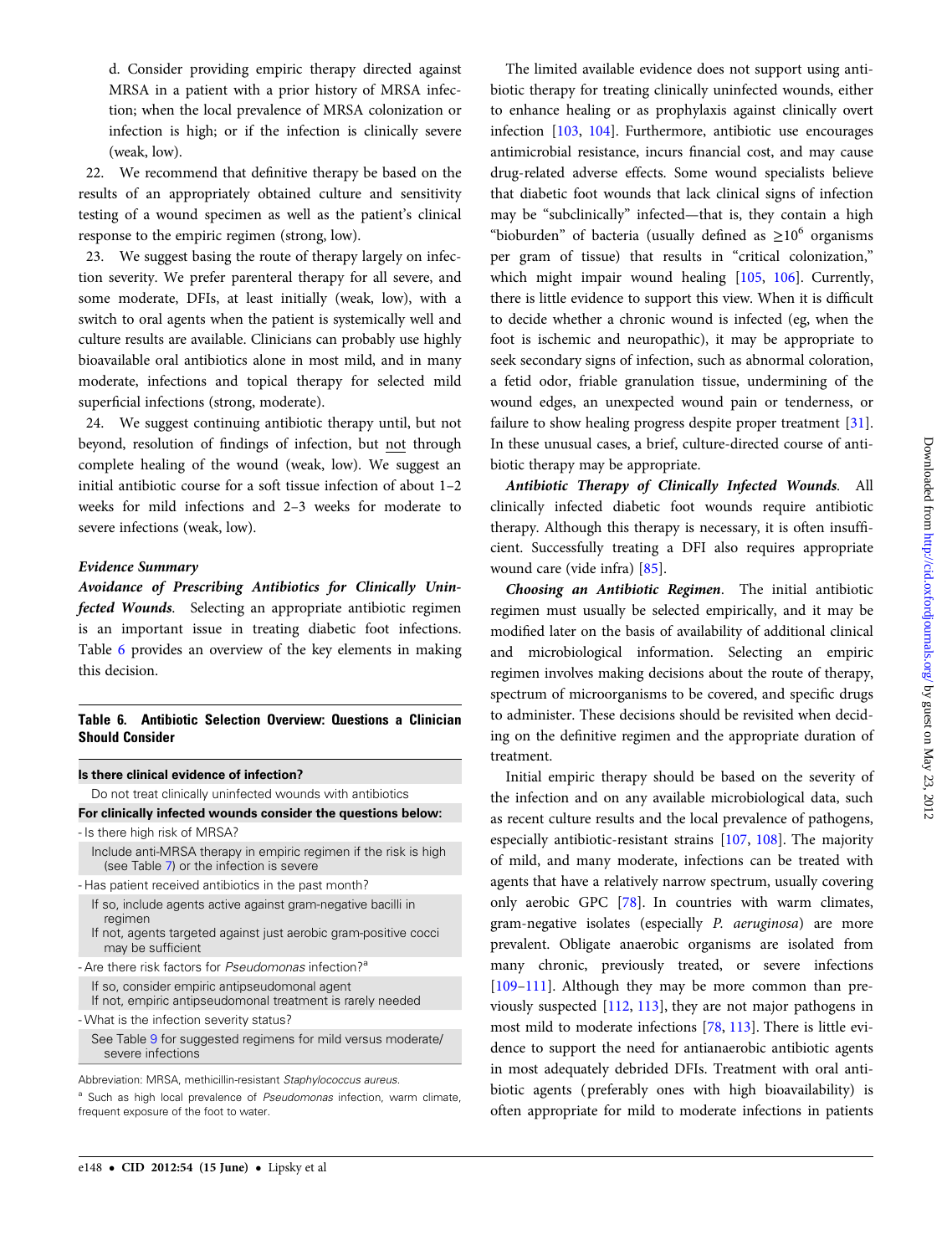without gastrointestinal absorption problems and for whom an oral agent with the appropriate spectrum is available. Limited data support using topical antimicrobial therapy for mildly infected open wounds with minimal cellulitis [\[114](#page-35-0)– [116\]](#page-35-0). For severe infections, and for more extensive, chronic moderate infections, it is safest to promptly commence therapy with a broad-spectrum regimen. The agent(s) should have activity against GPC, as well as common gram-negative and obligate anaerobic organisms to ensure adequate tissue concentrations. For these more severe infections, it is usually safest to start with parenteral therapy, which can usually be switched to oral treatment within a few days when the patient is systemically well and culture results are available to guide the selection.

Clinicians should consider the results of culture and sensitivity testing in light of the clinical response of the infection to the empiric regimen. Cultures may yield organisms that are commonly considered to be contaminants (eg, coagulasenegative staphylococci, corynebacteria), but these may be true pathogens in a DFI. Because these organisms are often resistant to the prescribed antibiotic, the clinician must decide if the preponderance of clinical and microbiologic evidence suggests they are pathogens that require targeted therapy. If the patient has had a good clinical response on the empiric therapy, the regimen may be continued, or even potentially narrowed ("deescalation" therapy). However, if the patient has not adequately responded to the empiric regimen, therapy should be broadened to include all isolated organisms.

Isolating P. aeruginosa is a particularly problematic issue because it requires specifically targeted antibiotic coverage. Although reported in many patients, it is often a nonpathogenic colonizer when isolated from wounds. Most recent studies of complicated skin and skin structure (including diabetic foot) infections in developed (especially northern) countries have reported that P. aeruginosa is isolated in <10% of wounds [[117](#page-35-0), [118\]](#page-35-0). Furthermore, even when isolated, patients often improve despite therapy with antibiotics ineffective against P. aeruginosa [\[79](#page-34-0), [90,](#page-35-0) [119](#page-35-0)–[121](#page-35-0)]. Conversely, in countries where P. aeruginosa is a frequent isolate [\[122](#page-35-0)–[124\]](#page-35-0), or in patients who have been soaking their feet, who have failed therapy with nonpseudomonal therapy, or who have a severe infection, empiric antipseudomonal therapy may be advisable. Clinicians must also consider covering ESBL-producing gram-negative isolates, especially in countries in which they are relatively common [[125\]](#page-35-0).

Methicillin-Resistant S. aureus. Since publication of the previous DFI guidelines, many studies have demonstrated the increasing role of MRSA in DFI [\[121,](#page-35-0) [126](#page-35-0)–[129\]](#page-36-0). Whereas some studies document MRSA in almost one-third of DFIs [\[86](#page-35-0), [127\]](#page-36-0), others report rates of little more than 10% in complicated skin infections and DFIs [[118,](#page-35-0) [120](#page-35-0), [130](#page-36-0)]. A recent review of patients enrolled in 20 studies conducted from 1993 to 2007 found that the prevalence of MRSA in DFIs ranged from 5% to 30% [[131](#page-36-0)]. Factors noted to increase the risk for infection with MRSA in some, but not all studies, include prior long-term or inappropriate use of antibiotics, previous hospitalization, long duration of the foot wound, the presence of osteomyelitis, and nasal carriage of MRSA. Perhaps the most reliable predictor for MRSA as a cause of a DFI is a previous history of MRSA infection [\[132](#page-36-0)]. Infection with MRSA may also increase the time to wound healing, the duration of hospitalization, the need for surgical procedures (including amputations), and the likelihood of treatment failure [[131\]](#page-36-0). The previously emphasized differentiation between healthcareacquired and community-associated MRSA infections has become blurred [[133](#page-36-0)]. There are few data comparing the efficacy of various antibiotic agents for treating MRSA. As with P. aeruginosa, some studies have shown clinical resolution of DFIs from which MRSA is cultured despite the regimen not covering this organism [[79,](#page-34-0) [120](#page-35-0)]. Employing appropriate infection control measures has been shown to limit the acquisition or spread of MRSA among diabetic persons attending a foot clinic [\[12](#page-33-0), [134](#page-36-0)].

On the basis of currently available evidence, we recommend that a patient presenting with a DFI be empirically treated with an antibiotic regimen that covers MRSA in the following situations:

- The patient has a history of previous MRSA infection or colonization within the past year.
- The local prevalence of MRSA (ie, percentage of all S. aureus clinical isolates in that locale that are methicillinresistant) is high enough ( perhaps 50% for a mild and 30% for a moderate soft tissue infection) that there is a reasonable probability of MRSA infection.
- The infection is sufficiently severe that failing to empirically cover MRSA while awaiting definitive cultures would pose an unacceptable risk of treatment failure.

For bone infections, we would recommend obtaining a specimen of bone when there is concern that MRSA is a pathogen.

Specific Antibiotic Selections. Antibiotics vary in how well they achieve therapeutic concentrations in infected diabetic foot lesions [\[135](#page-36-0)–[145\]](#page-36-0). This is related to the pharmacodynamic properties of the specific agent and the arterial supply to the foot, rather than to diabetes per se [[146\]](#page-36-0). The 2004 Diabetic Foot Guidelines document (Table [7\)](#page-18-0) provides a list of published clinical trials that focused on therapy of DFIs, either exclusively or as an identified subset of a larger study. Table [7](#page-18-0) shows the 11 studies published since that time [[90,](#page-35-0) [114,](#page-35-0) [120](#page-35-0), [147](#page-36-0)–[158\]](#page-36-0).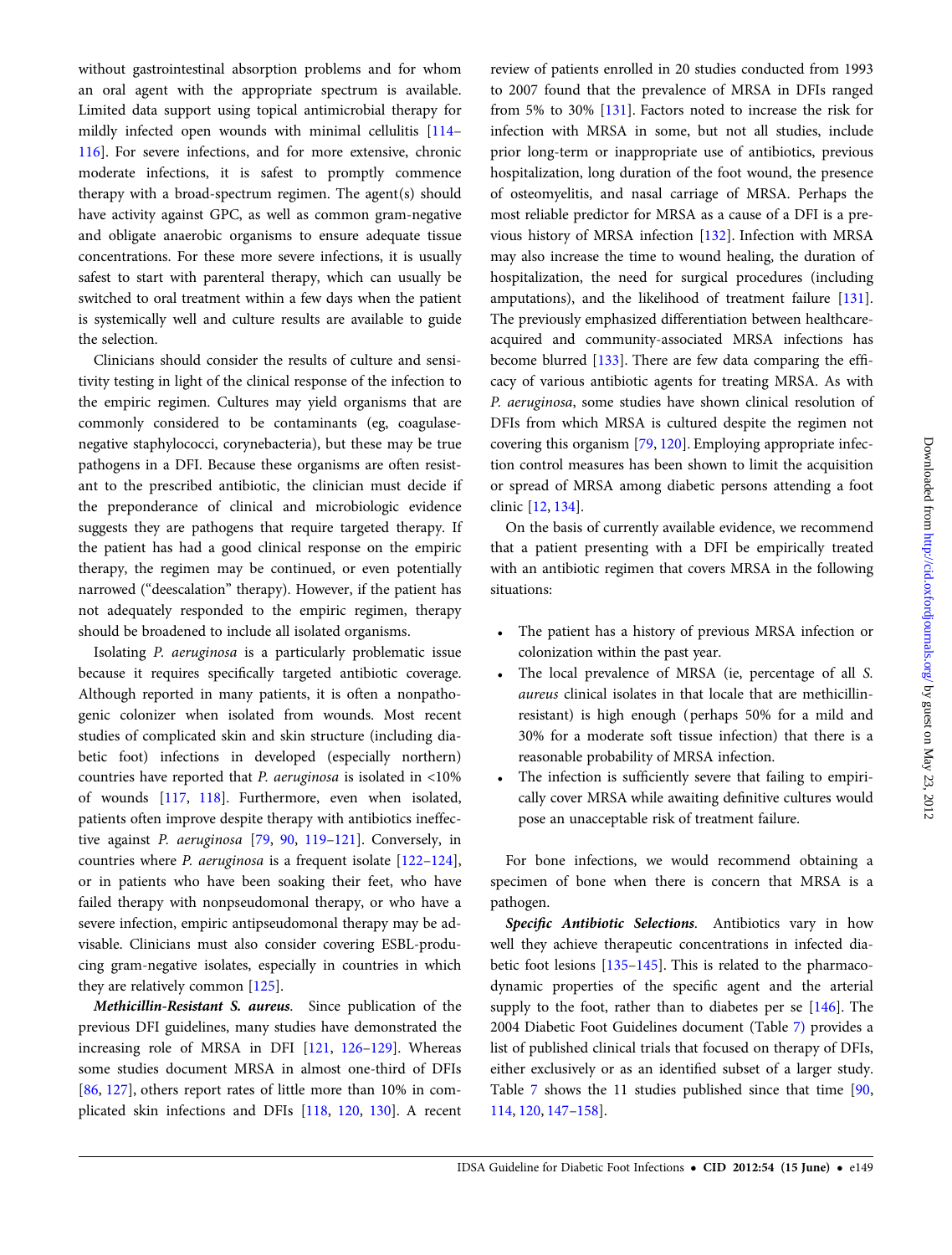# <span id="page-18-0"></span>Table 7. Studies of Antibiotic Therapy for Diabetic Foot Infections Published Since 2004 (and Not Included in Previous Version of This Guideline)

| Antibiotic Agent(s) (Route)                                                                   | Patients<br>Treated, No. | Study Design           | Patient<br>Group | Type/Severity of<br>Infection             | Reference                        |
|-----------------------------------------------------------------------------------------------|--------------------------|------------------------|------------------|-------------------------------------------|----------------------------------|
| Metronidazole + ceftriaxone vs<br>ticarcillin/clavulanate (IV)                                | 70                       | Prospective open label | H                | Older men, Wagner<br>grades $1-3$         | Clay 2004 [150]                  |
| Ceftobiprole vs vancomycin +<br>ceftazidime (IV)                                              | 828                      | RCDBT DFI subgroup     | Н                | cSSSI                                     | Deresinski 2008<br>[147]         |
| Piperacillin/tazobactam vs ampicillin/<br>sulbactam (IV)                                      | 314                      | Prospective open label | H                | Moderate/severe<br>infected DFU           | Harkless 2005 [149]              |
| Daptomycin vs vancomycin or<br>Semisynthetic penicillin (IV)                                  | 133                      | RCSBT DFI subgroup     | H                | Gram + DFI                                | Lipsky 2005 [155]                |
| Ertapenem vs piperacillin/<br>tazobactam (IV)                                                 | 586                      | <b>RCDBT</b>           | H                | Moderate/severe<br>DFI                    | Lipsky 2005 [120]                |
| Moxifloxacin (IV to PO) vs<br>piperacillin/tazobactam (IV) to<br>amoxicillin/clavulanate (PO) | 78                       | RCDBT DFI subgroup     | H                | cSSSI, including DFI<br>(not classified)  | Lipsky 2007 [148]                |
| Pexiganan (topical) vs ofloxacin (PO)                                                         | 835                      | 2 RCDBTs               | $\Omega$         | Mildly infected DFU                       | Lipsky 2008 [114]                |
| Ceftriaxone vs fluoroquinolone (IV)                                                           | 180                      | Prospective open label | H                | "Severe limb-<br>threatening" DFI         | Lobmann 2004<br>[151]            |
| Moxifloxacin vs amoxicillin/<br>clavulanate (IV to PO)                                        | 804                      | Prospective open label | H                | cSSSI, including DFI                      | Vick-Fragoso 2009<br>[152]       |
| Tigecycline vs ertapenem (IV)                                                                 | 944                      | <b>RDBCT</b>           | H                | Qualifying DFI±<br>osteomyelitis          | Clinicaltrials.gov<br>2010 [158] |
| Piperacillin/tazobactam vs<br>imipenem/cilastatin (IV)                                        | 62                       | RCT open-label         | H                | Severe DFI,<br>including<br>osteomyelitis | Saltoglu 2010 [157]              |

Abbreviations: cSSSI, complicated skin and skin structure infection; DFI, diabetic foot infection; DFU, diabetic foot ulcer; H, hospitalized; O, outpatient; IV, intravenous; PO, oral; RCT, randomized controlled trial; RCDBT, randomized controlled double-blind trial; RCSBT, randomized controlled single-blind trial.

The lack of standardization among these trials, including the varied definitions of infection severity and the clinical end points used, makes it inappropriate to compare outcomes of different regimens. This fact highlights the need for a generally acceptable diabetic foot classification system. Fortunately, both the IDSA and IWGDF classifications are now widely used, allowing standardization of severity scoring in more recent DFI antibiotic trials (Table [2](#page-10-0)).

Based on the results of the available studies, no single drug or combination of agents appears to be superior to any others [\[129,](#page-36-0) [159\]](#page-36-0). The study with tigecycline (currently available only as an abstract) showed that it did not meet noninferiority criteria compared with ertapenem and was associated with significantly more drug discontinuations (mostly related to nausea and vomiting) [[156](#page-36-0), [158](#page-36-0)]. Since publication of the 2004 DFI guidelines, the FDA has approved 3 antibiotics (ertapenem, linezolid, and piperacillin-tazobactam) specifically for the treatment of "complicated skin and skin structure infections including DFI," but not for any accompanying osteomyelitis. Studies of several new agents have been completed and are being analyzed, are under way, or are in the planning stages. The recently released FDA draft guidance for clinical development of antimicrobials classifies what was previously

called "uncomplicated and complicated skin and skin structure infection" as "acute bacterial skin and skin structure infections" [[160](#page-36-0)]. Unfortunately, it states that "[T]his guidance does not address lower extremity infections in neurologically compromised patients, such as the diabetic foot infection," making it difficult for pharmaceutical companies to know how to proceed with developing new antimicrobials for DFIs.

Table [8](#page-19-0) offers our suggestions for various empiric antibiotic regimens a clinician might consider for a DFI, based on the severity of the infection. This table differs from the one in the previous guideline in that, for simplicity, it combines moderate and severe infections in a single category. The suggested agents are derived from available published clinical trials (in particular those enrolling patients with a DFI) and our collective experience and are not meant to be inclusive of all potentially reasonable regimens (weak, low). Similar agents to those listed could be used, based on various clinical, microbiologic, epidemiologic, and financial considerations. A review of recent randomized clinical trials on antibiotic therapy of DFIs pointed out the many discrepancies among the 14 papers they included, which preclude determining the optimal regimen [\[161\]](#page-36-0). Prescribers should select dosages of antibiotic agents according to recommendations of the FDA (or equivalent organizations in their own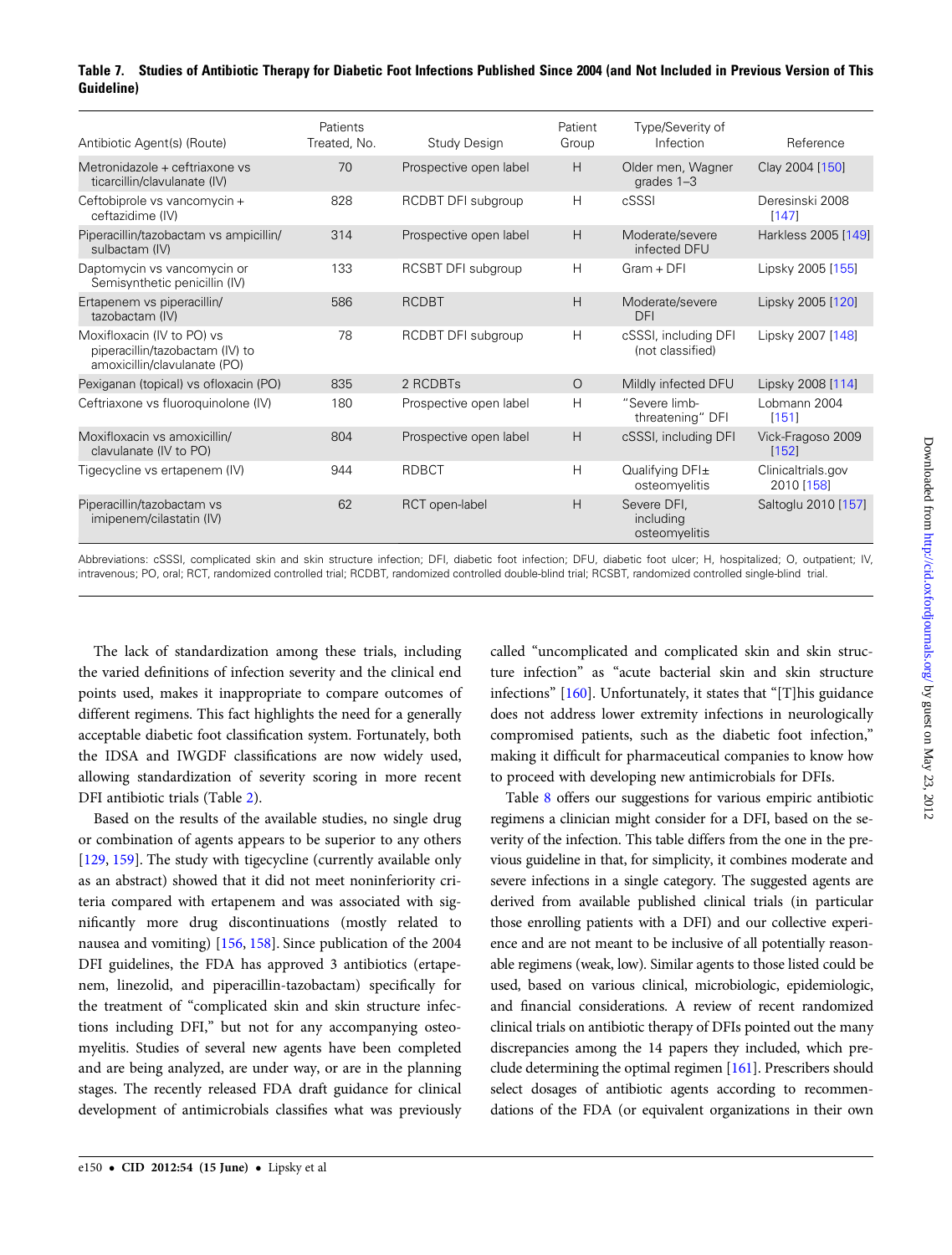| <b>Infection Severity</b>                                                                                                              | Probable Pathogen(s)                                                     | Antibiotic Agent                                                                         | Comments                                                                                                                                                                                                         |
|----------------------------------------------------------------------------------------------------------------------------------------|--------------------------------------------------------------------------|------------------------------------------------------------------------------------------|------------------------------------------------------------------------------------------------------------------------------------------------------------------------------------------------------------------|
| Mild (usually treated<br>with oral agent[s])                                                                                           | Staphylococcus aureus<br>(MSSA):<br>Streptococcus spp                    | Dicloxacillin                                                                            | Requires QID dosing; narrow-<br>spectrum; inexpensive                                                                                                                                                            |
|                                                                                                                                        |                                                                          | Clindamycin <sup>b</sup>                                                                 | Usually active against community-<br>associated MRSA, but check<br>macrolide sensitivity and consider<br>ordering a "D-test" before using<br>for MRSA. Inhibits protein<br>synthesis of some bacterial toxins    |
|                                                                                                                                        |                                                                          | Cephalexin <sup>b</sup>                                                                  | Requires QID dosing; inexpensive                                                                                                                                                                                 |
|                                                                                                                                        |                                                                          | Levofloxacin <sup>b</sup>                                                                | Once-daily dosing; suboptimal<br>against S. aureus                                                                                                                                                               |
|                                                                                                                                        |                                                                          | Amoxicillin-clavulanate <sup>b</sup>                                                     | Relatively broad-spectrum oral agent<br>that includes anaerobic coverage                                                                                                                                         |
|                                                                                                                                        | Methicillin-resistant<br>S. aureus (MRSA)                                | Doxycycline                                                                              | Active against many MRSA & some<br>gram-negatives; uncertain against<br>streptococcus species                                                                                                                    |
|                                                                                                                                        |                                                                          | Trimethoprim/<br>sulfamethoxazole                                                        | Active against many MRSA & some<br>gram-negatives; uncertain activity<br>against streptococci                                                                                                                    |
| Moderate (may be<br>treated with oral or<br>initial parenteral<br>agent[s]) or severe<br>(usually treated with<br>parenteral agent[s]) | MSSA; Streptococcus<br>spp;<br>Enterobacteriaceae;<br>obligate anaerobes | Levofloxacin <sup>b</sup>                                                                | Once-daily dosing; suboptimal<br>against S. aureus                                                                                                                                                               |
|                                                                                                                                        |                                                                          | Cefoxitin <sup>b</sup>                                                                   | Second-generation cephalosporin<br>with anaerobic coverage                                                                                                                                                       |
|                                                                                                                                        |                                                                          | Ceftriaxone                                                                              | Once-daily dosing, third-generation<br>cephalosporin                                                                                                                                                             |
|                                                                                                                                        |                                                                          | Ampicillin-sulbactam <sup>b</sup>                                                        | Adequate if low suspicion of<br>P. aeruginosa                                                                                                                                                                    |
|                                                                                                                                        |                                                                          | Moxifloxacinb                                                                            | Once-daily oral dosing. Relatively<br>broad-spectrum, including most<br>obligate anaerobic organisms                                                                                                             |
|                                                                                                                                        |                                                                          | $E$ rtapenem $\mathbf{b}$                                                                | Once-daily dosing. Relatively broad-<br>spectrum including anaerobes, but<br>not active against P. aeruginosa                                                                                                    |
|                                                                                                                                        |                                                                          | Tigecyclineb                                                                             | Active against MRSA. Spectrum may<br>be excessively broad. High rates of<br>nausea and vomiting and increased<br>mortality warning. Nonequivalent<br>to ertapenem + vancomycin in 1<br>randomized clinical trial |
|                                                                                                                                        |                                                                          | Levofloxacin <sup>b</sup> or ciprofloxacin <sup>b</sup><br>with clindamycin <sup>b</sup> | Limited evidence supporting<br>clindamycin for severe S. aureus<br>infections; PO & IV formulations<br>for both drugs                                                                                            |
|                                                                                                                                        |                                                                          | Imipenem-cilastatin <sup>b</sup>                                                         | Very broad-spectrum (but not against<br>MRSA); use only when this is<br>required. Consider when ESBL-<br>producing pathogens suspected                                                                           |
|                                                                                                                                        | <b>MRSA</b>                                                              | Linezolid <sup>b</sup>                                                                   | Expensive; increased risk of toxicities<br>when used $>2$ wk                                                                                                                                                     |
|                                                                                                                                        |                                                                          | Daptomycin <sup>b</sup>                                                                  | Once-daily dosing. Requires serial<br>monitoring of CPK                                                                                                                                                          |
|                                                                                                                                        |                                                                          | Vancomycin <sup>b</sup>                                                                  | Vancomycin MICs for MRSA are<br>gradually increasing                                                                                                                                                             |
|                                                                                                                                        | Pseudomonas<br>aeruginosa                                                | Piperacillin-tazobactam <sup>b</sup>                                                     | TID/QID dosing. Useful for broad-<br>spectrum coverage. P. aeruginosa<br>is an uncommon pathogen in<br>diabetic foot infections except in<br>special circumstances (2)                                           |

# <span id="page-19-0"></span>Table 8. Suggested Empiric Antibiotic Regimens Based on Clinical Severity for Diabetic Foot Infections<sup>a</sup>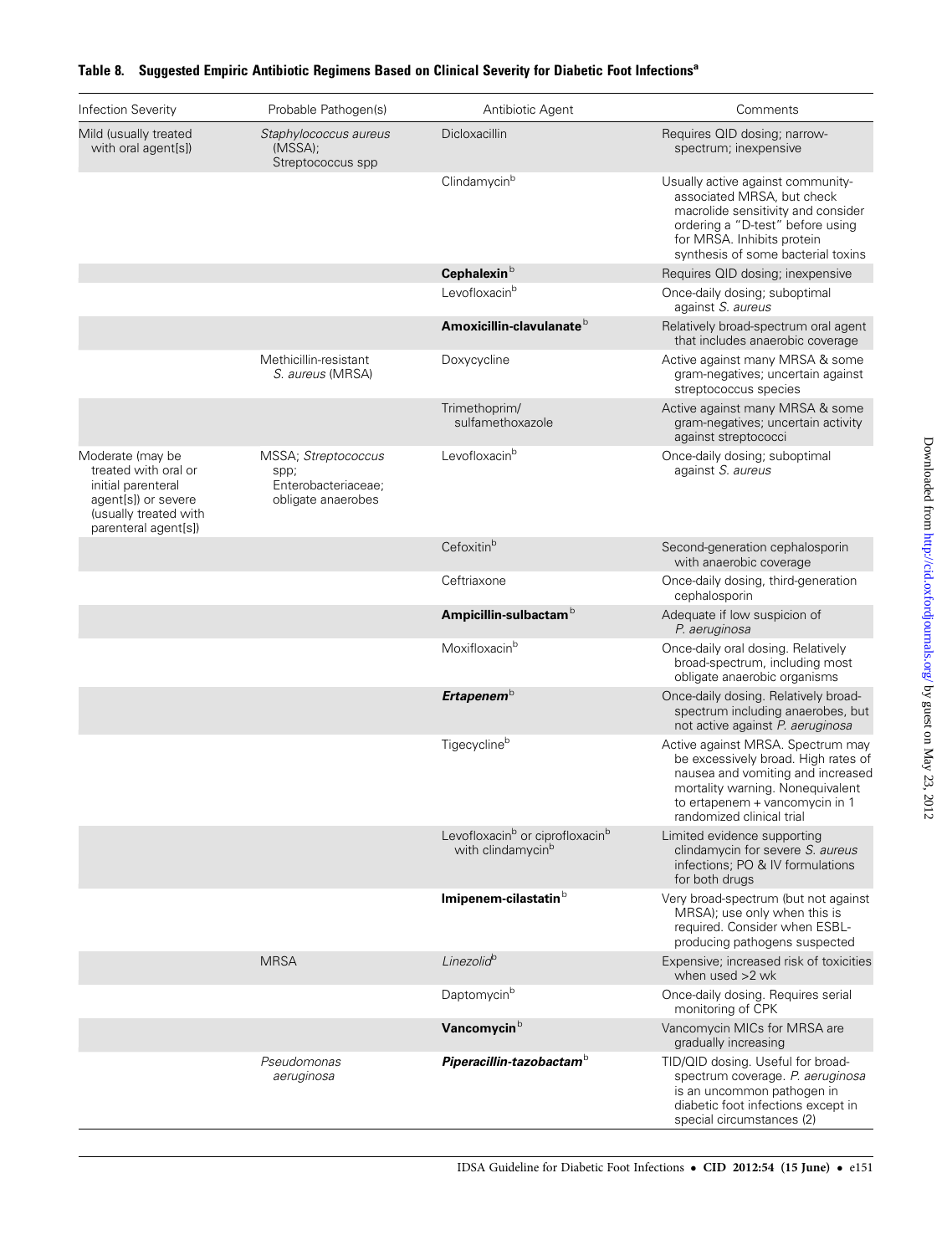| <b>Infection Severity</b> | Probable Pathogen(s)                                                  | Antibiotic Agent                                                                                                                                       | Comments                                                                                                                                                                                                |
|---------------------------|-----------------------------------------------------------------------|--------------------------------------------------------------------------------------------------------------------------------------------------------|---------------------------------------------------------------------------------------------------------------------------------------------------------------------------------------------------------|
|                           | MRSA.<br>Enterobacteriacae,<br>Pseudomonas, and<br>obligate anaerobes | Vancomycin <sup>c</sup> , ceftazidime,<br>cefepime, piperacillin-<br>tazobactam <sup>b</sup> , aztreonam, <sup>b</sup> or<br>a carbapenem <sup>b</sup> | Very broad-spectrum coverage;<br>usually only used for empiric<br>therapy of severe infection.<br>Consider addition of obligate<br>anaerobe coverage if ceftazidime,<br>cefepime, or aztreonam selected |

Agents in boldface type are those that have been most commonly used as comparators in clinical trials (see Table [7\)](#page-18-0). The only agents currently specifically FDAapproved for diabetic foot infections are shown in italics.

Narrow-spectrum agents (eg, vancomycin, linezolid, daptomycin) should be combined with other agents (eg, a fluoroquinolone) if a polymicrobial infection (especially moderate or severe) is suspected.

Use an agent active against MRSA for patients who have a severe infection, evidence of infection or colonization with this organism elsewhere, or epidemiological risk factors for MRSA infection.

Select definitive regimens after considering the results of culture and susceptibility tests from wound specimens, as well as the clinical response to the empiric regimen.

Similar agents of the same drug class can probably be substituted for suggested agents.

Some of these regimens do not have FDA approval for complicated skin and skin structure infections.

Abbreviations: CPK, creatine phosphokinase; ESBL, extended-spectrum β-lactamase; FDA, US Food and Drug Administration; IV, intravenous; MIC, minimum inhibitory concentration; MRSA, methicillin-resistant Staphylococcus aureus; MSSA, methicillin-sensitive Staphylococcus aureus; PO, oral; QID, 4 times a day; TID, 3 times a day.

a Agents approved for treating skin and skin structure infections on the basis of studies that excluded patients with diabetic foot infections (eg, ceftaroline, telavancin) are not included.

<sup>b</sup> Agents shown to be effective in clinical trials including patients with diabetic foot infections.

<sup>c</sup> Daptomycin or linezolid may be substituted for vancomycin.

countries), the drug's manufacturers, and their own experience; these may then need to be modified on the basis of any relevant organ (especially renal) dysfunction and other clinical factors.

Duration of Therapy. Duration of antibiotic therapy for a DFI should be based on the severity of the infection, the presence or absence of bone infection, and clinical response to therapy (Table [8\)](#page-19-0). Data from aforementioned clinical trials demonstrate that most patients with just skin and soft tissue infections do well with 1–2 weeks of treatment. Routinely prescribing antibiotics for a fixed duration may result in an insufficient or, more often, unnecessarily prolonged course of therapy. This increases cost, potential for adverse drug-related events, and risk of development of antibiotic resistance. Antibiotics can usually be discontinued once the clinical signs and symptoms of infection have resolved. There is no good evidence to support continuing antibiotic therapy until the wound is healed in order to either accelerate closure or prevent subsequent infection.

# VII. When should I consider imaging studies to evaluate a diabetic foot infection, and which should I select? Recommendations

25. We recommend that all patients presenting with a new DFI have plain radiographs of the affected foot to look for bony abnormalities (deformity, destruction) as well as for soft tissue gas and radio-opaque foreign bodies (strong, moderate). 26. We recommend using magnetic resonance imaging (MRI) as the study of choice for patients who require

when soft tissue abscess is suspected or the diagnosis of osteomyelitis remains uncertain (strong, moderate). 27. When MRI is unavailable or contraindicated, clinicians

may consider the combination of a radionuclide bone scan and a labeled white blood cell scan as the best alternative (weak, low).

additional (ie, more sensitive or specific) imaging, particularly

### Evidence Summary

Imaging studies may help disclose or better define deep soft tissue purulent collections and are usually needed to detect pathological findings in bone. Plain radiographs may provide some information regarding the soft tissues in the patient with DFI, for example, the presence of radio-opaque foreign bodies, calcified arteries, or soft tissue gas. They are primarily used, however, to determine whether there are bony abnormalities. In this regard, plain radiographs have only moderately helpful performance characteristics, with a recent meta-analysis reporting pooled sensitivity of 0.54 and specificity of 0.68 for osteomyelitis [[162\]](#page-36-0). They provide reasonably accurate information in the setting of established osteomyelitis [\[162](#page-36-0)–[164\]](#page-37-0). Clinicians should consider radiologically evident bone destruction beneath a soft tissue ulcer to represent osteomyelitis unless proven otherwise [\[163](#page-37-0)]. If the films show classic changes suggestive of osteomyelitis (cortical erosion, periosteal reaction, mixed lucency, and sclerosis), and if there is little likelihood of neuro-osteoarthropathy, it is reasonable to initiate treatment for presumptive osteomyelitis, preferably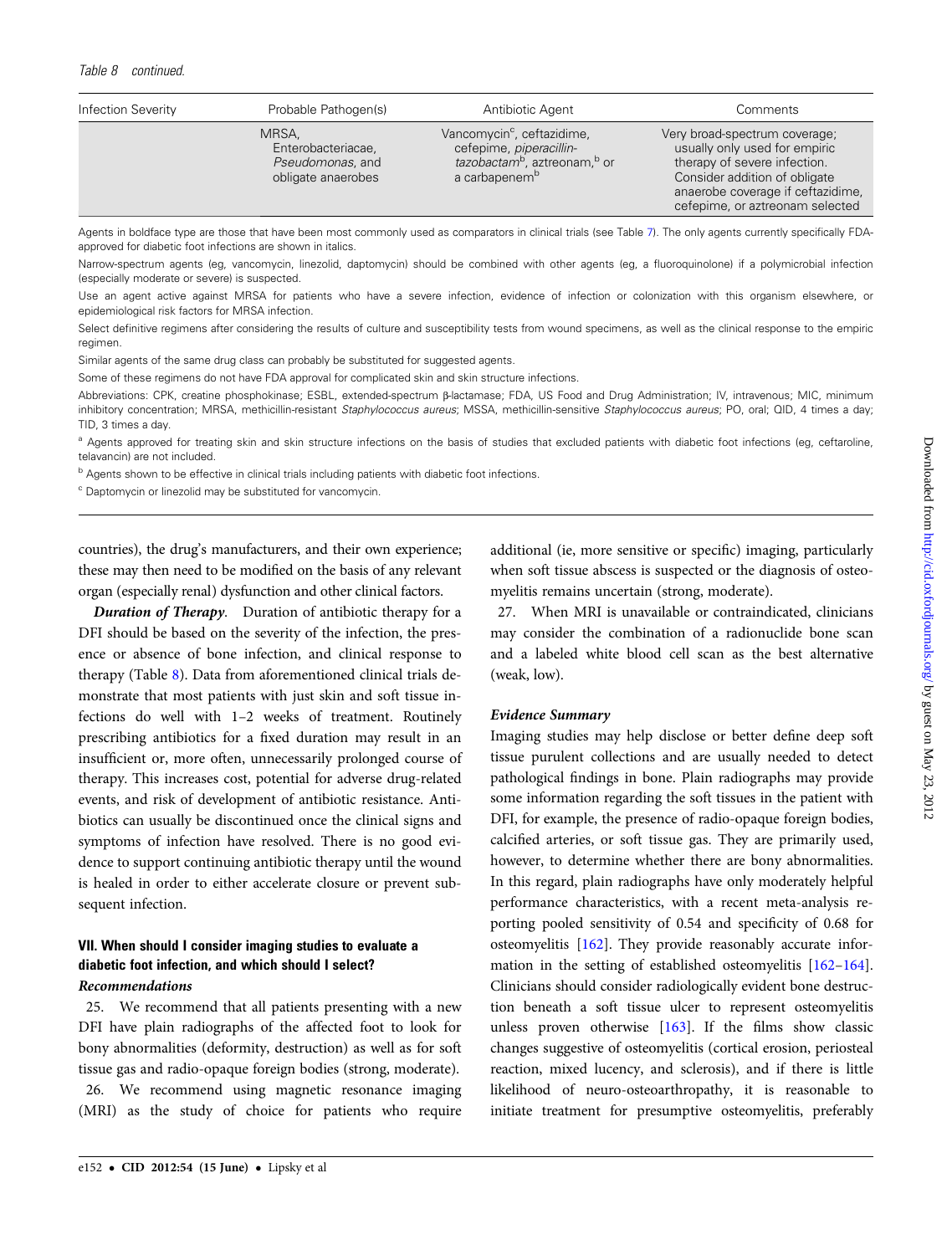after obtaining appropriate specimens for culture. The major limitation of sensitivity of plain films in the diagnosis of osteomyelitis is the delayed appearance of cortical changes, with radiographic abnormalities lagging clinical disease by up to a month [\[165](#page-37-0)]. The continued absence of any bony abnormalities on repeat radiographs taken at least a few weeks apart probably excludes osteomyelitis. The major limitation of specificity is differentiating infection from neuro-osteoarthropathy in a patient with bony destruction, especially if the patient has peripheral neuropathy.

Among currently available imaging modalities, MRI provides the greatest accuracy (ie, combined sensitivity and specificity) for the detection of bone infection in the diabetic foot. One recent meta-analysis reported a pooled sensitivity of 90% and specificity of 79% for MRI in this setting [\[162](#page-36-0)], whereas a more inclusive meta-analysis calculated a specificity of 82.5% with a cut point of 90% sensitivity [\[166\]](#page-37-0). MRI also provides optimal definition of soft tissue infection, including detecting sinus tracts, deep tissue necrosis, abscesses, and other inflammatory changes [\[162](#page-36-0), [164](#page-37-0), [166](#page-37-0)– [169](#page-37-0)]. Characteristic findings of diabetic foot osteomyelitis (DFO) on MRI include decreased signal intensity of affected bone on T1-weighted images and increased intensity on T2-weighted and postcontrast images. It is not necessary to administer gadolinium to detect bony changes, but it increases the sensitivity for detection of various soft tissue abnormalities [[170\]](#page-37-0). MRI is also frequently useful to help determine the need for any type of surgical intervention [[171\]](#page-37-0). MRI is usually not needed as a first-line investigation in cases of DFI, and potential limitations may include limited availability (precluding or delaying the study), high cost, and a lack of a musculoskeletal radiologist skilled in interpreting MRIs. Consider obtaining a MRI when there is suspicion of a deep abscess or when findings on plain radiography are equivocal for osteomyelitis. In this latter setting, no study has yet formally compared serial plain films with MRI. MRI is usually not needed to diagnose osteomyelitis in a patient with observable or palpable bone and plain radiographs suggestive of osteomyelitis in that location [\[172](#page-37-0)].

When imaging beyond the capabilities of plain radiographs is needed but MRI is unavailable or contraindicated, a nuclear medicine scan is the best alternative. These scans have good sensitivity but (especially in the case of bone scans) relatively low specificity; almost any type of inflammatory condition will cause increased uptake, and the abnormalities are slow to resolve [\[161](#page-36-0), [173](#page-37-0)]. Conventional bone scans (eg,  $^{99m}$ Tc-MDP) have little value for either screening or anatomical reference [\[174\]](#page-37-0). Labeled leukocyte (with either  $\frac{99 \text{m}}{\text{C}}$  or  $\frac{111}{\text{In}}$ ) or antigranulocyte Fab fragment (eg, sulesomab) imaging [\[175\]](#page-37-0) are the nuclear medicine procedures of choice for investigating a DFI, with an overall accuracy of 80%–85% [\[174\]](#page-37-0). Combining the results of bone scanning with a labeled white blood cell scan appears to provide the best scanning accuracy but is laborious, expensive, and still less specific than MRI [[176\]](#page-37-0). Although the results of one study suggested the benefit of ultrasound for diagnosing deep soft tissue infection and perhaps osteomyelitis in the diabetic foot [\[177\]](#page-37-0), there have been no further reports. Preliminary data suggest a possible role for combined fluorodeoxyglucose–positron emission tomography/ computed tomography (CT) (or MRI), although the utility and cost-effectiveness of this approach requires further study [\[178](#page-37-0)–[180](#page-37-0)]. The same is true for using single-photon emission CT (SPECT)/CT with bone and leukocyte scanning [[181\]](#page-37-0). Standard CT scanning is more sensitive than plain radiography (and in some cases MRI) in detecting cortical disruption, periosteal reaction, and sequestrae, but has relatively low specificity and plays a limited role in evaluating a DFI [\[182\]](#page-37-0).

Distinguishing the bony changes of osteomyelitis from those of the less common entity of diabetic neuro-osteoarthropathy (Charcot foot) may be particularly challenging and requires considering clinical information in conjunction with imaging [\[183\]](#page-37-0). Clinical clues supporting neuro-osteoarthropathy in this context include midfoot location and absence of a soft tissue wound, whereas those favoring osteomyelitis include presence of an overlying ulcer (especially of the forefoot or heel), either alone or superimposed on Charcot changes. Findings supporting neuro-osteoarthropathy on MRI are the presence of intra-articular bodies or subchondral cysts and involvement of multiple joints; findings favoring osteomyelitis are diffuse signal enhancement involving an entire bone, replacement of fat adjacent to abnormal bone, and presence of a sinus tract [\[169,](#page-37-0) [170](#page-37-0), [184](#page-37-0)]. Consultation with an experienced musculoskeletal radiologist in distinguishing between these entities is invaluable [[185](#page-37-0)].

# VIII. How should I diagnose and treat osteomyelitis of the foot in a patient with diabetes?

#### Recommendations

28. Clinicians should consider osteomyelitis as a potential complication of any infected, deep, or large foot ulcer, especially one that is chronic or overlies a bony prominence (strong, moderate).

29. We suggest doing a PTB test for any DFI with an open wound. When properly conducted and interpreted, it can help to diagnose (when the likelihood is high) or exclude (when the likelihood is low) DFO (strong, moderate).

30. We suggest obtaining plain radiographs of the foot, but they have relatively low sensitivity and specificity for confirming or excluding osteomyelitis (weak, moderate). Clinicians might consider using serial plain radiographs to diagnose or monitor suspected DFO (weak, low).

31. For a diagnostic imaging test for DFO, we recommend using MRI (strong, moderate). However, MRI is not always necessary for diagnosing or managing DFO (strong, low).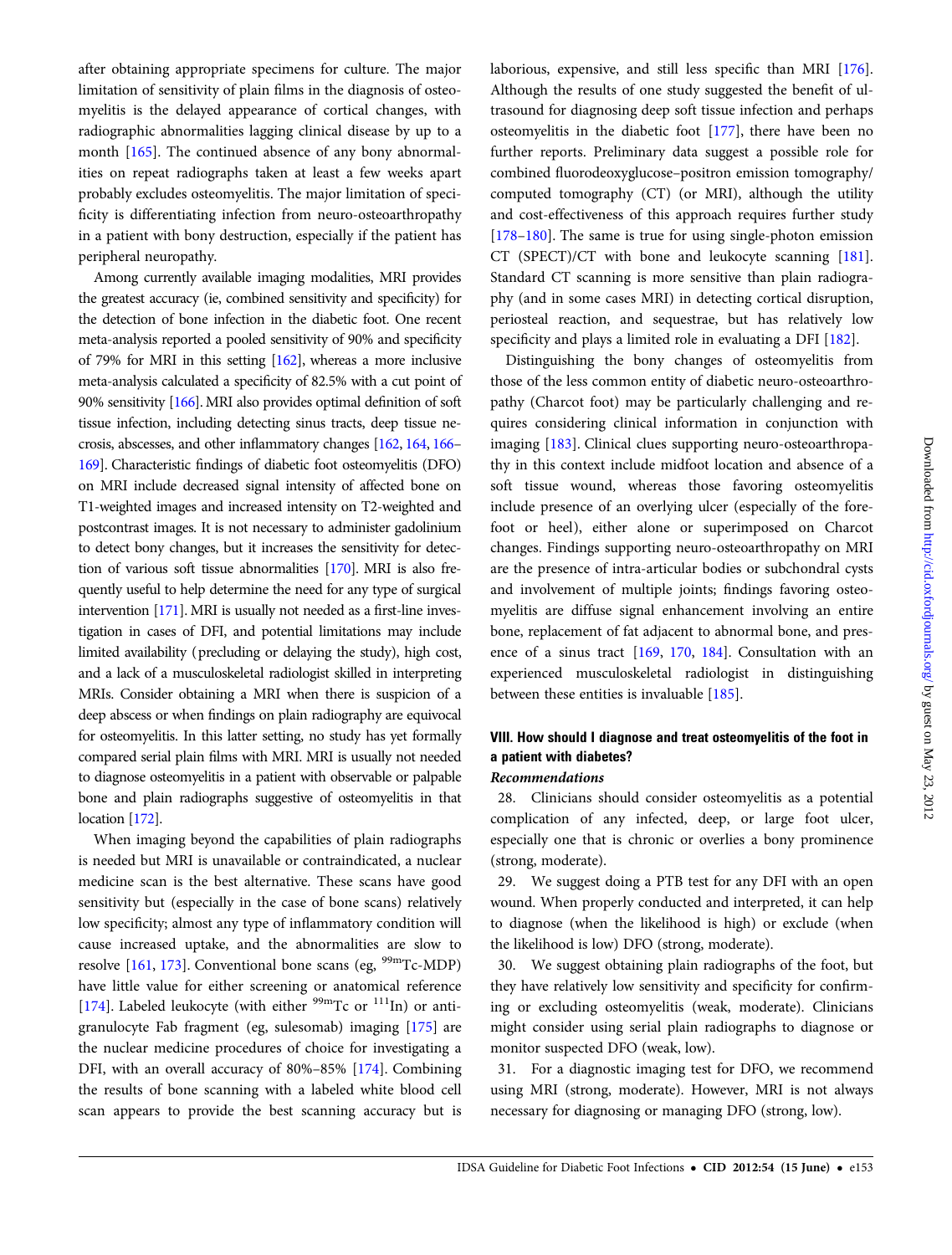32. If MRI is unavailable or contraindicated, clinicians might consider a leukocyte or antigranulocyte scan, preferably combined with a bone scan (weak, moderate). We do not recommend any other type of nuclear medicine investigations (weak, moderate).

33. We suggest that the most definitive way to diagnose DFO is by the combined findings on bone culture and histology (strong, moderate). When bone is debrided to treat osteomyelitis, we suggest sending a sample for culture and histology (strong, low).

34. For patients not undergoing bone debridement, we suggest that clinicians consider obtaining a diagnostic bone biopsy when faced with specific circumstances, eg, diagnostic uncertainty, inadequate culture information, failure of response to empiric treatment (weak, low).

35. Clinicians can consider using either primarily surgical or primarily medical strategies for treating DFO in properly selected patients (weak, moderate). In noncomparative studies, each approach has successfully arrested infection in most patients.

36. When a radical resection leaves no remaining infected tissue, we suggest prescribing antibiotic therapy for only a short duration (2–5 days) (weak, low). When there is persistent infected or necrotic bone, we suggest prolonged ( $\geq 4$ ) weeks) antibiotic treatment (weak, low).

37. For specifically treating DFO, we do not currently support using adjunctive treatments such as hyperbaric oxygen therapy, growth factors (including granulocyte colonystimulating factor), maggots (larvae), or topical negative pressure therapy (eg, vacuum-assisted closure) (weak, low).

### Evidence Summary

Dealing with osteomyelitis is one of the more difficult and controversial aspects of the management of DFIs [\[165](#page-37-0), [186](#page-37-0)– [190\]](#page-37-0). Its presence increases the likelihood of surgical intervention, including amputation, and the recommended duration of antibiotic therapy [[186\]](#page-37-0). It impairs healing of the overlying wound and acts as a focus for recurrent infection. DFO is mostly a complication of a preexisting infected foot ulcer, arising via contiguous spread following compromise of the soft tissue envelope and the periosteum. DFO may be present in up to 20% of mild to moderate infections and in 50%–60% of severely infected wounds [[191](#page-37-0)]. Noninfectious neuroosteoarthropathy (Charcot foot) is sometimes difficult to distinguish from DFO, and they can coexist [[183](#page-37-0)].

Definitions. The criterion standard for diagnosing osteomyelitis is isolation of bacteria from a reliably obtained sample of bone (using measures to minimize contamination) concomitant with histological findings of inflammatory cells and osteonecrosis. Culture of the bone specimen may be falsely negative because of sampling errors, prior antibiotic therapy, or inability to culture fastidious organisms; they may also be falsely positive because of contamination by wound-colonizing flora or skin commensals. The histomorphology of uninfected bone is normal in diabetic patients, including in those with neuropathy or vasculopathy [\[192\]](#page-37-0). In the absence of bone culture and histopathology, a reasonable clinical definition of osteomyelitis is the observation at surgery of purulence in bone. Recently the IWGDF proposed consensus diagnostic criteria for defining osteomyelitis in the diabetic foot, stratified into 4 categories based on the results of clinical, imaging, and bone sampling methods (ranging from unlikely [<10% posttest probability], through possible [10%–50%], probable [51%– 90%], and definite [>90%]) [\[185\]](#page-37-0). In the absence of any validation, these are currently principally for research purposes.

History and Physical Examination. Two recent systematic reviews examined studies addressing the utility of the patient's history and clinical assessment in the diagnosis of DFO [\[162,](#page-36-0) [164\]](#page-37-0). Using similar methodologies, both studies concluded there was no strong evidence to suggest that historical features strongly predict active osteomyelitis. We think clinicians should suspect osteomyelitis in a patient with an adequate blood supply to the affected foot when an ulcer, especially if it is deep, does not heal after at least 6 weeks of appropriate wound care and off-loading. Both the presence of any exposed bone and ulcer area larger than  $2 \text{ cm}^2$  increase the likelihood of osteomyelitis [\[193\]](#page-37-0).

Neither the presence of signs of infection of the wound nor an elevated white blood cell count influences the likelihood of osteomyelitis [[172](#page-37-0), [193](#page-37-0)]. In a recent prospective cohort study, independent risk factors for osteomyelitis in a patient with infection of the foot were wounds that extended to bone or joint; previous history of a wound; and recurrent or multiple wounds [\[194\]](#page-37-0). Taking together clinical and laboratory findings (ulcer depth >3 mm or CRP >3.2 mg/dL, ulcer depth >3 mm or ESR >60 mm/hour) is likely to help differentiate osteomyelitis from cellulitis [\[195\]](#page-37-0). Although the presence of a local ulceration (toe or metatarsophalangeal joint) or a "sausage toe" (swollen, erythematous, and lacking normal contours) [[196](#page-37-0)] is suggestive of the diagnosis, there is no specific clinical finding of DFO.

The true depth of an ulcer is often not clinically apparent, so explore any foot wound at each consultation with a sterile blunt metal probe (the PTB test). Any ulcer with either a positive PTB test (ie, palpable hard, gritty bone) or in which bone is visible is likely to be complicated by osteomyelitis [\[193\]](#page-37-0). The accuracy of the PTB test in predicting or excluding osteomyelitis is, however, directly related to the pretest likelihood (ie, the prevalence in the population under study) of osteomyelitis. Previous studies have established that in the presence of a clinically infected wound, a positive PTB test is highly suggestive of osteomyelitis, but a negative test does not exclude the diagnosis; conversely, in the case of an apparently uninfected foot wound,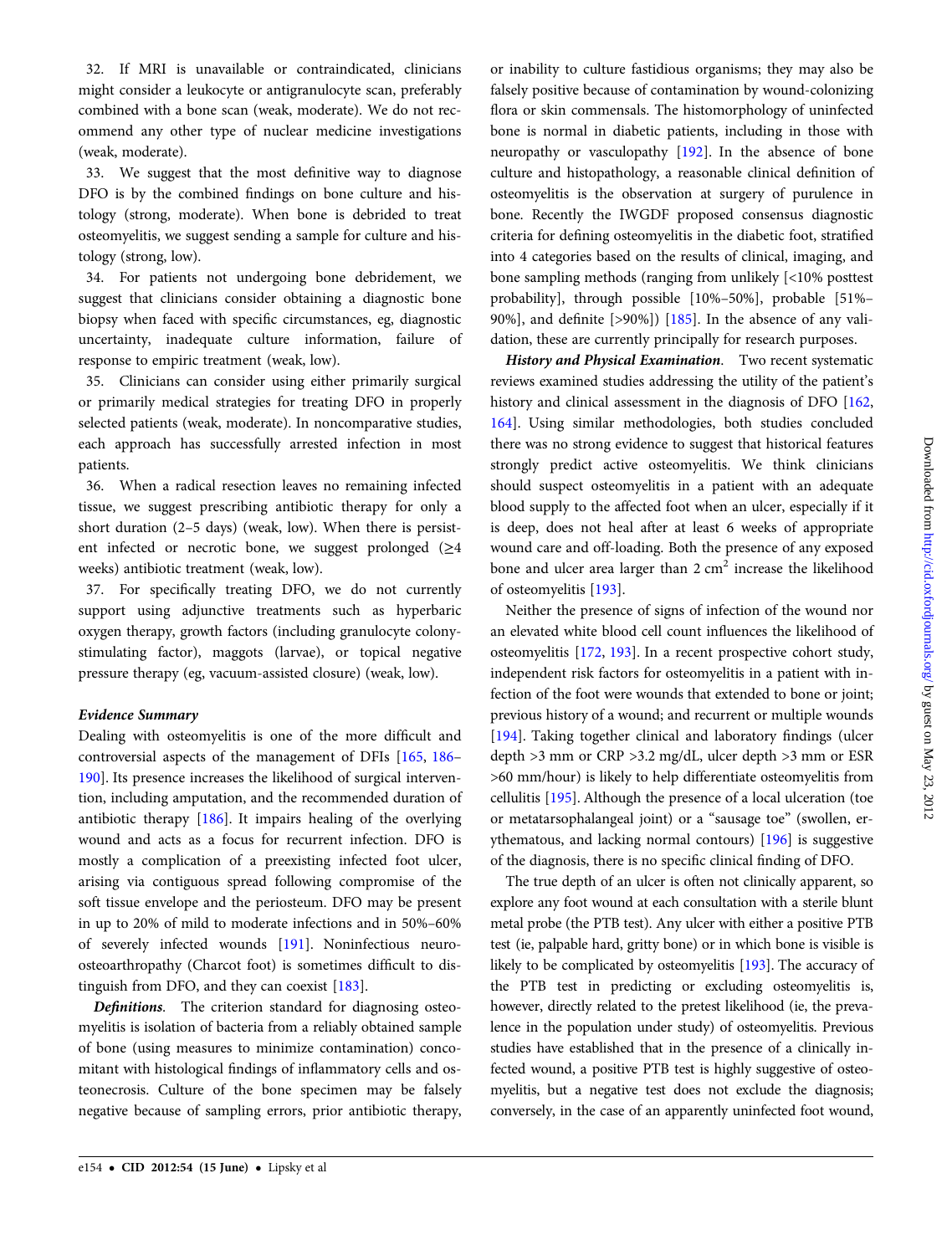<span id="page-23-0"></span>a positive PTB test is not specific for osteomyelitis, but this diagnosis is unlikely if the PTB test is negative [\[197](#page-37-0)–[202\]](#page-37-0).

Microbiology. In almost all reported DFO series, S. aureus is the most common pathogen cultured from bone samples, followed by Staphylococcus epidermidis [[193](#page-37-0), [203](#page-37-0)–[206\]](#page-37-0). Among the gram-negative bacilli, Escherichia coli, Klebsiella pneumoniae, and Proteus species are the most common pathogens, followed by P. aeruginosa. The frequency of isolation of obligate anaerobes (mostly Peptostreptococcus, Peptococcus, and Finegoldia magna) is low, but depends on the method by which the bone fragments are sampled and transported to the laboratory. An increasing prevalence of multiresistant bacteria, already established for soft tissue infections of the diabetic foot, has also been reported for DFO [\[207\]](#page-38-0).

Cultures of bone specimens provide more accurate microbiologic data for defining DFO than do those of soft tissue specimens [\[168,](#page-37-0) [205](#page-37-0), [208](#page-38-0)–[210\]](#page-38-0). The concordance between cultures from a soft tissue swab and bone is <50% [\[211\]](#page-38-0). Needle aspiration of deep soft tissue adjacent to bone is more accurate than superficial samples (swabs) [[212](#page-38-0)] but does not correlate well with the results of bone biopsy cultures [\[213](#page-38-0)]. Unlike most previous reports, a recent nonrandomized study in patients undergoing surgery for various types of osteomyelitis found that obtaining 2 consecutive deep sinus tract cultures (after cleansing the orifice) correlated well with the results of bone culture if the infection was monomicrobial (typically staphylococci or streptococci) [\[214\]](#page-38-0). Although there is some debate about the value of cultures of bone, either extruded or removed from an open wound, bone biopsy using an appropriate procedure (see below) remains the recommended method for definitive diagnosis of DFO [\[185\]](#page-37-0).

The main value of bone biopsy is to provide reliable data on the organisms responsible for the infection and to determine their profile of susceptibility to antimicrobial agents [[215\]](#page-38-0). Despite this, in most reports of the medical treatment of DFO, the authors did not use bone culture to select the antibiotic regimen. A retrospective multicenter study demonstrated that patients treated with bone culture–guided antibiotic treatment had a significantly better outcome than those treated in the same center without such guidance (18 of 32 [56.3%] vs 4 of 18  $[22.2\%]$ , respectively,  $P = .02$ )  $[213]$ . Nevertheless, some authors continue to report success rates of 75% in the empiric treatment of DFO [\[216\]](#page-38-0).

Obtaining a bone specimen for culture (and histology, when available), is most likely to be justified [[204](#page-37-0), [208](#page-38-0), [216](#page-38-0)– [218\]](#page-38-0) (Table 9) when there is

- uncertainty regarding the diagnosis of osteomyelitis despite clinical and imaging evaluations;
- an absence (or confusing mix) of culture data from soft tissue specimens;

# Table 9. In Which Situations Is Diagnostic Bone Biopsy Most Recommended?

- Patient or provider prefers definitive diagnosis to justify choice of early surgery in favor of prolonged treatment
- Cultures of soft tissue or blood suggest high risk of osteomyelitis with antibiotic-resistant organism(s)
- There is progressive bony deterioration or persistently elevated inflammatory markers during empiric or culture-directed therapy (should consider surgical resection)
- Suspect bone is a planned target for insertion of orthopaedic metalware
- failure of the patient to respond to empiric antibiotic therapy; or
- a desire to use antibiotic agents that may be especially effective for osteomyelitis but have a high potential for selecting resistant organisms (eg, rifampin, fluoroquinolones).

We would make a stronger case for routinely obtaining biopsy specimens of midfoot or hindfoot lesions because they are more difficult to treat, more often lead to a high-level (ie, above the ankle) amputation, and more often yield a good bone specimen. While we think it is optimal to obtain the bone specimen at a time when the patient is not receiving systemic antibiotic therapy, recent data from a study of vertebral osteomyelitis suggest that even with antimicrobial pretreatment, at least half of the bone cultures will be positive [[219\]](#page-38-0). We suggest, in the absence of data for DFO, that a 2-week antibiotic-free period is best to avoid false-negative cultures. Of course, the potential benefit in accurate cultures must be weighed against the risk of progressive infection in the absence of treatment. Any properly trained physician (eg, foot surgeon, interventional radiologist) can perform the biopsy. Although it is not always necessary, percutaneous biopsy should preferably be done under fluoroscopic or CT guidance and if possible, traversing the uninvolved skin. For patients with sensory neuropathy, providing anesthesia may be unnecessary. Using any of the various types of bone-cutting needles, such as Jamshidi (Perfectum Corporation; distributed by Propper and Sons) and Ostycut (Bard Products; distributed by Angiomed), clinicians should obtain 2–3 specimens if possible, sending at least 1 for culture and another for histological analysis [\[220\]](#page-38-0). With small-toe bones, it may only be possible to aspirate a few bony spicules. Complications of bone biopsy are very rare [\[211,](#page-38-0) [213,](#page-38-0) [221](#page-38-0)].

Even using results of previous imaging studies and realtime fluoroscopic guidance, bone biopsy may miss the area of active osteomyelitis, giving a potentially false-negative result. On the other hand, skin antisepsis will not always prevent contamination of the bone samples during the biopsy procedure, giving a potentially false-positive result. In light of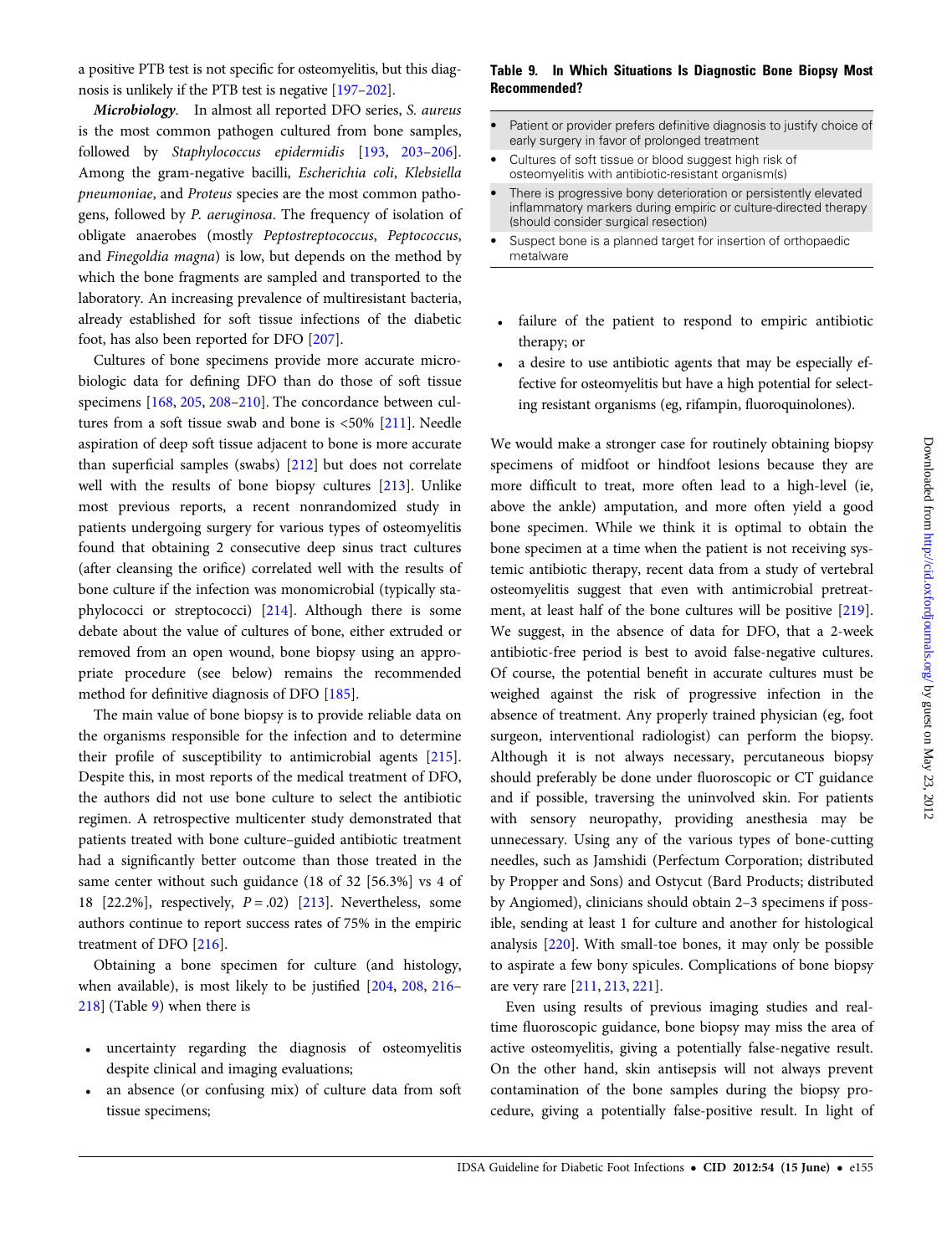these deficiencies, bone histology (when available) can be helpful. A study comparing culture to histopathology on 44 surgically obtained bone specimens from patients with DFO found that the 2 performed similarly [\[222\]](#page-38-0). Clinicians should take other available clinical, radiologic, and biologic parameters into account; a diagnostic scheme incorporating combinations of findings may prove useful for diagnosing DFO [[185](#page-37-0)].

Imaging Studies. When considering osteomyelitis, we recommend obtaining plain radiographs of the foot, as they are widely available and relatively inexpensive (see question VII). It may take weeks after the onset of bone disease for osteomyelitis to become evident on plain radiographs [\[163](#page-37-0), [177,](#page-37-0) [193\]](#page-37-0). Progressive changes seen on serial plain radiographs repeated after 2–4 weeks may have greater sensitivity and specificity [[200\]](#page-37-0). Radioisotope scans are more sensitive than radiographs for detecting early osteomyelitis, but unfortunately they are rather nonspecific [[223](#page-38-0)]. MRI is the most accurate imaging study for defining bone infection [\[166,](#page-37-0) [188](#page-37-0), [224,](#page-38-0) [225\]](#page-38-0), but accurately interpreting images requires a well-trained and experienced reader. MRI is not always needed to diagnose osteomyelitis (eg, when there is exposed grossly infected bone). The UK NICE guidelines [[24](#page-33-0)] suggest that when osteomyelitis is suspected but not confirmed by initial radiography, clinicians should use MRI or, if MRI is unavailable or contraindicated, white blood cell scanning. The NICE guidelines offer receiver operating characteristic curves and Forrest plots relevant to the diagnosis of osteomyelitis. In preliminary studies, fluorodeoxyglucose positron emission tomography (or MRI) has better accuracy for confirming or excluding the diagnosis of chronic osteomyelitis than plain MRI, but its role in diabetic patients is not yet established [[225](#page-38-0)].

Management of Diabetic Patients With Osteomyelitis of the Foot. If MRI is unavailable, contraindicated, or otherwise difficult to justify, we think the following protocol should suffice:

- If the plain radiograph has changes suggestive of osteomyelitis (cortical erosion, active periosteal reaction, mixed lucency, and sclerosis), treat for presumptive osteomyelitis, preferably after obtaining appropriate specimens for culture (consider obtaining bone biopsy, if available).
- If the radiographs show no evidence of osteomyelitis, treat the patient with antibiotics for up to 2 weeks if there is soft tissue infection, in association with optimal care of the wound and off-loading. Perform repeat radiographs of the foot 2–4 weeks after the initial radiographs.
- If these repeat bone radiographs remain normal but suspicion of osteomyelitis remains:
	- Where the depth of the wound is decreasing and the PTB test is negative, osteomyelitis is unlikely.
- Where the wound is not improving or the PTB test is positive, 1 of the following choices should be considered:
	- Additional imaging studies, preferably MRI. If results are negative, osteomyelitis is unlikely.
	- Bone biopsy for culture and histology.
	- Empiric treatment: Provide antibiotic therapy (based on any available culture results, and always covering at least for S. aureus) for another 2–4 weeks and then perform radiography again.

Choosing Between Medical and Surgical Therapy. Bone resection has been considered essential for curing chronic osteomyelitis [\[186,](#page-37-0) [218\]](#page-38-0), but this belief has been challenged by recent reports of cure with antibiotic therapy alone [[165\]](#page-37-0). Definitive surgical solutions to osteomyelitis, such as ray and transmetatarsal amputations, may risk architectural reorganization of the foot, resulting in altered biomechanics and additional cycles of "transfer ulceration," that is, skin breakdown at a new high-pressure site. Neuropathy and attenuated systemic manifestations of infection may render osteomyelitis tolerable for the diabetic patient and may also mask progressive bone destruction. Delayed or inadequate surgery may impair control of infection and allow additional bone or soft tissue necrosis. No studies directly compare primarily surgical and primarily medical strategies, but nonsurgical treatment with a prolonged (3–6 months) course of antibiotics has a reported clinical success rate of 65%–80% [[81](#page-34-0), [189](#page-37-0), [221,](#page-38-0) [226](#page-38-0)– [236\]](#page-38-0). Unfortunately, these data from nonrandomized case series often fail to specify a definition of osteomyelitis, how patients were selected, and how much nonoperative debridement of bone was performed. At the clinical extremes (ie, minimal or massive bone involvement), trained clinicians may find it easy to decide whether the patient requires surgical debridement of the infected bone or amputation. In the majority of cases, however, a didactic approach to management is not supported by strong evidence.

There are 4 situations in which nonsurgical management of osteomyelitis might be considered [\[185,](#page-37-0) [189,](#page-37-0) [221](#page-38-0), [234\]](#page-38-0):

1. There is no acceptable surgical target (ie, radical cure of the infection would cause unacceptable loss of function).

2. The patient has limb ischemia caused by unreconstructable vascular disease but wishes to avoid amputation.

3. Infection is confined to the forefoot, and there is minimal soft tissue loss.

4. The patient and healthcare professional agree that surgical management carries excessive risk or is otherwise not appropriate or desirable.

When therapy for osteomyelitis fails, clinicians should consider several possible reasons: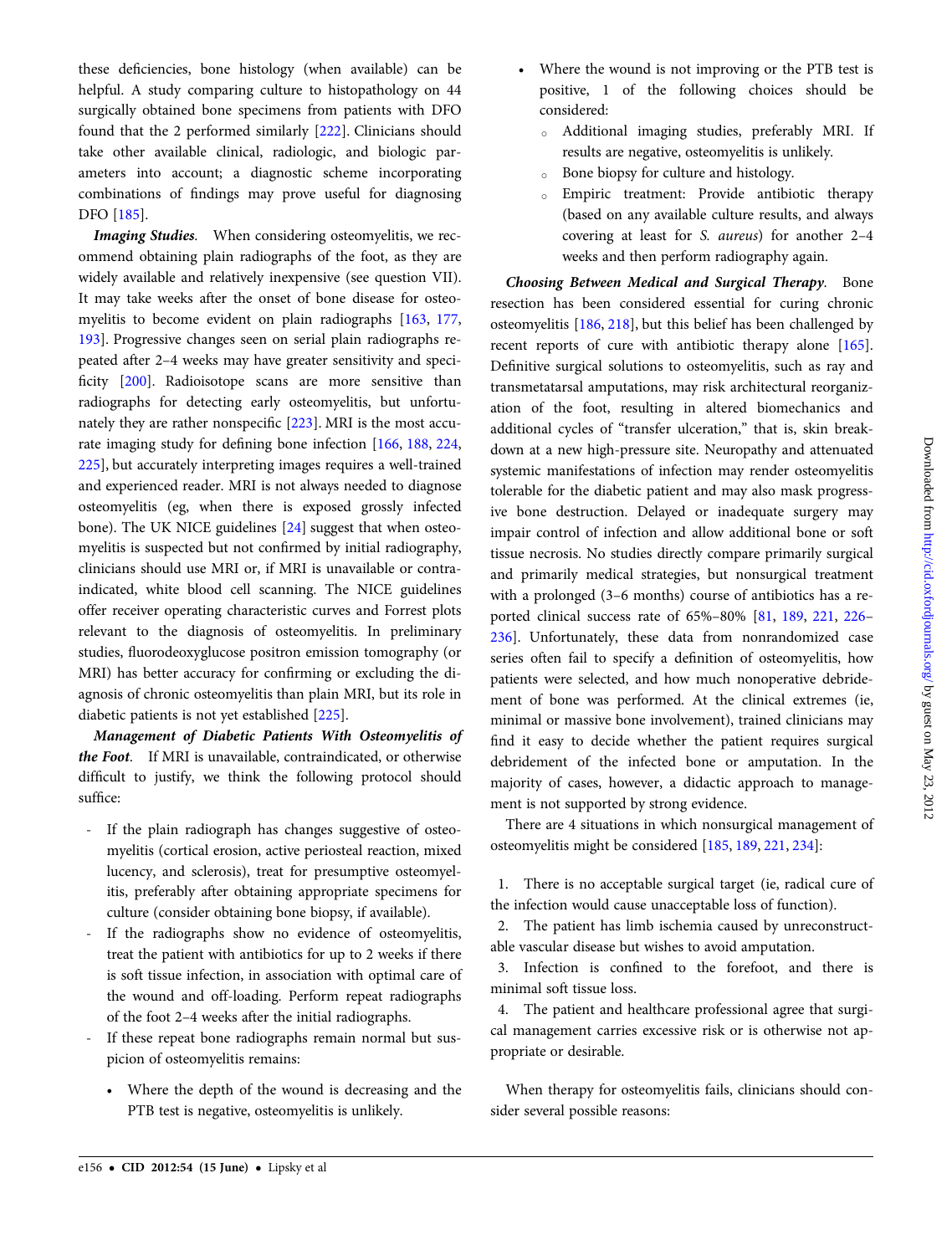2. Is there residual necrotic or infected bone or surgical hardware that should be resected or removed?

3. Did the selected antibiotic regimen likely cover the causative organism(s) and achieve adequate levels in bone, and was it administered for a sufficient duration?

4. Are noninfectious complications (eg, inadequate offloading of the wound or insufficient blood supply to the foot), rather than failure to eradicate bone infection, the real problem?

Each case needs an individualized approach (Table 10), preferably in consultation with a multidisciplinary team. Selected patients may benefit from implanted antibiotic carriers (eg, poly[methyl methacrylate] beads or calcium sulfate pellets) [\[237](#page-38-0)–[242](#page-38-0)], or from revascularization, whereas others may elect long-term or intermittent antibiotic suppression or, in some cases, amputation. There is no persuasive evidence that the use of adjunctive treatments, such as hyperbaric oxygen therapy, growth factors (including granulocyte colonystimulating factor), maggots (larvae), or topical negative pressure therapy (eg, vacuum-assisted closure) are beneficial in the management of DFO [[185](#page-37-0)].

Selecting an Antibiotic Regimen. A recent systematic review demonstrated the poor evidence base for making any recommendation on antibiotic therapy for DFO [[185](#page-37-0)]. No data support the superiority of any specific antibiotic agent or treatment strategy, route, or duration of therapy. The results of one retrospective study of patients with DFO suggest that antibiotic therapy directed by culture of bone (compared with empiric therapy) is associated with a significantly higher rate of resolution of the bone infection without surgery after a mean of 12 months' follow-up [[221\]](#page-38-0).

The most appropriate duration of therapy for any type of DFI is not well defined [\[149](#page-36-0)]. It is important to consider the presence and amount of any residual dead or infected bone and the state of the soft tissues. When a radical resection leaves no remaining infected tissue, only a short duration of antibiotic therapy is needed. Alternatively, if infected bone remains despite surgery, we advise prolonged treatment. For osteomyelitis, some initial parenteral antibiotic therapy may be beneficial, especially if an agent with suboptimal bioavailability is selected, but predominantly oral therapy with a highly bioavailable agent is probably adequate. Parenteral therapy may be delivered in the outpatient setting, where this service is available [[241](#page-38-0), [243,](#page-38-0) [244\]](#page-38-0). Recommendations for duration of therapy are based on the clinical syndrome and are summarized in Table [11.](#page-26-0) Although there are no tests that have been proven to correlate with long-term resolution of osteomyelitis, the consensus of the panel is that the following are suggestive of a response: a decrease in previously elevated

# Table 10. Approach to Treating a Patient With Diabetic Foot **Osteomyelitis**

When to consider a trial of nonsurgical treatment

- No persisting sepsis (after 48–72 h if on treatment)
- Patient can receive and tolerate appropriate antibiotic therapy • Degree of bony destruction has not caused irretrievable
- compromise to mechanics of foot (bearing in mind potential for bony reconstitution)
- Patient prefers to avoid surgery
- Patient comorbidities confer high risk to surgery
- No contraindications to prolonged antibiotic therapy (eg, high risk for C. difficile infection)
- Surgery not otherwise required to deal with adjacent soft tissue infection or necrosis

When to consider bone resection

- Persistent sepsis syndrome with no other explanation
- Inability to deliver or patient to tolerate appropriate antibiotic therapy
- Progressive bony deterioration despite appropriate therapy
- Degree of bony destruction irretrievably compromises mechanics of foot
- Patient prefers to avoid prolonged antibiotics or to hasten wound healing
- To achieve a manageable soft tissue wound or primary closure
- Prolonged antibiotic therapy is relatively contraindicated or is not likely to be effective (eg, presence of renal failure)

inflammatory markers (especially the ESR); resolution of any overlying soft tissue infection; healing of any wound; and evolution of radiographic changes that suggest healing.

# IX. In which patients with a diabetic foot infection should I consider surgical intervention, and what type of procedure may be appropriate?

#### Recommendations

38. We suggest that nonsurgical clinicians consider requesting assessment by a surgeon for patients with a moderate or severe DFI (weak, low).

39. We recommend urgent surgical intervention for most foot infections accompanied by gas in the deeper tissues, an abscess, or necrotizing fasciitis, and less urgent surgery for wounds with substantial nonviable tissue or extensive bone or joint involvement (strong, low).

40. We recommend involving a vascular surgeon early on to consider revascularization whenever ischemia complicates a DFI, but especially in any patient with a critically ischemic limb (strong, moderate).

41. Although most qualified surgeons can perform an urgently needed debridement or drainage, we recommend that in DFI cases requiring more complex or reconstructive procedures, the surgeon should have experience with these problem and adequate knowledge of the anatomy of the foot (strong, low).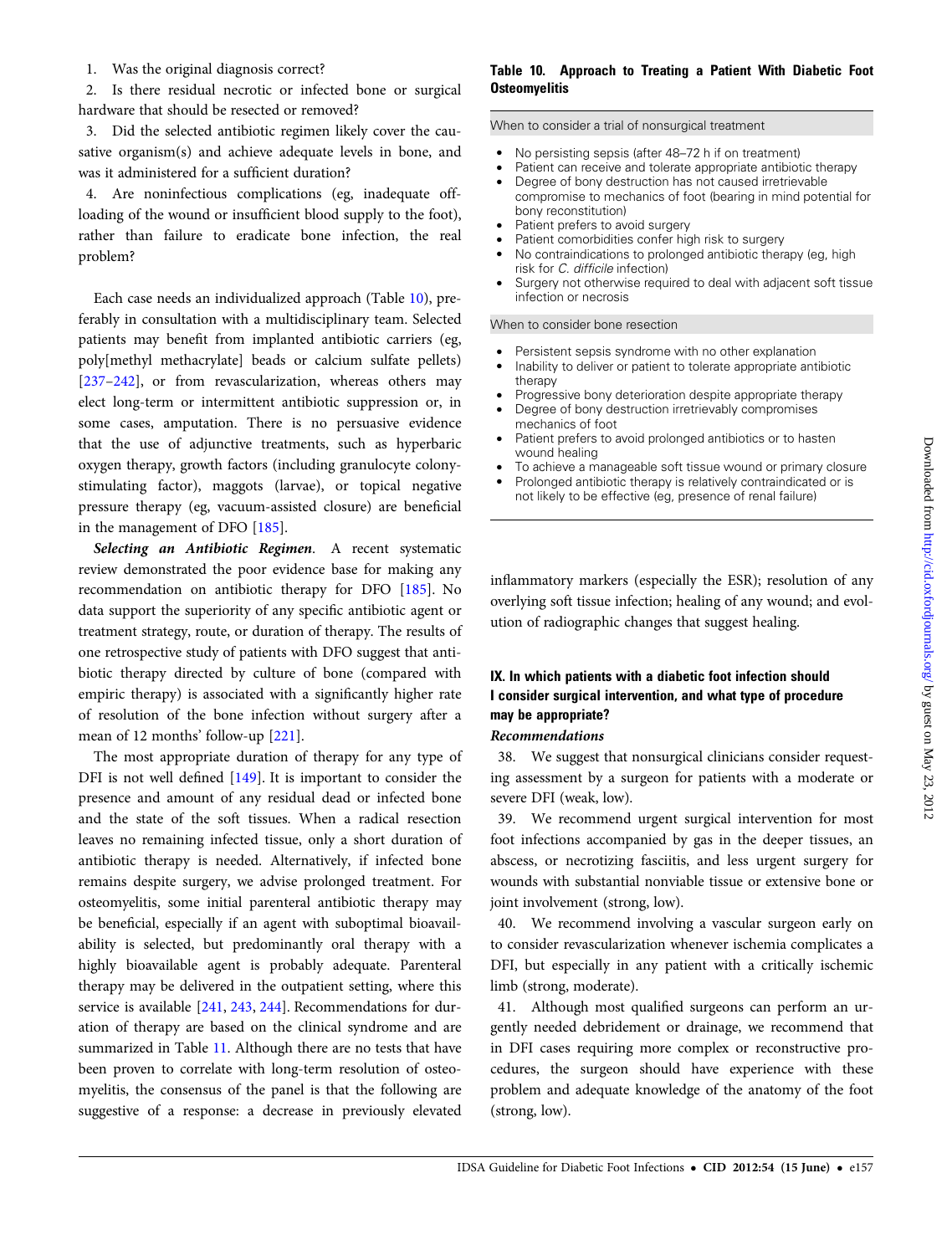| Site of Infection, by<br>Severity or Extent             | Route of<br>Administration                                   | Setting                          | Duration of<br>Therapy                                               |
|---------------------------------------------------------|--------------------------------------------------------------|----------------------------------|----------------------------------------------------------------------|
| Soft-tissue only                                        |                                                              |                                  |                                                                      |
| Mild                                                    | Topical or oral                                              | Outpatient                       | $1-2$ wk:<br>may<br>extend<br>up to 4<br>wk if<br>slow to<br>resolve |
| Moderate                                                | Oral (or initial<br>parenteral)                              | Outpatient/<br>inpatient         | $1-3$ wk                                                             |
| Severe                                                  | Initial<br>parenteral,<br>switch to<br>oral when<br>possible | Inpatient,<br>then<br>outpatient | $2-4$ wk                                                             |
| Bone or joint                                           |                                                              |                                  |                                                                      |
| No residual<br>infected tissue (eq.<br>postamputation)  | Parenteral or<br>oral                                        | .                                | $2-5d$                                                               |
| Residual infected<br>soft tissue (but<br>not bone)      | Parenteral or<br>oral                                        |                                  | $1-3$ wk                                                             |
| Residual infected<br>(but viable) bone                  | Initial<br>parenteral,<br>then<br>consider<br>oral switch    | .                                | $4-6$ wk                                                             |
| No surgery, or<br>residual dead bone<br>postoperatively | Initial<br>parenteral,<br>then<br>consider<br>oral switch    |                                  | $\geq$ 3 mo                                                          |

# <span id="page-26-0"></span>Table 11. Suggested Route, Setting, and Duration of Antibiotic Therapy, by Clinical Syndrome

# Evidence Summary

Determining the Need for Surgery. Many infections require surgical procedures, ranging from minor (eg, drainage and excision of infected and necrotic tissues) to major (eg, reconstruction of soft tissue or bony defects, revascularization of the lower extremity, and lower limb amputation) [\[245](#page-38-0)–[249\]](#page-38-0). Clinicians should seek urgent surgical consultation for patients presenting with clinical evidence of a life- or limb-threatening infection (Table 12), or if the involved limb is critically ischemic (Table [4](#page-12-0)) [\[250,](#page-38-0) [251](#page-38-0)]. A surgical specialist should also evaluate any patient who has unexplained persistent foot pain or tenderness or evidence of a deep-space infection or abscess.

The absence of fever or leukocytosis should not dissuade the clinician from considering surgical exploration of a DFI [\[252,](#page-38-0) [253\]](#page-39-0). The most common site for a severe foot infection is the plantar surface. A plantar wound accompanied by dorsal erythema or fluctuance suggests that the infection has passed through fascial compartments, likely requiring surgical

# Table 12. Signs of a Possibly Imminently Limb-Threatening Infection

| $\bullet$ | Evidence of systemic inflammatory response                                                                                                    |
|-----------|-----------------------------------------------------------------------------------------------------------------------------------------------|
|           | Rapid progression of infection                                                                                                                |
| $\bullet$ | Extensive necrosis or gangrene                                                                                                                |
|           | Crepitus on examination or tissue gas on imaging                                                                                              |
| $\bullet$ | Extensive ecchymoses or petechiae                                                                                                             |
|           | Bullae, especially hemorrhagic                                                                                                                |
| $\bullet$ | New onset wound anesthesia                                                                                                                    |
|           | Pain out of proportion to clinical findings                                                                                                   |
| $\bullet$ | Recent loss of neurologic function                                                                                                            |
| ٠         | Critical limb ischemia                                                                                                                        |
| $\bullet$ | Extensive soft tissue loss                                                                                                                    |
| ٠         | Extensive bony destruction, especially midfoot/hindfoot                                                                                       |
| $\bullet$ | Failure of infection to improve with appropriate therapy                                                                                      |
|           | In clinical settings with less advanced healthcare available, lesser degrees of<br>infection severity may make an infection limb-threatening. |

drainage (Figure [1](#page-27-0)). Prompt and adequate surgical debridement, including limited resections or amputations, may decrease the likelihood that a more extensive amputation is needed [\[227,](#page-38-0) [254](#page-39-0)]. The progressive development of an abscess within the foot, especially in the presence of ischemia, can rapidly lead to irreparable tissue damage.

Various publications suggest that there are between 4 and 7 compartments in the foot; the 4 in the plantar aspect are medial, lateral, and central plantar and deep plantar (Figure [1\)](#page-27-0) [\[255,](#page-39-0) [256\]](#page-39-0). The key element of any surgical approach is to reach the appropriate foot compartment(s) and extend the exploration and debridement to healthy tissue [\[257\]](#page-39-0). Appropriate planning, careful tissue dissection, [\[257\]](#page-39-0) and using longitudinal skin incisions respecting the specific compartments can lead to a durable, weight-bearing, and often nonpainful plantar surface [\[255\]](#page-39-0). An example of a well-tolerated plantar incision is one that begins posterior to the medial malleolus and extends laterally and distally toward the midline, then distally to end between the metatarsal heads. This incision can be modified to end medially or laterally, depending on the involved compartments or anatomic location of the infection. If required, this incision can also be modified to include a partial ray (metatarsal) amputation or extended more proximally to resect all toes (transmetatarsal amputation) or to undertake a midfoot/rearfoot amputation.

For patients with an early, evolving infection, it may be best to delay surgery in an attempt to avoid the consequent scarring and deformity. In those with a nonsevere infection, carefully observing the effectiveness of medical therapy and the demarcation line between necrotic and viable tissue before operating may be prudent [\[255,](#page-39-0) [258](#page-39-0)]. If clinical findings worsen, surgical intervention is usually needed. The surgeon must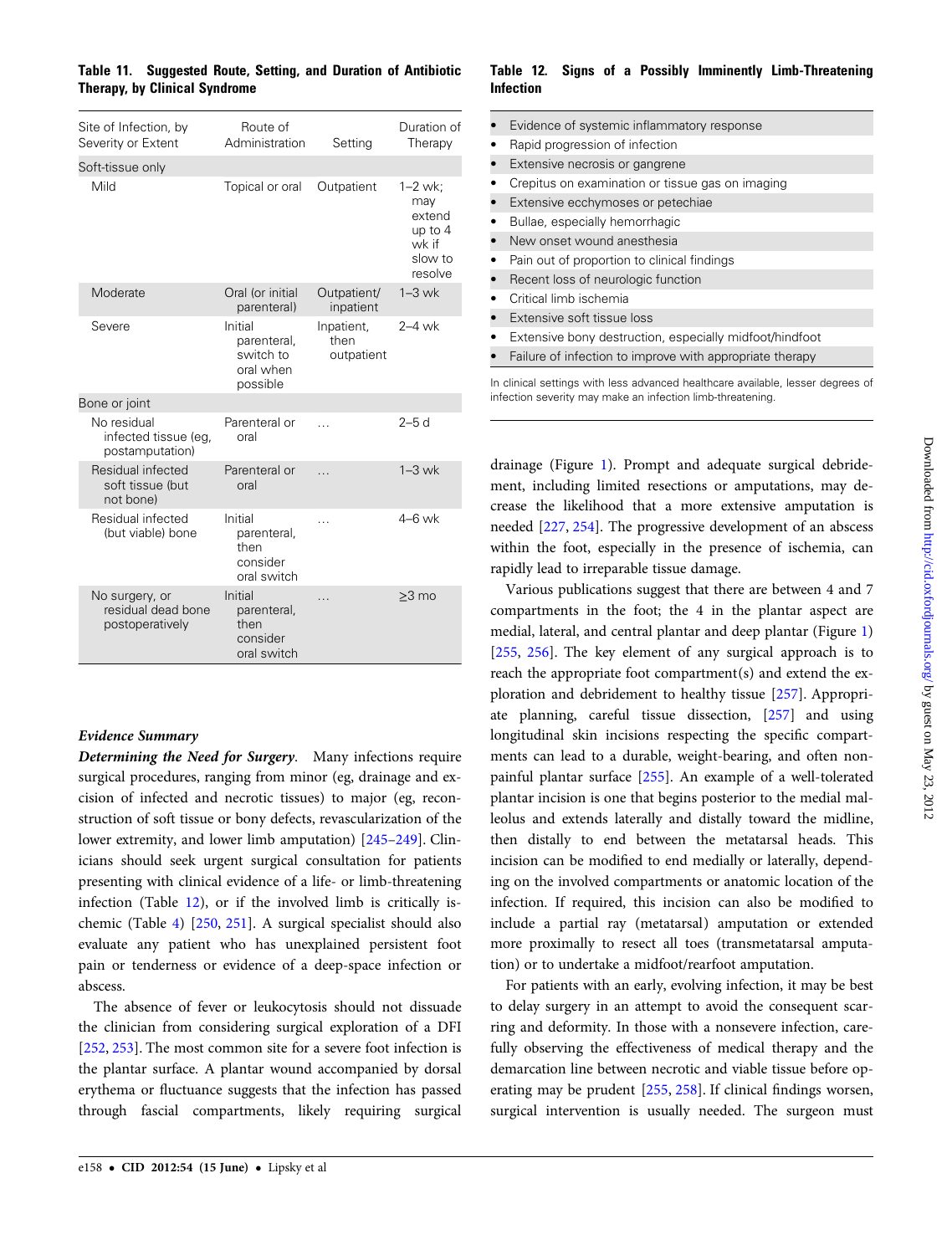

clinician should rarely use just a single invasive or noninvasive technique to determine whether to undertake a vascular intervention without taking into account other clinical parameters [\[60](#page-34-0)]. For more severe vascular disease of the foot in patients with diabetes, many centers have reported successful use of both aggressive endovascular intervention and distal bypass procedures [[70](#page-34-0), [77,](#page-34-0) [274,](#page-39-0) [275](#page-39-0)]. For a patient with a severely infected ischemic foot, it is usually preferable to perform any needed revascularization early rather than to delay this procedure in favor of prolonged (and potentially ineffective) antibiotic therapy [\[276](#page-39-0), [277\]](#page-39-0). On the other hand, careful debridement of necrotic infected material should not be delayed while awaiting revascularization. Optimal surgical management may require combined (multispecialty), multiple, or staged procedures [[278](#page-39-0)].

When all or part of a foot has dry gangrene, it may be prefer-

[\[270,](#page-39-0) [271\]](#page-39-0).

# X. What types of wound care techniques and dressings are appropriate for diabetic foot wounds? Recommendations

42. Diabetic patients with a foot wound should receive appropriate wound care, which usually consists of the following:

a. Debridement, aimed at removing debris, eschar, and surrounding callus (strong, moderate). Sharp (or surgical) methods are generally best (strong, low), but mechanical, autolytic, or larval debridement techniques may be appropriate for some wounds (weak, low).

b. Redistribution of pressure off the wound to the entire weight-bearing surface of the foot ("off-loading"). While particularly important for plantar wounds, this is also necessary to relieve pressure caused by dressings, footwear, or ambulation to any surface of the wound (strong, high).

c. Selection of dressings that allow for moist wound healing, and control excess exudation. The choice of

<span id="page-27-0"></span>

**Figure 1.** Schematic diagram of cross-section of the foot. Numbers 1– 5 indicate metatarsal bones. A, central plantar space; B, deep interosseous space; C, lateral plantar space; D, medial plantar space [255, 256].

determine the adequacy of the blood supply to apparently viable tissues, consider common operative pitfalls (eg, infection spreading among foot compartments, to the deep plantar space, or along the tendon sheaths), and formulate a strategy for eventual soft tissue cover (eg, closure that is primary, delayed primary closure, by secondary intention, or by tissue transfer) [\[259](#page-39-0)–[261\]](#page-39-0). The surgical approach should optimize the likelihood for healing while attempting to preserve the integrity of the walking surface of the foot [[66](#page-34-0), [262\]](#page-39-0).

In addition to being knowledgeable about foot anatomy and the pathophysiology of DFI, the surgeon should optimally have experience with and enthusiasm for the field [\[66](#page-34-0)]. In most instances, the surgeon should continue to observe the patient until the infection is under control and the wound is healing. In some cases, unfortunately, amputation is the best option [[63,](#page-34-0) [250,](#page-38-0) [263](#page-39-0)]. Urgent amputation is rarely required except when there is extensive necrosis or life-threatening infection [\[264\]](#page-39-0) (Table [12\)](#page-26-0). Elective amputation may be considered for the patient who has recurrent ulceration (despite maximal preventive measures), has irreversible loss of foot function, or would require unacceptably prolonged or intensive hospital care [\[265,](#page-39-0) [266](#page-39-0)]. The surgeon must consider vascular, reconstructive, and rehabilitation issues in selecting the level of amputation [\[267,](#page-39-0) [268](#page-39-0)]. Generally, the surgeon should attempt to save as much of the limb as possible [[269\]](#page-39-0). However, a higher-level amputation that results in a more functional residual stump (even if a prosthesis is required) may be a better choice than preserving a foot that is mechanically unsound, unlikely to heal, or prone to future ulceration.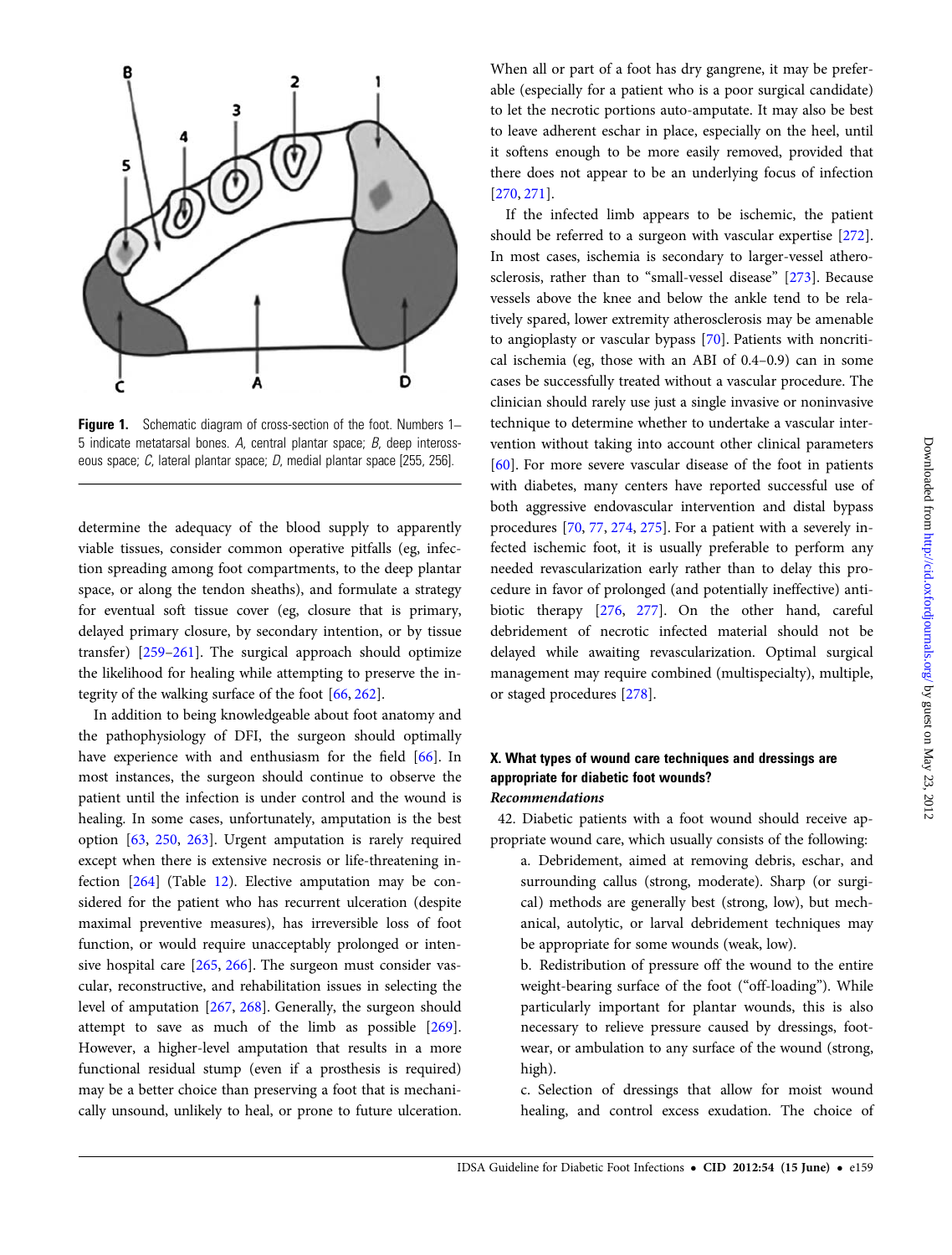dressing should be based on the size, depth, and nature of the ulcer (eg, dry, exudative, purulent) (strong, low).

43. We do not advocate using topical antimicrobials for treating most clinically uninfected wounds (strong, low).

44. No adjunctive therapy has been proven to improve resolution of infection, but for selected diabetic foot wounds that are slow to heal, clinicians might consider using bioengineered skin equivalents (weak, moderate), growth factors (weak, moderate,) granulocyte colony-stimulating factors (weak, moderate), hyperbaric oxygen therapy (strong, moderate), or negative pressure wound therapy (weak, low).

### Evidence Summary

Available data to support the use of the different dressings and adjunctive measures for the management of diabetic foot wounds are weak [[279](#page-39-0)–[282\]](#page-39-0). The fundamental problem with studies supporting the benefits of various measures is that they are small in size and suboptimal in design and execution [\[279](#page-39-0)– [286\]](#page-39-0). In light of the complex pathophysiology of diabetic foot wounds, most are unlikely to be healed by any single treatment. This makes it difficult to demonstrate the effectiveness of any one intervention in studies that measure wound healing as the primary end point [\[283\]](#page-39-0). Extensive clinical experience, and at least some studies, support several basic principles for managing diabetic foot wounds, often called "standard/good wound care." These include sharp debridement of callus and other wound debris or eschar, moist wound healing, and pressure or weight displacement off the affected area of the foot [\[278,](#page-39-0) [287,](#page-39-0) [288\]](#page-39-0). Other factors that are important in healing a wound include ensuring adequate arterial perfusion to the site and controlling any concomitant infection.

Wound Dressings. The principal function of a wound dressing is to help achieve an optimal healing environment. Many types of dressings have been designed to serve various functions, such as protecting the wound, encouraging wound healing, and preventing or treating infection. Because diabetic foot wounds are heterogeneous, no single dressing is suitable for all types. Clinicians should base dressing selections on the wound's location, size, and depth, amount of exudate, presence of infection or necrosis, and the condition of the surrounding tissue. The goal is to create a moist wound environment to promote granulation (new tissue containing all the cellular components for epithelialization), autolytic processes (wherein host generated enzymes help break down devitalized tissues), angiogenesis (new blood vessel formation), and more rapid migration of epidermal cells across the wound base [[289,](#page-39-0) [290](#page-39-0)]. Selection of wound dressing should be based on the wound bed characteristics: if dry, it should be hydrated; if draining, the exudate should be absorbed; if necrotic, it should be debrided. Commonly used dressing types include:

- Continuously moistened saline gauze: for dry or necrotic wounds
- Hydrogels: for dry and or necrotic wounds and to facilitate autolysis
- Films: occlusive or semiocclusive, for moistening dry wounds
- Alginates: for drying exudative wounds
- Hydrocolloids: for absorbing exudate and to facilitate autolysis
- Foams: for exudative wounds

Currently, there is insufficient evidence to recommend one specific dressing type over another, but some data support the effectiveness of hydrogels [\[283,](#page-39-0) [291](#page-39-0)–[293](#page-39-0)].

Topical Antimicrobials. The controversial concept of excess wound bioburden has led to the increasing use of antimicrobials, particularly topical antiseptics (eg, cadexomeriodine) and silver-based dressings, despite little evidence substantiating any benefit of these dressings over conventional therapy [[115](#page-35-0), [282](#page-39-0)–[285\]](#page-39-0). In addition to their expense and potential for causing local adverse effects, use of these antimicrobials may further promote the emergence of bacterial resistance [[294](#page-39-0)–[296\]](#page-39-0). With these theoretical risks, and a lack of evidence of any advantages, we do not advocate using topical antimicrobials for most clinically uninfected wounds [\[115\]](#page-35-0). Furthermore, the available evidence does not support any benefit to using silver-based dressings for clinically infected wounds [[281](#page-39-0), [282](#page-39-0), [297,](#page-39-0) [298\]](#page-39-0).

Debridement. Debridement involves removing necrotic or nonviable tissue, slough, or foreign material from the wound, as well as trimming any surrounding hyperkeratosis (callus). This process also removes colonizing bacteria, aids granulation tissue formation and reepithelialization, reduces pressure at callused sites, facilitates the collection of appropriate specimens for culture, and permits examination for the presence of deep tissue (especially bone) involvement [[84,](#page-35-0) [270,](#page-39-0) [271,](#page-39-0) [292,](#page-39-0) [299\]](#page-39-0). The goal is to enable wound healing and to remove a reservoir of potential pathogens [\[291,](#page-39-0) [292](#page-39-0), [300](#page-39-0), [301\]](#page-40-0). The patient should be forewarned that bleeding is likely and that the wound will appear larger after the procedure, when its full extent is exposed. Debridement can usually be undertaken as a clinic or bedside procedure and without anesthesia, although patients who do not have a loss of protective sensation may require local anesthesia. If the wound is extensive, there is adherent eschar, the clinician's time is limited, or the patient finds the procedure too painful, it may be best to stop and to conduct additional debriding sessions over several days. Wounds needing deeper or more extensive debridement, however, may require surgery in an operative suite. Debridement may be relatively contraindicated in wounds that are primarily ischemic [\[301\]](#page-40-0).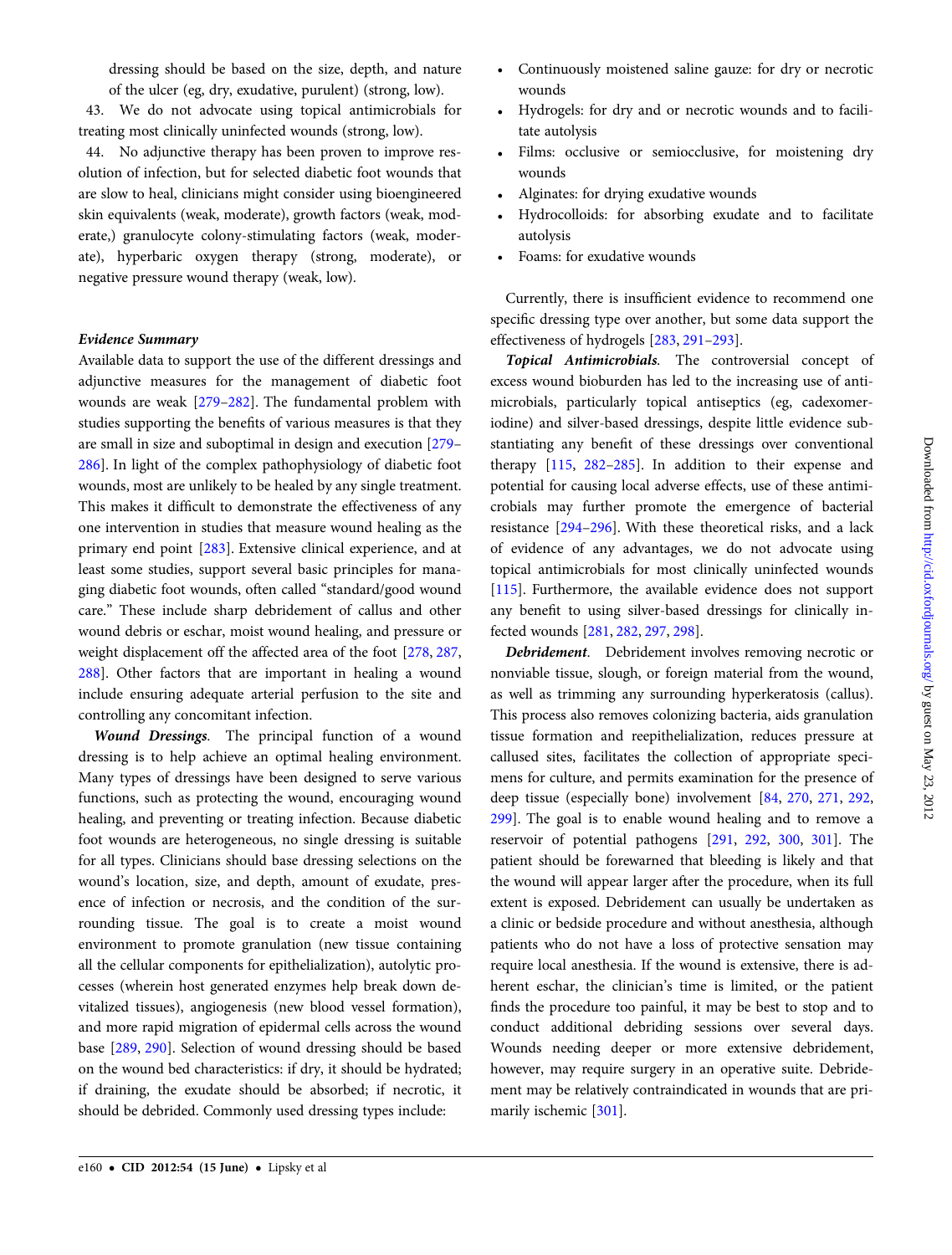We generally prefer sharp debridement (with scalpel, scissors, or tissue nippers) to other techniques that are less definitive and controllable and may require prolonged and repeated applications [[301](#page-40-0), [302](#page-40-0)]. Although sharp debridement has been proven to be efficacious in clinical trials [[278](#page-39-0), [303](#page-40-0)], a systematic review found little strong evidence of the effectiveness of either sharp debridement or topical debriding agents [[283\]](#page-39-0). Debridement should be repeated as often as needed if nonviable tissue continues to form [[304](#page-40-0)]. Other methods of debridement include autolytic dressings and biological debridement with maggots (ie, larvae of *Lucilia sericata* [green-bottle fly]). The exact mechanism of maggot biotherapy is not yet known, but it appears to be useful for carefully selected necrotic and infected wounds [[305](#page-40-0)–[308\]](#page-40-0). Limited evidence supports the use of hydrosurgery systems, an emerging technology that simultaneously cuts and aspirates soft tissue, but they are relatively expensive [[309,](#page-40-0) [310\]](#page-40-0). Following debridement, measure and record the wound size, the extent of any surrounding cellulitis, and the quality and quantity of any drainage (including color, lucency, and odor); taking photographs is helpful in this regard. Bear in mind when documenting treatment that >1 clinician will treat most patients during the healing process.

Off-loading Pressure. Relieving pressure from a diabetic foot wound (off-loading) is a vital part of wound care [[311\]](#page-40-0). The choice of off-loading modality should be based on the wound's location, the presence of any associated PAD, the presence and severity of infection, and the physical characteristics of the patient and their psychological and social situation. The total contact cast, often considered the "gold standard" device, redistributes pressure to the entire weightbearing surface to accelerate healing of a neuropathic ulcer [\[299,](#page-39-0) [312,](#page-40-0) [313\]](#page-40-0). Its main advantage may be that it is irremovable, leading to the development of other devices, such as the instant total contact cast [[314\]](#page-40-0), that are easier to apply, less expensive, and equally efficacious. The total contact cast should only be used with caution in patients with severe PAD or active infection, as it precludes viewing the wound [[315\]](#page-40-0). There are many types of removable off-loading devices from which to choose [\[316](#page-40-0)-[318\]](#page-40-0), but patients often remove them, especially when they are at home.

Studies over the past 2 decades have established that the majority of diabetic foot ulcers take at least 20 weeks to heal [\[319,](#page-40-0) [320](#page-40-0)]. If a diabetic foot wound fails to heal despite good wound care, the clinician should initiate a reevaluation of management (Table 13). This should include ensuring that perfusion of the limb is adequate and that any infection (especially osteomyelitis) has been adequately addressed. Consider obtaining a biopsy of a recalcitrant or atypical wound, as a lesion that appears to be a diabetic foot ulcer may on occasion be a malignancy (eg, a melanoma or Kaposi sarcoma). After addressing these issues, the clinician should

### Table 13. Questions to Ask When Dealing With Nonresponse or **Recurrence**

Is there a failure of wound healing?

- Is the patient adhering to the wound care regimen?
- Has the wound been adequately debrided?
- Has the wound been appropriately dressed?
- Has the wound been adequately off-loaded?
- Is there unidentified or untreated ischemia?
- Is the lesion malignant?
- Is there undiagnosed or improperly treated infection? Is there a failure of infection to respond?
- Is there unidentified or untreated limb ischemia?
- Is there unidentified necrotic soft tissue or bone?
- Is there an undrained abscess?
- Has the wound been adequately debrided?
- Is there osteomyelitis that has not yet responded?
- Is there an untreated or an unidentified pathogen?
- Is there an antibiotic delivery problem?
- Is there an antibiotic nonadherence issue?
- Have all metabolic aberrations been corrected?

consider using adjunctive treatments to promote wound healing. None of these measures, however, have been shown to improve resolution of infection; moreover, they are expensive, not universally available, and may require consultation with experts, and the reports supporting their utility are mostly flawed.

- Hyperbaric oxygen therapy: A limited number of randomized controlled trials are available to support its use for wound healing (but not resolving infection) [\[321](#page-40-0)– [324](#page-40-0)].
- Platelet-derived growth factors: Although an initial study demonstrated benefit, subsequent investigations have not shown these treatments to improve healing, or they have been conducted in a fashion where the data cannot be interpreted in the context of routine care [\[287,](#page-39-0) [325,](#page-40-0) [326](#page-40-0)].
- Granulocyte colony-stimulating factor (G-CSF): Based on results of 5 randomized clinical trials using various preparations and protocols, adding G-CSF did not significantly affect the likelihood of resolution of infection or wound healing but was associated with a significantly reduced likelihood of lower extremity surgical interventions (including amputation) and reduced duration of hospital stay, but not duration of systemic antibiotic therapy. The available data are not sufficiently robust to support the routine use of this therapy [\[327](#page-40-0)–[333](#page-40-0)].
- Bioengineered skin equivalents: The data supporting the effectiveness of these products are not of sufficient quality or robustness to support their use [[334](#page-40-0)–[336](#page-40-0)].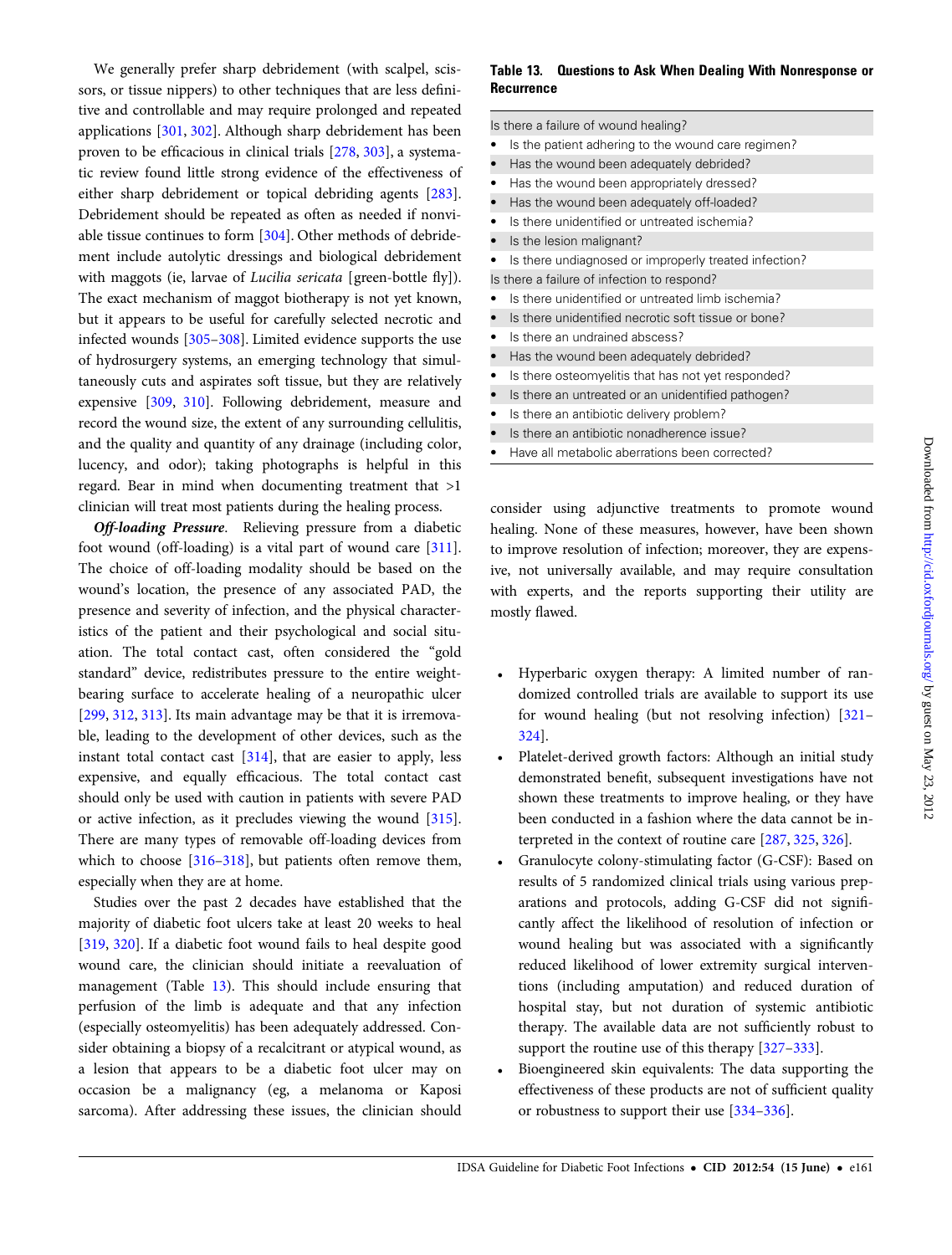• Topical negative pressure: Although some studies have demonstrated that this widely used treatment may safely improve healing of a diabetic foot ulcer, especially after a surgical procedure (eg, wide debridement or partial amputation) [[337](#page-40-0)–[339](#page-40-0)], there is limited high-level evidence to support widespread utilization, especially in an infected wound [[280](#page-39-0), [340\]](#page-40-0).

Only additional randomized clinical trials can establish when, for whom, and with what protocols these expensive adjunctive therapies might be used in the treatment of the diabetic foot ulcer.

Limitations of the Literature and Future Studies. By mid-2011, >1800 papers had been published on some aspect of foot infections in persons with diabetes. We know a great deal about why diabetic patients develop foot infections, we have learned much about their epidemiology and pathophysiology, we know the usual causative organisms, we understand the role of surgical interventions, and we have demonstrated the effectiveness of many antimicrobial agents. And yet, the care of patients with this devastating problem is suboptimal in almost all settings. The main problem currently is less our lack of full understanding of the problem as our failure to apply what we know works. Based on the results of studies carried out in several settings in different countries, we know that about half of foot amputations can be avoided by improved care of a diabetic foot ulceration or infection. Mainly, this means applying the basic principles outlined in this guideline (and those of other organizations). Clearly, the best way to ensure that these principles are applied is for the patient to be seen by some type of a multidisciplinary foot care team.

What, then, are the limitations of the literature? Before the past decade we did not have a common language, so it was difficult to know what kinds of patients had been studied in a published report. In this regard, using one of several classification schemes, and specifically the IDSA or IWGDF infection severity classification, has helped. A major problem with studies of the microbiology of DFIs has been their failure to require optimal (ie, tissue) specimens for culture, and to some degree, the failure to properly culture for obligate anaerobes. In studies of antimicrobial therapy, the limitation has been the paucity, until the past decade, of randomized controlled trials. Unfortunately, these trials almost always exclude patients with bone infection or an ischemic limb, leaving us with little evidence-based information on how to treat these patients. Finally, many of the studies of treatments for DFIs, as with other conditions, are sponsored by industry, raising concerns about potential bias in which products are tested, by what methods, and how the results are reported.

Recommendations From the Panel for Future Work in This Field. Listed below are several areas related to DFI that the

panel members think are in most need of further research, technological and commercial development, or improved educational methods that may lead to better outcomes when treating DFIs.

# Implementation.

1. Deploying a multidisciplinary team reduces the likelihood and extent of lower extremity amputations in diabetic patients with a foot infection. Medical institutions, insurance companies, and other healthcare systems should encourage the development of the following:

a. Rapid-response or "hot" teams that can provide appropriate initial evaluation and recommendations for care.

b. Diabetic foot specialty teams or centers of excellence to which patients can later be referred for further consultation, if necessary. These teams should be composed of experienced medical, surgical, or nursing providers, working with specified, evidence-based procedures. Optimally they should include a foot specialist, a vascular surgeon, and a wound care specialist; they should also include or have access to specialists in infectious diseases or clinical microbiology and other disciplines (eg, diabetes, pharmacy).

c. In communities where this is not practical, providers should seek telemedicine consultations from experts, or at least attempt to develop formal or informal consulting relationships, to ensure prompt evaluation and treatment by appropriate specialists, when needed.

2. We encourage healthcare organizations to develop systems to regularly audit various aspects of their processes and key outcomes of care for patients with DFIs who are treated in their institutions. Organizations should then use the results of these audits to improve care and better outcomes.

3. Healthcare organizations should ensure that providers who evaluate and manage patients with DFIs have ready access to the required diagnostic and therapeutic equipment (including a monofilament, scalpel, sterile metal probe, forceps, tissue scissors), as well as advanced imaging and vascular diagnostic equipment and specialists.

4. Healthcare organizations should ensure implementation of measures to prevent spread of multidrug-resistant organisms in both inpatient and outpatient settings, and we encourage providers to monitor bacterial resistance patterns of diabetic foot isolates.

# Regulatory Changes.

1. The FDA previously had a specific pathway for manufacturers of new and approved antibiotics to apply for approval for treatment of "complicated skin and skin structure infections including DFIs." Their recently issued draft guidance for acute bacterial skin and skin structure infections specifically excludes patients with DFIs from enrollment in clinical trials, suggesting that sponsors wishing to develop a drug for this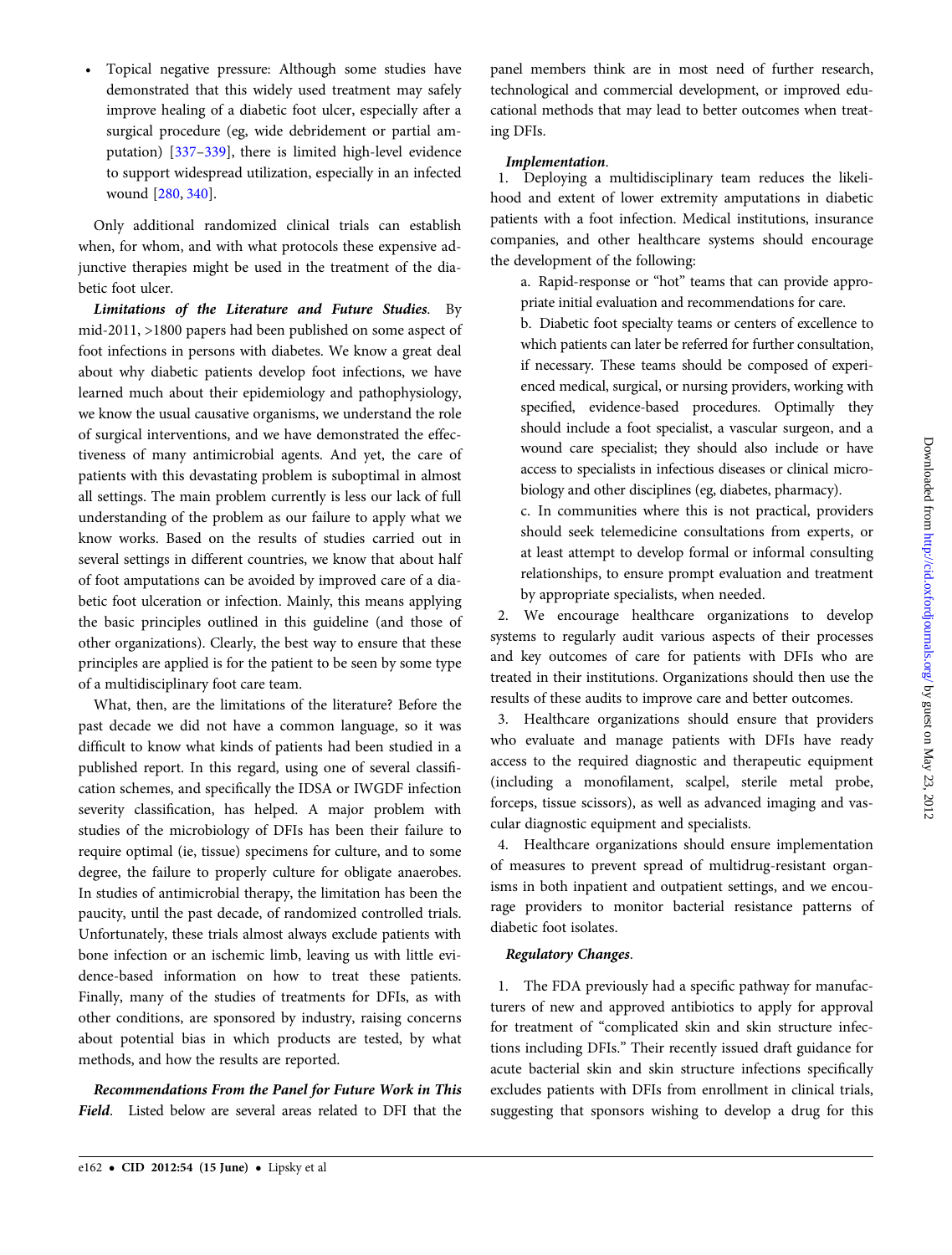indication consult with the FDA [\[160](#page-36-0)]. We encourage the FDA (and similar agencies in other countries) to clarify its requirements for studying DFIs, and the pharmaceutical companies to invest in testing for antimicrobial agents for the DFI designation.

2. Many DFIs are complicated by bone involvement, yet there are no specific guidelines for conducting studies of treatment of this problem. Thus, we encourage the FDA (and similar agencies in other countries) to develop "Guidance for Industry" on conducting studies of antibiotic agents for treating osteomyelitis.

3. We encourage regulatory and oversight agencies, both local and national, to encourage (and ultimately require) healthcare organizations to tabulate and evaluate rates of foot complications in their diabetic population, to compare them to other sites, and to strive to improve outcomes.

4. We encourage various agencies that fund research programs to invest in studies of this large and growing problem, including developing calls for proposals on the most needed subjects of research.

### Research Questions.

1. In an era of increasing antibiotic resistance, we must address several questions concerning the most appropriate antibiotic therapy for various types of DFIs:

- a. Is there a role for treating clinically uninfected foot wounds with antimicrobials, either to prevent active infection or hasten wound healing?
- b. For which, if any, wounds are topical antimicrobial agents appropriate therapy?
- c. In which situations, and for how long, is parenteral (rather than oral) antibiotic therapy needed for a DFI?
- d. What total duration of antibiotic therapy (topical, oral, or parenteral) is needed for various types of DFIs?
- e. Is it necessary to select an antibiotic regimen that covers all proven or suspected pathogens in a DFI? Is narrow-spectrum therapy safe and effective for selected types of infections?

2. Managing proven or presumed osteomyelitis is the most contentious aspect of treatment of DFIs. We encourage research that addresses these issues:

a. What are the best clinical and imaging criteria (alone or in combinations) to diagnose bone infection?

b. When is it appropriate to obtain a specimen of bone for culture (and histology, if possible) in a patient with suspected osteomyelitis? What are the best methods to obtain such a specimen, and how can we persuade reluctant specialists to perform the procedure?

c. When is surgical resection of infected or necrotic bone most appropriate?

d. What is the required duration of antimicrobial treatment of osteomyelitis, both in patients who have, and have not, undergone surgical resection of infected or necrotic bone?

e. What diagnostic studies can help determine when osteomyelitis has been arrested after treatment?

3. Various types of adjunctive therapies (eg, antibiotic loaded poly[methyl methacrylate] beads, hyperbaric oxygen, and G-CSF) may have some benefit in selected patients; we need to define for which, if any, patients these treatments are cost-effective.

4. Biofilm appears to play an important role in increasing the difficulty of treating DFIs. What are the best ways to try to eliminate biofilm or make bacteria in biofilm easier to eradicate?

# PERFORMANCE MEASURES

Clinicians caring for patients with a DFI, and their patients, need assurance that the care they are providing (or receiving) is of acceptable quality. For this reason, and to drive service improvement, clinicians and organizations should undertake measures of both outcome and process, and make them available for review, benchmarking, and action planning (Table 14). Currently, there is considerable variability in care pathways and processes, even within similar organizations, but particularly across different types of healthcare systems. We think clinicians should attempt to compare their key outcomes to those of

### Table 14. Potential Performance Measures for Managing Diabetic Foot Infection

#### Outcomes of Treatment

- What percentage of treated patients had their infection eradicated?
- What percentage of treated patients underwent an amputation (and at what level) or other substantial surgical procedure (eg, bone resection)?
- What percentage of patients suffered clinically significant adverse effects from their treatment?
- What percentage of patients were alive; antibiotic free; ulcer free at various intervals (and at least 12 mo after treatment)?

#### Process of management

- Did appropriate clinicians evaluate the patient (eg, foot surgeon, vascular surgeon, infectious diseases or clinical microbiology specialist, wound care specialist)?
- How long did it take before the patient was seen by a foot specialist or team?
- Were appropriate specimens taken for culture from infected wounds?
- Was the selected antibiotic regimen appropriate (empiric and definitive choices, changes in regimen when needed, duration of treatment)?
- Was appropriate outpatient follow-up arranged after acute care?
- Does the service have protocols to assist and define the functioning of the multidisciplinary team, the process of antibiotic selection, and antibiotic duration in different situations?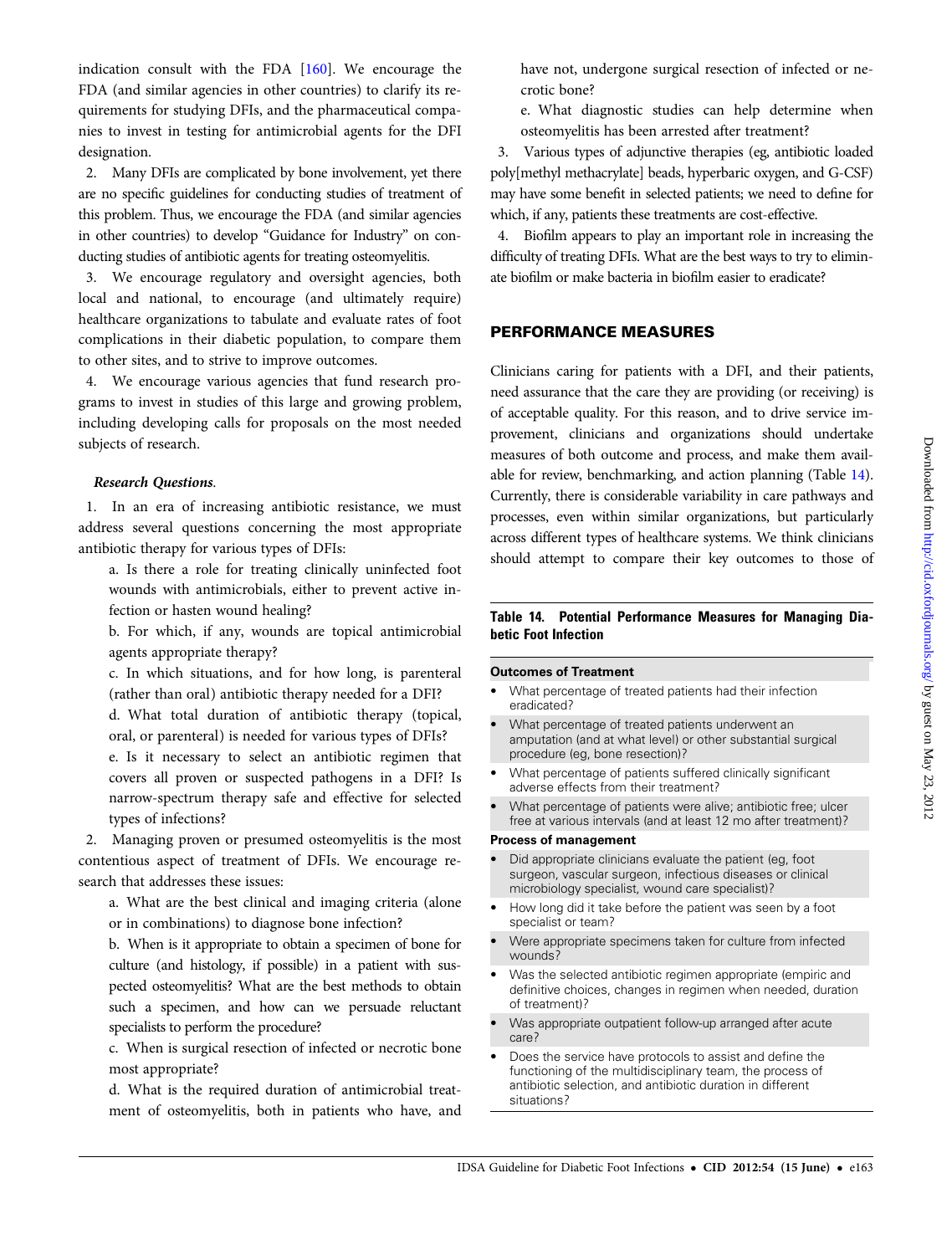<span id="page-32-0"></span>others (at least in similar situations) and should strive to achieve better outcomes as they examine their processes.

Recently, Fincke et al developed a classification system for patients with DFI designed for use with large, computerized, International Classification of Diseases, Ninth Revision, Clinical Modification–coded administrative medical databases [[341\]](#page-40-0). This system provides a model for a framework for conducting observational studies to examine treatment variation and patient outcomes, including the effect of new management strategies, implementation of practice guidelines, and quality improvement initiatives. Using this system on a database of patients treated at US Veterans Affairs medical centers, they demonstrated that their severity ranking showed a monotonic relationship to hospital length of stay, amputation rate, transition to long-term care, and mortality. They also found that the range of variation in these parameters, as well as in the spectrum of the antibiotic regimens across facilities, was substantially greater than that across the categories of foot infection. The large variations in regimens appear to reflect differences in facility practice styles rather than case mix [\[342\]](#page-41-0).

Another recent example of the benefits of auditing followed by process change concerned the microbiologic assessment of a DFI. After implementing recommendations from international guidelines, Sotto et al demonstrated significant and dramatic decreases in the median number of bacteria species per sample, multidrug-resistant organisms, and colonizing (nonpathogenic) organisms over a 5-year period in their hospital [\[343\]](#page-41-0). In parallel, there was an associated cost savings of €14 914 related to a reduced microbiology laboratory workload and another  $\epsilon$ 109 305 due to reduced prescribing of extendedspectrum antibiotic agents. Thus, this simple intervention saved >\$200 000, while improving antibiotic stewardship.

Activities of this sort are essential to drive quality improvement, but the measures must be chosen with care. At first glance the most meaningful outcome measure would be success in eradicating signs and symptoms of infection. However, infection is of particular significance in the diabetic foot because of its close relationship to the need for amputation [\[343\]](#page-41-0). Therefore, in addition to collecting data on resolution of infection, multidisciplinary teams managing DFI should also know the service's minor and major amputation rates, and ideally other patient-related outcomes, such as survival, ulcer-free duration, and antibiotic-free days [\[344\]](#page-41-0). Administering antibiotics effectively is of little value if the rest of the patient pathway is not also organized so that the ulcer can heal and an amputation is avoided.

Performance measures might include:

- The composition and meeting frequency of multidisciplinary teams
- The percentage of patients with DFI in an institution seen by a multidisciplinary team
- Waiting times for initial evaluation of a DFI and for referral to the specialist foot care team
- Time intervals between key milestones in management, such as clinical assessment to appropriate imaging to initiation of treatment, or recommendation for surgical procedure to when it is completed
- Average and median length of hospital stay for a DFI
- Frequency of providing appropriate foot care services on discharge from the hospital, or as part of a primary care consultation
- Existence and use of locally agreed protocols for referral, antibiotic regimens, and evidence of audit of compliance to these protocols

These measures should be reviewed as part of ongoing audits of care. This will allow any site (or individual practitioner) to compare his or her results to those made public by others, as well as to track performance at a single site over time. Poor or worsening performance measures should trigger more detailed review (using, eg, the Plan-Do-Check-Act cycle or other "lean methodologies") to determine and address the cause(s) [\[345](#page-41-0)]. These performance measures may be able to be done in conjunction with other ongoing evaluations, such as antibiotic stewardship reviews and adverse medical or surgical outcome reviews.

### **Notes**

Acknowledgments. The panel members thank Drs Thomas File, Mark Kosinski, and Brad Spellberg for their thoughtful reviews of earlier drafts of the guideline, and Dr James Horton (IDSA SGPC liaison), Jennifer Padberg, and Vita Washington for overall guidance and coordination in all aspects of the development of this guideline.

Financial support. Support for these guidelines was provided by the Infectious Diseases Society of America.

Potential conflicts of interest. The following list is a reflection of what has been reported to the IDSA. In order to provide thorough transparency, the IDSA requires full disclosure of all relationships, regardless of relevancy to the guideline topic. The reader of these guidelines should be mindful of this when the list of disclosures is reviewed. B. L. has served as a consultant to Merck, Pfizer, Cubist, Innocoll, TaiGen, KCI, and Dipexium. E. S. has served on the board of and consulted for Novartis. H. G. D. has served on the speakers' bureau for Merck and Sanofi. J. P. has served as a consultant to Pfizer and Ortho McNeil. M. P. has served as a consultant for Orthopedic Implants for Deputy Orthopedics and Small Bone Innovation. W. J. has served as a consultant for Merck, Pfizer, Cerexa, and Dipexium and has served on the speakers' bureaus of Merck and Pfizer. A. W. K. is on the boards of Pfizer and Merck and the speakers' bureau for Astella, and consults for Novartis. All other authors report no potential conflicts.

All authors have submitted the ICMJE Form for Disclosure of Potential Conflicts of Interest. Conflicts that the editors consider relevant to the content of the manuscript have been disclosed.

#### References

1. Guyatt GH, Oxman AD, Vist GE, et al. GRADE: an emerging consensus on rating quality of evidence and strength of recommendations. BMJ 2008; 336:924–6.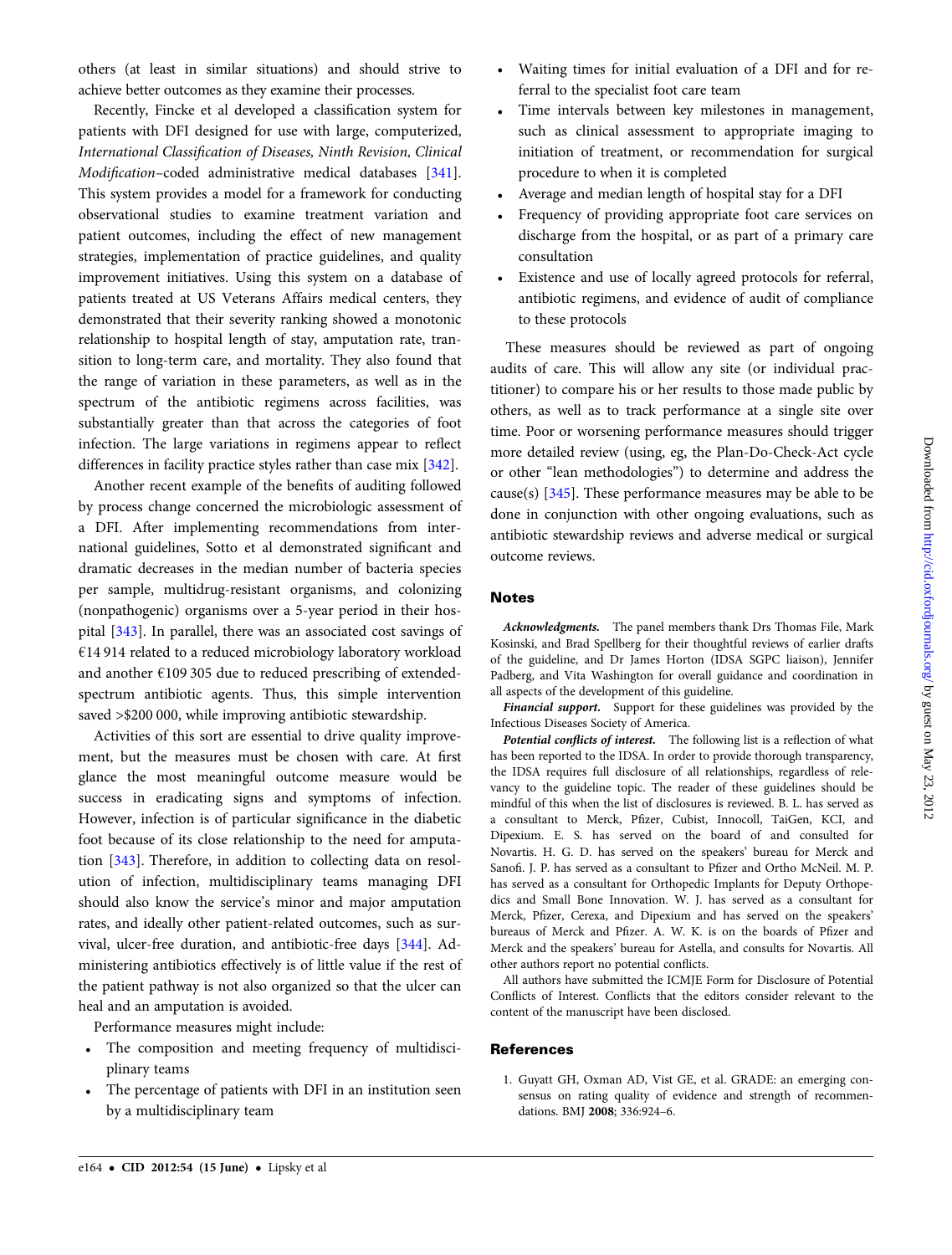- <span id="page-33-0"></span>2. Guyatt GH, Oxman AD, Kunz R, et al. Going from evidence to recommendations. BMJ 2008; 336:1049–51.
- 3. Jaeschke R, Guyatt GH, Dellinger P, et al. Use of GRADE grid to reach decisions on clinical practice guidelines when consensus is elusive. BMJ 2008; 337:a744.
- 4. Kish MA. Guide to development of practice guidelines. Clin Infect Dis 2001; 32:851–4.
- 5. Schunemann HJ, Oxman AD, Brozek J, et al. Grading quality of evidence and strength of recommendations for diagnostic tests and strategies. BMJ 2008; 336:1106–10.
- 6. Guyatt GH, Oxman AD, Kunz R, et al. Incorporating considerations of resources use into grading recommendations. BMJ 2008; 336:1170–3.
- 7. Centers for Disease Control and Prevention. Number (in thousands) of hospital discharges with ulcer/inflammation/infection (ULCER) as first-listed diagnosis and diabetes as any-listed diagnosis, 1980–2003. 2010. Available at: [http://www.cdc.gov/diabetes/statistics/hosplea/](http://www.cdc.gov/diabetes/statistics/hosplea/diabetes_complications/fig5.htm) [diabetes\\_complications/](http://www.cdc.gov/diabetes/statistics/hosplea/diabetes_complications/fig5.htm)fig5.htm.
- 8. Centers for Disease Control and Prevention. Number (in thousands) of hospital discharges for non-traumatic lower extremity amputation with diabetes as a listed diagnosis, 1988–2006. CDC, 2010. Available at: [http://www.cdc.gov/diabetes/statistics/lea/](http://www.cdc.gov/diabetes/statistics/lea/fig1.htm)fig1.htm.
- 9. Prevention. Age-adjusted hospital discharge rates for non-traumatic lower extremity amputation per 1,000 diabetic population, by level of amputation. CDC, 2010. Available at: [http://www.cdc.gov/diabetes/](http://www.cdc.gov/diabetes/statistics/lealevel/fig8.htm) [statistics/lealevel/](http://www.cdc.gov/diabetes/statistics/lealevel/fig8.htm)fig8.htm.
- 10. Vamos EP, Bottle A, Majeed A, Millett C. Trends in lower extremity amputations in people with and without diabetes in England, 1996– 2005. Diabetes Res Clin Pract 2010; 87:275–82.
- 11. Armstrong DG, Wrobel J, Robbins JM. Guest editorial: are diabetesrelated wounds and amputations worse than cancer? Int Wound J 2007; 4:286–7.
- 12. Richard JL, Lavigne JP, Got I, et al. Management of patients hospitalized for diabetic foot infection: results of the French OPIDIA study. Diabetes Metab 2010; 37:208–15.
- 13. Prompers L, Huijberts M, Apelqvist J, et al. High prevalence of ischaemia, infection and serious comorbidity in patients with diabetic foot disease in Europe. Baseline results from the Eurodiale study. Diabetologia 2007; 50:18–25.
- 14. Prompers L, Schaper N, Apelqvist J, et al. Prediction of outcome in individuals with diabetic foot ulcers: focus on the differences between individuals with and without peripheral arterial disease. The EURODIALE Study. Diabetologia 2008; 51:747–55.
- 15. van Battum P, Schaper N, Prompers L, et al. Differences in minor amputation rate in diabetic foot disease throughout Europe are in part explained by differences in disease severity at presentation. Diabet Med 2011; 28:199–205.
- 16. Prompers L, Huijberts M, Schaper N, et al. Resource utilisation and costs associated with the treatment of diabetic foot ulcers. Prospective data from the Eurodiale study. Diabetologia 2008; 51:1826–34.
- 17. Prompers L, Huijberts M, Apelqvist J, et al. Delivery of care to diabetic patients with foot ulcers in daily practice: results of the Eurodiale study, a prospective cohort study. Diabet Med 2008; 25:700–7.
- 18. Gottrup F, Holstein P, Jorgensen B, Lohmann M, Karlsmar T. A new concept of a multidisciplinary wound healing center and a national expert function of wound healing. Arch Surg 2001; 136:765–72.
- 19. Trautner C, Haastert B, Mauckner P, Gatcke LM, Giani G. Reduced incidence of lower-limb amputations in the diabetic population of a German city, 1990–2005: results of the Leverkusen Amputation Reduction Study (LARS). Diabetes Care 2007; 30:2633–7.
- 20. Krishnan S, Nash F, Baker N, Fowler D, Rayman G. Reduction in diabetic amputations over 11 years in a defined U.K. population: benefits of multidisciplinary team work and continuous prospective audit. Diabetes Care 2008; 31:99–101.
- 21. Hellingman AA, Smeets HJ. Efficacy and efficiency of a streamlined multidisciplinary foot ulcer service. J Wound Care 2008; 17:541–4.
- 22. Rerkasem K, Kosachunhanun N, Tongprasert S, et al. Reducing lower extremity amputations due to diabetes: the application of diabetic-foot protocol in Chiang Mai University Hospital. Int J low Extrem Wounds 2008; 7:88–92.
- 23. Ortegon MM, Redekop WK, Niessen LW. Cost-effectiveness of prevention and treatment of the diabetic foot: a Markov analysis. Diabetes Care 2004; 27:901–7.
- 24. Tan T, Shaw EJ, Siddiqui F, Kandaswamy P, Barry PW, Baker M. Inpatient management of diabetic foot problems: summary of NICE guidance. BMJ 2011; 342:d1280.
- 25. Singh N, Armstrong DG, Lipsky BA. Preventing foot ulcers in patients with diabetes. JAMA 2005; 293:217–28.
- 26. Haller NA, Gil KM, Gardner WG, Whittier FC. Patient computer use to prompt doctor adherence to diabetes management guidelines. J Eval Clin Pract 2009; 15:1118–24.
- 27. Field MJ, Lohr KN; Institute of Medicine Committee to Advise the Public Health Service on Clinical Practice Guidelines. Clinical Practice Guidelines: directions for a new program. Washington, DC: National Academies Press, 1990:52–77.
- 28. Guyatt GH, Cook DJ, Jaeschke R, Pauker SG, Schunemann HJ. Grades of recommendation for antithrombotic agents: American College of Chest Physicians Evidence-Based Clinical Practice Guidelines. 8th ed. Chest 2008; 133:123S–31S.
- 29. Guyatt GH, Oxman AD, Kunz R, Vist GE, Falck-Ytter Y, Schunemann HJ. What is "quality of evidence" and why is it important to clinicians? BMJ 2008; 336:995–8.
- 30. Cutting KF, White R. Defined and refined: criteria for identifying wound infection revisited. Br J Community Nurs 2004; 9:S6–15.
- 31. Gardner SE, Hillis SL, Frantz RA. Clinical signs of infection in diabetic foot ulcers with high microbial load. Biol Res Nurs 2009; 11:119–28.
- 32. Lavery LA, Armstrong DG, Wunderlich RP, Mohler MJ, Wendel CS, Lipsky BA. Risk factors for foot infections in individuals with diabetes. Diabetes Care 2006; 29:1288–93.
- 33. Peters EJ, Lavery LA, Armstrong DG. Diabetic lower extremity infection: influence of physical, psychological, and social factors. J Diabetes Complications 2005; 19:107–12.
- 34. Bartos V, Jirkovska A, Koznarova R. [Risk factors for diabetic foot in recipients of renal and pancreatic transplants]. Cas Lek Cesk 1997; 136:527–9.
- 35. George RK, Verma AK, Agarwal A, Agarwal G, Mishra SK. An audit of foot infections in patients with diabetes mellitus following renal transplantation. Int J low Extrem Wounds 2004; 3:157–60.
- 36. Hill MN, Feldman HI, Hilton SC, Holechek MJ, Ylitalo M, Benedict GW. Risk of foot complications in long-term diabetic patients with and without ESRD: a preliminary study. ANNA J 1996; 23:381–6; discussion 87–8.
- 37. Jayasinghe SA, Atukorala I, Gunethilleke B, Siriwardena V, Herath SC, De Abrew K. Is walking barefoot a risk factor for diabetic foot disease in developing countries? Rural Remote Health 2007; 7:692.
- 38. Karthikesalingam A, Holt PJ, Moxey P, Jones KG, Thompson MM, Hinchliffe RJ. A systematic review of scoring systems for diabetic foot ulcers. Diabet Med 2010; 27:544–9.
- 39. Schaper NC. Diabetic foot ulcer classification system for research purposes: a progress report on criteria for including patients in research studies. Diabetes Metab Res Rev 2004; 20(Suppl 1):S90–5.
- 40. Meggitt B. Surgical management of the diabetic foot. Br J Hosp Med 1976; 16:227–332.
- 41. Ince P, Abbas ZG, Lutale JK, et al. Use of the SINBAD classification system and score in comparing outcome of foot ulcer management on three continents. Diabetes Care 2008; 31:964–7.
- 42. Lavery LA, Armstrong DG, Murdoch DP, Peters EJ, Lipsky BA. Validation of the Infectious Diseases Society of America's diabetic foot infection classification system. Clin Infect Dis 2007; 44:562–5.
- 43. Jeandrot A, Richard JL, Combescure C, et al. Serum procalcitonin and C-reactive protein concentrations to distinguish mildly infected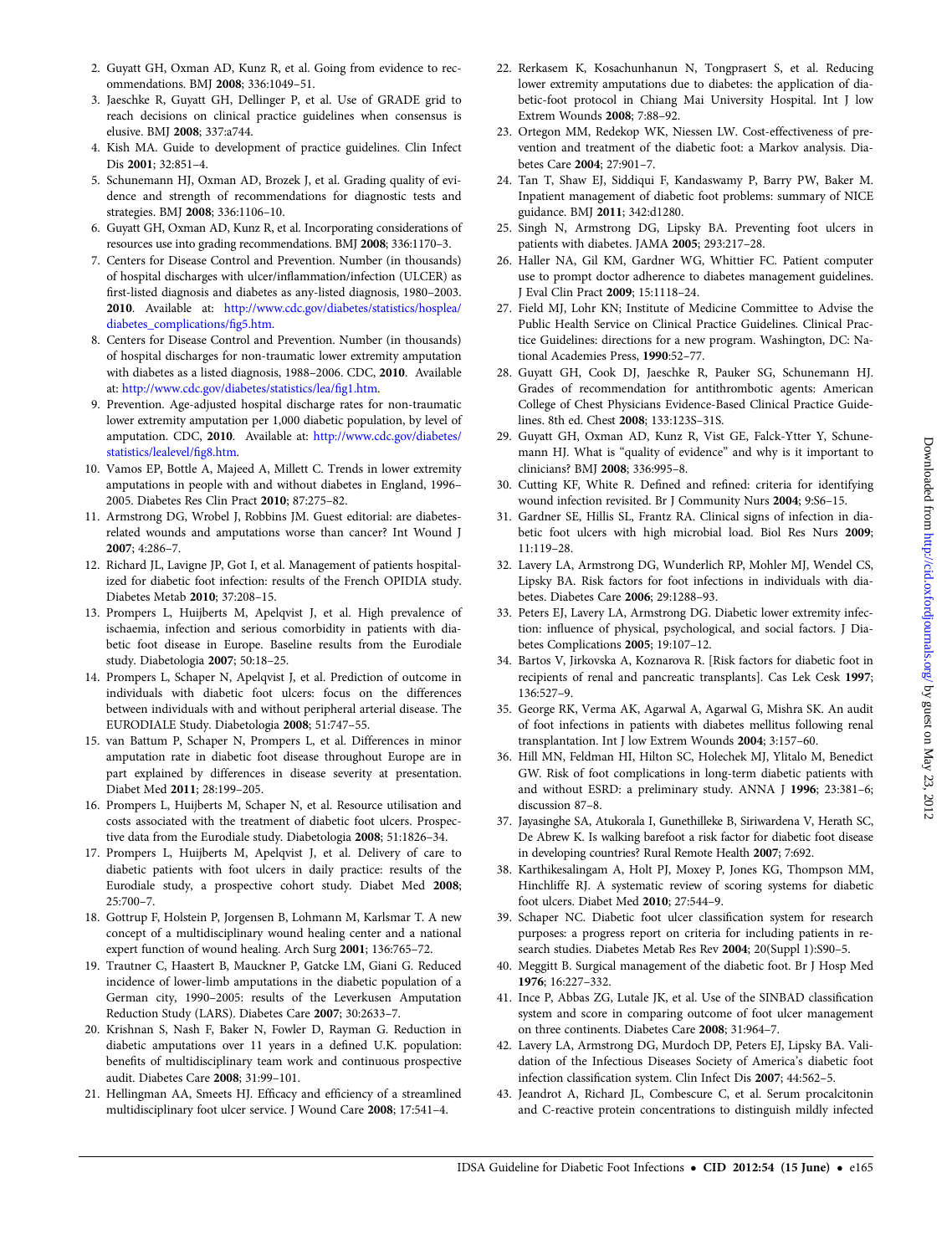- <span id="page-34-0"></span>44. Wagner FW Jr. The dysvascular foot: a system for diagnosis and treatment. Foot Ankle 1981; 2:64–122.
- 45. Treece KA, Macfarlane RM, Pound N, Game FL, Jeffcoate WJ. Validation of a system of foot ulcer classification in diabetes mellitus. Diabet Med 2004; 21:987–91.
- 46. Ince P, Kendrick D, Game F, Jeffcoate W. The association between baseline characteristics and the outcome of foot lesions in a UK population with diabetes. Diabet Med 2007; 24:977–81.
- 47. Armstrong DG, Lavery LA, Harkless LB. Validation of a diabetic wound classification system. The contribution of depth, infection, and ischemia to risk of amputation. Diabetes Care 1998; 21:855–9.
- 48. Parisi MC, Zantut-Wittmann DE, Pavin EJ, Machado H, Nery M, Jeffcoate WJ. Comparison of three systems of classification in predicting the outcome of diabetic foot ulcers in a Brazilian population. Eur J Endocrinol 2008; 159:417–22.
- 49. Knighton DR, Ciresi KF, Fiegel VD, Austin LL, Butler EL. Classification and treatment of chronic nonhealing wounds. Successful treatment with autologous platelet-derived wound healing factors (PDWHF). Ann Surg 1986; 204:322–30.
- 50. Beckert S, Witte M, Wicke C, Konigsrainer A, Coerper S. A new wound-based severity score for diabetic foot ulcers: a prospective analysis of 1,000 patients. Diabetes Care 2006; 29:988–92.
- 51. Beckert S, Pietsch AM, Kuper M, et al. M.A.I.D.: a prognostic score estimating probability of healing in chronic lower extremity wounds. Ann Surg 2009; 249:677–81.
- 52. Lipsky BA, Polis AB, Lantz KC, Norquist JM, Abramson MA. The value of a wound score for diabetic foot infections in predicting treatment outcome: a prospective analysis from the SIDESTEP trial. Wound Repair Regen 2009; 17:671–7.
- 53. Lipsky BA, Berendt AR, Deery HG, et al. Diagnosis and treatment of diabetic foot infections. Clin Infect Dis 2004; 39:885–910.
- 54. Schaper NC, Apelqvist J, Bakker K. The international consensus and practical guidelines on the management and prevention of the diabetic foot. Curr Diab Rep 2003; 3:475–9.
- 55. Shah BR, Hux JE. Quantifying the risk of infectious diseases for people with diabetes. Diabetes Care 2003; 26:510–3.
- 56. Vedhara K, Miles JN, Wetherell MA, et al. Coping style and depression influence the healing of diabetic foot ulcers: observational and mechanistic evidence. Diabetologia 2010; 53:1590–8.
- 57. Uzun G, Solmazgul E, Curuksulu H, et al. Procalcitonin as a diagnostic aid in diabetic foot infections. Tohoku J Exp Med 2007; 213:305–12.
- 58. Lipsky BA, Sheehan P, Armstrong DG, Tice AD, Polis AB, Abramson MA. Clinical predictors of treatment failure for diabetic foot infections: data from a prospective trial. Int Wound J 2007; 4:30–8.
- 59. Akinci B, Yener S, Yesil S, Yapar N, Kucukyavas Y, Bayraktar F. Acute phase reactants predict the risk of amputation in diabetic foot infection. J Am Podiatr Med Assoc 2011; 101:1–6.
- 60. Peripheral arterial disease in people with diabetes. Diabetes Care 2003; 26:3333–41.
- 61. Hirsch AT, Haskal ZJ, Hertzer NR, et al. ACC/AHA 2005 Practice Guidelines for the management of patients with peripheral arterial disease (lower extremity, renal, mesenteric, and abdominal aortic): a collaborative report from the American Association for Vascular Surgery/Society for Vascular Surgery, Society for Cardiovascular Angiography and Interventions, Society for Vascular Medicine and Biology, Society of Interventional Radiology, and the ACC/AHA Task Force on Practice Guidelines (Writing Committee to Develop Guidelines for the Management of Patients With Peripheral Arterial Disease): endorsed by the American Association of Cardiovascular and Pulmonary Rehabilitation; National Heart, Lung, and Blood Institute; Society for Vascular Nursing; TransAtlantic Inter-Society

Consensus; and Vascular Disease Foundation. Circulation 2006; 113: e463–654.

- 62. van Baal JG. Surgical treatment of the infected diabetic foot. Clin Infect Dis 2004; 39(Suppl 2):S123–8.
- 63. Pinzur MS, Pinto MA, Schon LC, Smith DG. Controversies in amputation surgery. Instr Course Lect 2003; 52:445–51.
- 64. Khan NA, Rahim SA, Anand SS, Simel DL, Panju A. Does the clinical examination predict lower extremity peripheral arterial disease? JAMA 2006; 295:536–46.
- 65. Wilson JF, Laine C, Goldmann D. In the clinic. Peripheral arterial disease. Ann Intern Med 2007; 146:ITC3-1–ITC3-16.
- 66. Crane M, Werber B. Critical pathway approach to diabetic pedal infections in a multidisciplinary setting. J Foot Ankle Surg 1999; 38:30–3; discussion 82–3.
- 67. Larsson J, Apelqvist J, Agardh CD, Stenstrom A. Decreasing incidence of major amputation in diabetic patients: a consequence of a multidisciplinary foot care team approach? Diabet Med 1995; 12:770–6.
- 68. Dargis V, Pantelejeva O, Jonushaite A, Vileikyte L, Boulton AJ. Benefits of a multidisciplinary approach in the management of recurrent diabetic foot ulceration in Lithuania: a prospective study. Diabetes Care 1999; 22:1428–31.
- 69. Fitzgerald RH, Mills JL, Joseph W, Armstrong DG. The diabetic rapid response acute foot team: 7 essential skills for targeted limb salvage. Eplasty 2009; 9:e15.
- 70. Gibbons GW. Lower extremity bypass in patients with diabetic foot ulcers. Surg Clin North Am 2003; 83:659–69.
- 71. Bus SA, Hazenberg CE, Klein M, Van Baal JG. Assessment of foot disease in the home environment of diabetic patients using a new photographic foot imaging device. J Med Eng Technol 2010; 34:43–50.
- 72. Clemensen J, Larsen SB, Ejskjaer N. Telemedical treatment at home of diabetic foot ulcers. J Telemed Telecare 2005; 11(Suppl 2):S14–6.
- 73. Bowling FL, King L, Paterson JA, et al. Remote assessment of diabetic foot ulcers using a novel wound imaging system. Wound Repair Regen 2011; 19:25–30.
- 74. Wilbright WA, Birke JA, Patout CA, Varnado M, Horswell R. The use of telemedicine in the management of diabetes-related foot ulceration: a pilot study. Adv Skin Wound Care 2004; 17:232–8.
- 75. Aragon-Sanchez J. Seminar review: a review of the basis of surgical treatment of diabetic foot infections. Int J Low Extrem Wounds 2011; 10:33–65.
- 76. Sumpio BE, Armstrong DG, Lavery LA, Andros G. The role of interdisciplinary team approach in the management of the diabetic foot: a joint statement from the Society for Vascular Surgery and the American Podiatric Medical Association. J Vasc Surg 2010; 51:1504–6.
- 77. Akbari CM, Pomposelli FB Jr, Gibbons GW, et al. Lower extremity revascularization in diabetes: late observations. Arch Surg 2000; 135:452–6.
- 78. Lipsky BA, Pecoraro RE, Larson SA, Hanley ME, Ahroni JH. Outpatient management of uncomplicated lower-extremity infections in diabetic patients. Arch Intern Med 1990; 150:790–7.
- 79. Lipsky BA, Itani K, Norden C. Treating foot infections in diabetic patients: a randomized, multicenter, open-label trial of linezolid versus ampicillin-sulbactam/amoxicillin-clavulanate. Clin Infect Dis 2004; 38:17–24.
- 80. Armstrong DG, Lavery LA, Sariaya M, Ashry H. Leukocytosis is a poor indicator of acute osteomyelitis of the foot in diabetes mellitus. J Foot Ankle Surg 1996; 35:280–3.
- 81. Eneroth M, Larsson J, Apelqvist J. Deep foot infections in patients with diabetes and foot ulcer: an entity with different characteristics, treatments, and prognosis. J Diabetes Complications 1999; 13:254–63.
- 82. Frykberg RG. An evidence-based approach to diabetic foot infections. Am J Surg 2003; 186:44S–54S; discussion 61S–64S.
- 83. Caputo GM, Cavanagh PR, Ulbrecht JS, Gibbons GW, Karchmer AW. Assessment and management of foot disease in patients with diabetes. N Engl J Med 1994; 331:854–60.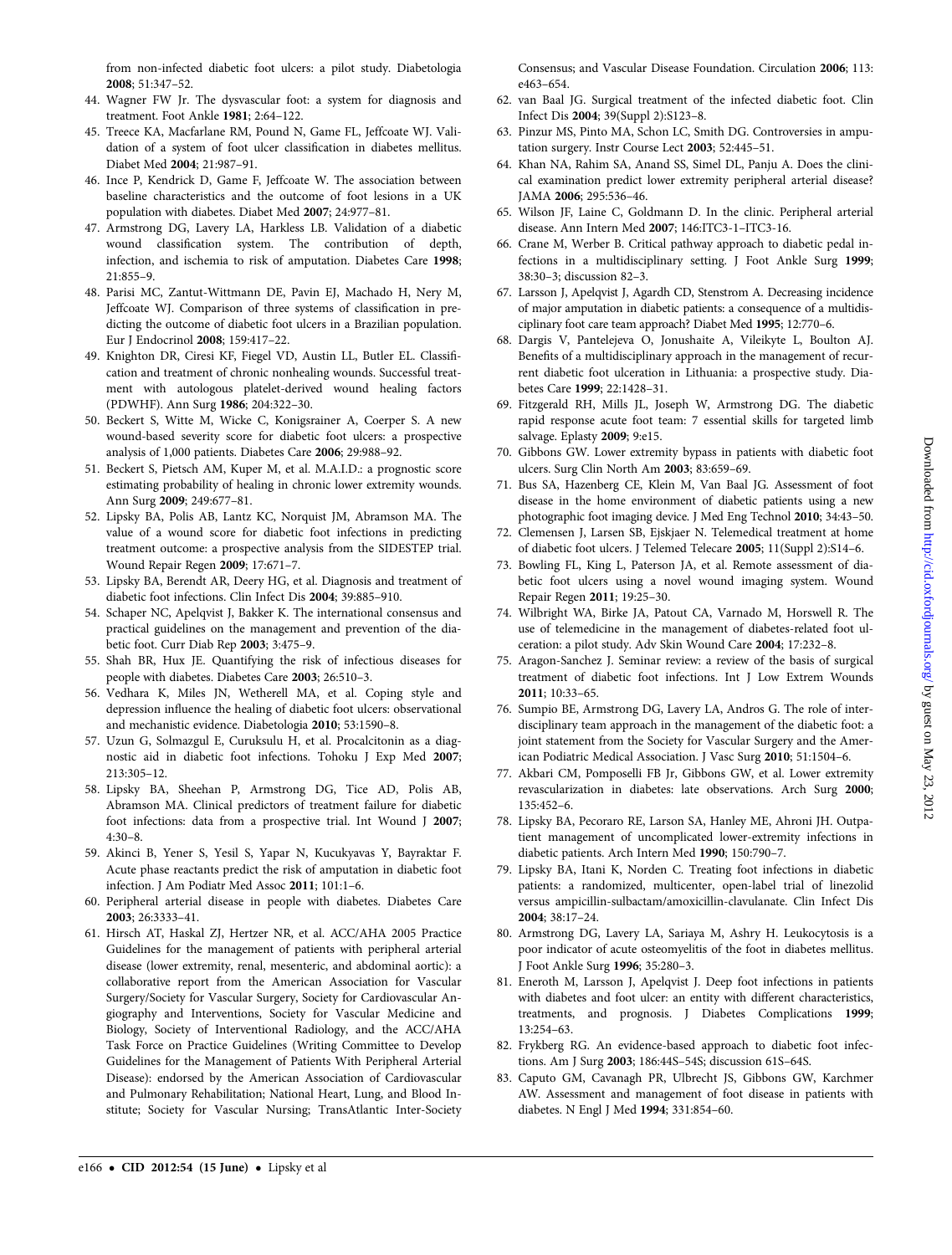- <span id="page-35-0"></span>84. No authors listed. Consensus Development Conference on Diabetic Foot Wound Care: 7–8 April 1999, Boston, Massachusetts. American Diabetes Association. Diabetes Care 1999; 22:1354–60.
- 85. Rao N, Lipsky BA. Optimising antimicrobial therapy in diabetic foot infections. Drugs 2007; 67:195–214.
- 86. Dang CN, Prasad YD, Boulton AJ, Jude EB. Methicillin-resistant Staphylococcus aureus in the diabetic foot clinic: a worsening problem. Diabet Med 2003; 20:159–61.
- 87. Stanaway S, Johnson D, Moulik P, Gill G. Methicillin-resistant Staphylococcus aureus (MRSA) isolation from diabetic foot ulcers correlates with nasal MRSA carriage. Diabetes Res Clin Pract 2007; 75:47–50.
- 88. Carvalho CB, Neto RM, Aragao LP, Oliveira MM, Nogueira MB, Forti AC. [Diabetic foot infection. Bacteriologic analysis of 141 patients]. Arq Bras Endocrinol Metabol 2004; 48:398–405.
- 89. Shankar EM, Mohan V, Premalatha G, Srinivasan RS, Usha AR. Bacterial etiology of diabetic foot infections in South India. Eur J Intern Med 2005; 16:567–70.
- 90. Tascini C, Gemignani G, Palumbo F, et al. Clinical and microbiological efficacy of colistin therapy alone or in combination as treatment for multidrug resistant Pseudomonas aeruginosa diabetic foot infections with or without osteomyelitis. J Chemother 2006; 18:648–51.
- 91. Kandemir O, Akbay E, Sahin E, Milcan A, Gen R. Risk factors for infection of the diabetic foot with multi-antibiotic resistant microorganisms. J Infect 2007; 54:439–45.
- 92. Gadepalli R, Dhawan B, Sreenivas V, Kapil A, Ammini AC, Chaudhry R. A clinico-microbiological study of diabetic foot ulcers in an Indian tertiary care hospital. Diabetes Care 2006; 29:1727–32.
- 93. Edmonds M. Infection in the neuroischemic foot. Int J low Extrem Wounds 2005; 4:145–53.
- 94. Richard JL, Sotto A, Jourdan N, et al. Risk factors and healing impact of multidrug-resistant bacteria in diabetic foot ulcers. Diabetes Metab 2008; 34:363–9.
- 95. Sotto A, Richard JL, Jourdan N, Combescure C, Bouziges N, Lavigne JP. Miniaturized oligonucleotide arrays: a new tool for discriminating colonization from infection due to Staphylococcus aureus in diabetic foot ulcers. Diabetes Care 2007; 30:2051–6.
- 96. Chakraborti C, Le C, Yanofsky A. Sensitivity of superficial cultures in lower extremity wounds. J Hosp Med 2010; 5:415–20.
- 97. Gardner SE, Frantz RA, Saltzman CL, Hillis SL, Park H, Scherubel M. Diagnostic validity of three swab techniques for identifying chronic wound infection. Wound Repair Regen 2006; 14:548–57.
- 98. Nelson EA, O'Meara S, Craig D, et al. A series of systematic reviews to inform a decision analysis for sampling and treating infected diabetic foot ulcers. Health Technol Assess 2006; 10:iii–iv, ix–x, 1–221.
- 99. Singh SK, Gupta K, Tiwari S, et al. Detecting aerobic bacterial diversity in patients with diabetic foot wounds using ERIC-PCR: a preliminary communication. Int J Low Extrem Wounds 2009; 8:203–8.
- 100. Fisher TK, Wolcott R, Wolk DM, Bharara M, Kimbriel HR, Armstrong DG. Diabetic foot infections: a need for innovative assessments. Int J Low Extrem Wounds 2010; 9:31–6.
- 101. Sotto A, Lina G, Richard JL, et al. Virulence potential of Staphylococcus aureus strains isolated from diabetic foot ulcers: a new paradigm. Diabetes Care 2008; 31:2318–24.
- 102. Wolcott RD, Cox SB, Dowd SE. Healing and healing rates of chronic wounds in the age of molecular pathogen diagnostics. J Wound Care 2010; 19:272–8, 80–1.
- 103. Hirschl M, Hirschl AM. Bacterial flora in mal perforant and antimicrobial treatment with ceftriaxone. Chemotherapy 1992; 38:275–80.
- 104. Chantelau E, Tanudjaja T, Altenhofer F, Ersanli Z, Lacigova S, Metzger C. Antibiotic treatment for uncomplicated neuropathic forefoot ulcers in diabetes: a controlled trial. Diabet Med 1996; 13:156–9.
- 105. Edmonds M, Foster A. The use of antibiotics in the diabetic foot. Am J Surg 2004; 187:25S–28S.
- 106. Gardner SE, Frantz RA. Wound bioburden and infection-related complications in diabetic foot ulcers. Biol Res Nurs 2008; 10:44–53.
- 107. Ramakant P, Verma AK, Misra R, et al. Changing microbiological profile of pathogenic bacteria in diabetic foot infections: time for a rethink on which empirical therapy to choose? Diabetologia 2011; 54:58–64.
- 108. Lipsky BA. Empirical therapy for diabetic foot infections: are there clinical clues to guide antibiotic selection? Clin Microbiol Infect 2007; 13:351–3.
- 109. Wheat LJ, Allen SD, Henry M, et al. Diabetic foot infections. Bacteriologic analysis. Arch Intern Med 1986; 146:1935–40.
- 110. Krikava K, Pospisil M. [The diabetic foot syndrome—antibiotic therapy]. Rozhl Chir 1999; 78:295–8.
- 111. Ng LS, Kwang LL, Yeow SC, Tan TY. Anaerobic culture of diabetic foot infections: organisms and antimicrobial susceptibilities. Ann Acad Med Singapore 2008; 37:936–9.
- 112. Dowd SE, Wolcott RD, Sun Y, McKeehan T, Smith E, Rhoads D. Polymicrobial nature of chronic diabetic foot ulcer biofilm infections determined using bacterial tag encoded FLX amplicon pyrosequencing (bTEFAP). PLoS One 2008; 3:e3326.
- 113. Armstrong DG, Liswood PJ, Todd WF, William J. Stickel Bronze Award. Prevalence of mixed infections in the diabetic pedal wound. A retrospective review of 112 infections. J Am Podiatr Med Assoc 1995; 85:533–7.
- 114. Lipsky BA, Holroyd KJ, Zasloff M. Topical versus systemic antimicrobial therapy for treating mildly infected diabetic foot ulcers: a randomized, controlled, double-blinded, multicenter trial of pexiganan cream. Clin Infect Dis 2008; 47:1537–45.
- 115. Lipsky BA, Hoey C. Topical antimicrobial therapy for treating chronic wounds. Clin Infect Dis 2009; 49:1541–9.
- 116. Lipsky BA, McDonald D, Litka P. Treatment of infected diabetic foot ulcers: topical MSI-78 vs. oral ofloxacin. Diabetologia 1997; 40:482.
- 117. Noel GJ, Strauss RS, Amsler K, Heep M, Pypstra R, Solomkin JS. Results of a double-blind, randomized trial of ceftobiprole treatment of complicated skin and skin structure infections caused by grampositive bacteria. Antimicrob Agents Chemother 2008; 52:37–44.
- 118. Noel GJ, Bush K, Bagchi P, Ianus J, Strauss RS. A randomized, double-blind trial comparing ceftobiprole medocaril with vancomycin plus ceftazidime for the treatment of patients with complicated skin and skin-structure infections. Clin Infect Dis 2008; 46:647–55.
- 119. Graham DR, Lucasti C, Malafaia O, et al. Ertapenem once daily versus piperacillin-tazobactam 4 times per day for treatment of complicated skin and skin-structure infections in adults: results of a prospective, randomized, double-blind multicenter study. Clin Infect Dis 2002; 34:1460–8.
- 120. Lipsky BA, Armstrong DG, Citron DM, Tice AD, Morgenstern DE, Abramson MA. Ertapenem versus piperacillin/tazobactam for diabetic foot infections (SIDESTEP): prospective, randomised, controlled, double-blinded, multicentre trial. Lancet 2005; 366:1695–703.
- 121. Ertugrul MB, Baktiroglu S, Salman S, et al. Pathogens isolated from deep soft tissue and bone in patients with diabetic foot infections. J Am Podiatr Med Assoc 2008; 98:290–5.
- 122. Martinez-Gomez Dde A, Ramirez-Almagro C, Campillo-Soto A, Morales-Cuenca G, Pagan-Ortiz J, Aguayo-Albasini JL. [Diabetic foot infections. Prevalence and antibiotic sensitivity of the causative microorganisms]. Enferm Infecc Microbiol Clin 2009; 27:317–21.
- 123. Bansal E, Garg A, Bhatia S, Attri AK, Chander J. Spectrum of microbial flora in diabetic foot ulcers. Indian J Pathol Microbiol 2008; 51:204–8.
- 124. Yoga R, Khairul A, Sunita K, Suresh C. Bacteriology of diabetic foot lesions. Med J Malaysia 2006; 61(Suppl A):14–6.
- 125. Shakil S, Khan AU. Infected foot ulcers in male and female diabetic patients: a clinico-bioinformative study. Ann Clin Microbiol Antimicrob 2010; 9:2.
- 126. Wang SH, Sun ZL, Guo YJ, et al. Meticillin-resistant Staphylococcus aureus isolated from foot ulcers in diabetic patients in a Chinese care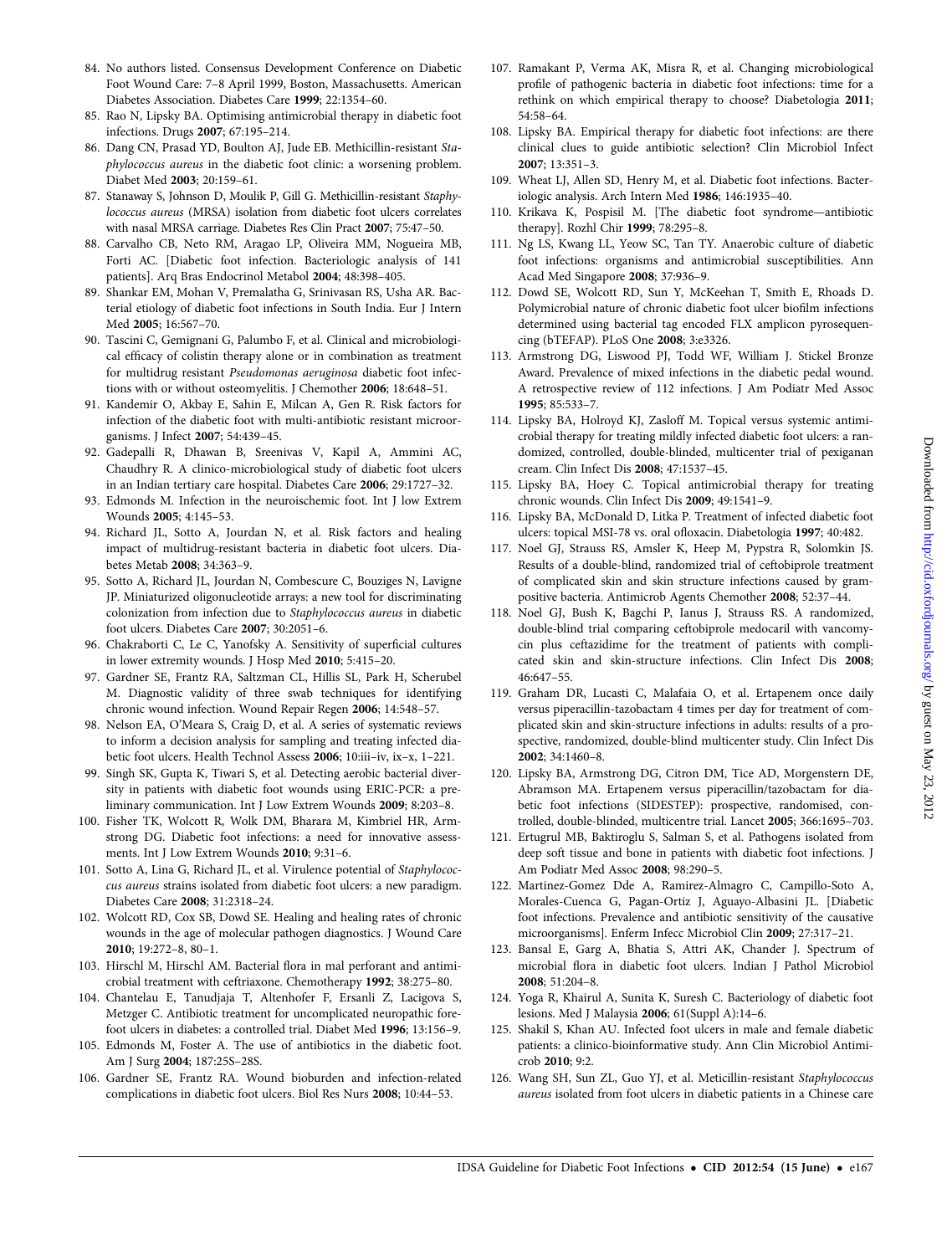- <span id="page-36-0"></span>127. Tentolouris N, Petrikkos G, Vallianou N, et al. Prevalence of methicillin-resistant Staphylococcus aureus in infected and uninfected diabetic foot ulcers. Clin Microbiol Infect 2006; 12:186–9.
- 128. Yates C, May K, Hale T, et al. Wound chronicity, inpatient care, and chronic kidney disease predispose to MRSA infection in diabetic foot ulcers. Diabetes Care 2009; 32:1907–9.
- 129. Vardakas KZ, Horianopoulou M, Falagas ME. Factors associated with treatment failure in patients with diabetic foot infections: an analysis of data from randomized controlled trials. Diabetes Res Clin Pract 2008; 80:344–51.
- 130. Arbeit RD, Maki D, Tally FP, Campanaro E, Eisenstein BI. The safety and efficacy of daptomycin for the treatment of complicated skin and skin-structure infections. Clin Infect Dis 2004; 38:1673–81.
- 131. Eleftheriadou I, Tentolouris N, Argiana V, Jude E, Boulton AJ. Methicillin-resistant Staphylococcus aureus in diabetic foot infections. Drugs 2010; 70:1785–97.
- 132. Liu C, Bayer A, Cosgrove SE, et al. Clinical practice guidelines by the infectious diseases society of america for the treatment of methicillin-resistant Staphylococcus aureus infections in adults and children. Clin Infect Dis 2011; 52:e18–55.
- 133. David MZ, Glikman D, Crawford SE, et al. What is communityassociated methicillin-resistant Staphylococcus aureus? J Infect Dis 2008; 197:1235–43.
- 134. Lagace-Wiens PR, Ormiston D, Nicolle LE, Hilderman T, Embil J. The diabetic foot clinic: not a significant source for acquisition of methicillin-resistant Staphylococcus aureus. Am J Infect Control 2009; 37:587–9.
- 135. Raymakers JT, Schaper NC, van der Heyden JJ, Tordoir JH, Kitslaar PJ. Penetration of ceftazidime into bone from severely ischaemic limbs. J Antimicrob Chemother 1998; 42:543–5.
- 136. Seabrook GR, Edmiston CE, Schmitt DD, Krepel C, Bandyk DF, Towne JB. Comparison of serum and tissue antibiotic levels in diabetes-related foot infections. Surgery 1991; 110:671–6; discussion 76–7.
- 137. Duckworth C, Fisher JF, Carter SA, et al. Tissue penetration of clindamycin in diabetic foot infections. J Antimicrob Chemother 1993; 31:581–4.
- 138. Legat FJ, Maier A, Dittrich P, et al. Penetration of fosfomycin into inflammatory lesions in patients with cellulitis or diabetic foot syndrome. Antimicrob Agents Chemother 2003; 47:371–4.
- 139. Muller M, Brunner M, Hollenstein U, et al. Penetration of ciprofloxacin into the interstitial space of inflamed foot lesions in noninsulin-dependent diabetes mellitus patients. Antimicrob Agents Chemother 1999; 43:2056–8.
- 140. Kuck EM, Bouter KP, Hoekstra JB, Conemans JM, Diepersloot RJ. Tissue concentrations after a single-dose, orally administered ofloxacin in patients with diabetic foot infections. Foot Ankle Int 1998; 19: 38–40.
- 141. Mueller-Buehl U, Diehm C, Gutzler F, Adam D. Tissue concentrations of ofloxacin in necrotic foot lesions of diabetic and non-diabetic patients with peripheral arterial occlusive disease. Vasa 1991; 20:17–21.
- 142. Traunmuller F, Schintler MV, Metzler J, et al. Soft tissue and bone penetration abilities of daptomycin in diabetic patients with bacterial foot infections. J Antimicrob Chemother 2010; 65:1252–7.
- 143. Schintler MV, Traunmuller F, Metzler J, et al. High fosfomycin concentrations in bone and peripheral soft tissue in diabetic patients presenting with bacterial foot infection. J Antimicrob Chemother 2009; 64:574–8.
- 144. Majcher-Peszynska J, Haase G, Sass M, et al. Pharmacokinetics and penetration of linezolid into inflamed soft tissue in diabetic foot infections. Eur J Clin Pharmacol 2008; 64:1093–100.
- 145. Nicolau DP, Stein GE. Therapeutic options for diabetic foot infections: a review with an emphasis on tissue penetration characteristics. J Am Podiatr Med Assoc 2010; 100:52–63.
- 146. Raymakers JT, Houben AJ, van der Heyden JJ, Tordoir JH, Kitslaar PJSchaper NC. The effect of diabetes and severe ischaemia on the penetration of ceftazidime into tissues of the limb. Diabet Med 2001; 18:229–34.
- 147. Deresinski SC. The efficacy and safety of ceftobiprole in the treatment of complicated skin and skin structure infections: evidence from 2 clinical trials. Diagn Microbiol Infect Dis 2008; 61:103–9.
- 148. Lipsky BA, Giordano P, Choudhri S, Song J. Treating diabetic foot infections with sequential intravenous to oral moxifloxacin compared with piperacillin-tazobactam/amoxicillin-clavulanate. J Antimicrob Chemother 2007; 60:370–6.
- 149. Harkless L, Boghossian J, Pollak R, et al. An open-label, randomized study comparing efficacy and safety of intravenous piperacillin/tazobactam and ampicillin/sulbactam for infected diabetic foot ulcers. Surg Infect (Larchmt) 2005; 6:27–40.
- 150. Clay PG, Graham MR, Lindsey CC, Lamp KC, Freeman C, Glaros A. Clinical efficacy, tolerability, and cost savings associated with the use of open-label metronidazole plus ceftriaxone once daily compared with ticarcillin/clavulanate every 6 hours as empiric treatment for diabetic lower-extremity infections in older males. Am J Geriatr Pharmacother 2004; 2:181–9.
- 151. Lobmann R, Ambrosch A, Seewald M, et al. Antibiotic therapy for diabetic foot infections: comparison of cephalosporines with chinolones. Diabetes Nutr Metab 2004; 17:156–62.
- 152. Vick-Fragoso R, Hernandez-Oliva G, Cruz-Alcazar J, et al. Efficacy and safety of sequential intravenous/oral moxifloxacin vs intravenous/oral amoxicillin/clavulanate for complicated skin and skin structure infections. Infection 2009; 37:407–17.
- 153. Griffis CD, Metcalfe S, Bowling FL, Boulton AJ, Armstrong DG. The use of gentamycin-impregnated foam in the management of diabetic foot infections: a promising delivery system? Expert Opin Drug Deliv 2009; 6:639–42.
- 154. Salgami EV, Bowling FL, Whitehouse RW, Boulton AJ. Use of tobramycin-impregnated calcium sulphate pellets in addition to oral antibiotics: an alternative treatment to minor amputation in a case of diabetic foot osteomyelitis. Diabetes Care 2007; 30:181–2.
- 155. Lipsky BA, Stoutenburgh U. Daptomycin for treating infected diabetic foot ulcers: evidence from a randomized, controlled trial comparing daptomycin with vancomycin or semi-synthetic penicillins for complicated skin and skin-structure infections. J Antimicrob Chemother 2005; 55:240–5.
- 156. Sabol M. Phase 3 study: evaluating the safety and efficacy of a oncedaily dose of tigecycline and ertapenem in diabetic foot infections with a substudy in patients with diabetic foot infections complicated by osteomyelitis. 2009; Clinical Trials Identifier Number: NCT00366249.
- 157. Saltoglu N, Dalkiran A, Tetiker T, et al. Piperacillin/tazobactam versus imipenem/cilastatin for severe diabetic foot infections: a prospective, randomized clinical trial in a university hospital. Clin Microbiol Infect 2010; 16:1252–7.
- 158. No authors listed. Study evaluating the safety and efficacy of a oncedaily dose of tigecycline vs ertapenem in diabetic foot infections (DFI) with a substudy in patients with diabetic foot infections complicated by osteomyelitis. 2010.
- 159. Lipsky BA. Evidence-based antibiotic therapy of diabetic foot infections. FEMS Immunol Med Microbiol 1999; 26:267–76.
- 160. No authors listed. Guidance for industry. Acute bacterial skin and skin structure infections: developing drugs for treatment DRAFT GUIDANCE. US Department of Health and Human Services Food and Drug Administration Center for Drug Evaluation and Research (CDER) 2010; Docket Number HFA-305:1–35.
- 161. Crouzet J, Lavigne JP, Richard JL, Sotto A. Diabetic foot infection: a critical review of recent randomized clinical trials on antibiotic therapy. Int J Infect Dis 2011; 15:e601–10.
- 162. Dinh MT, Abad CL, Safdar N. Diagnostic accuracy of the physical examination and imaging tests for osteomyelitis underlying diabetic foot ulcers: meta-analysis. Clin Infect Dis 2008; 47:519–27.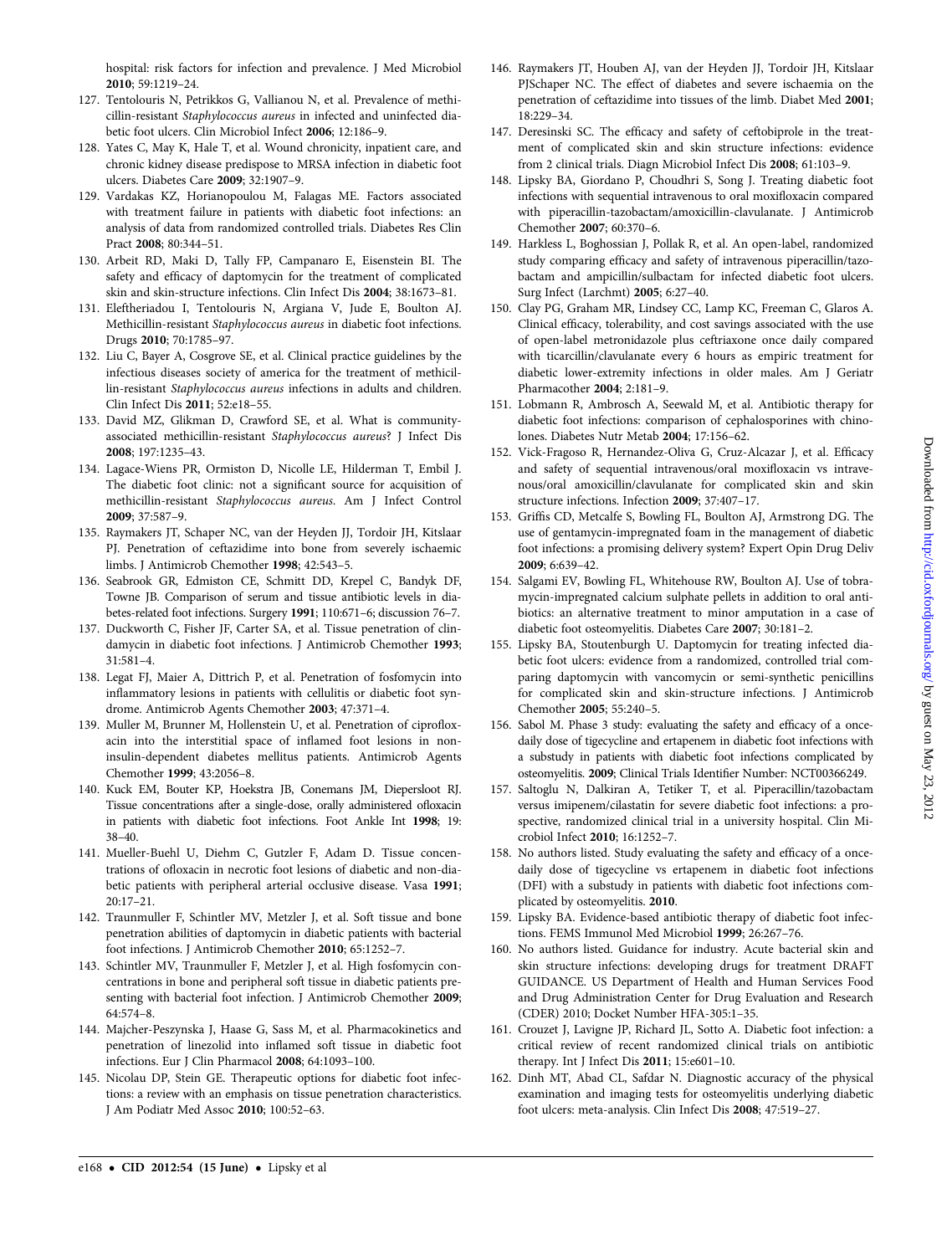- <span id="page-37-0"></span>163. Shults DW, Hunter GC, McIntyre KE, Parent FN, Piotrowski JJ, Bernhard VM. Value of radiographs and bone scans in determining the need for therapy in diabetic patients with foot ulcers. Am J Surg 1989; 158:525–9; discussion 29–30.
- 164. Butalia S, Palda VA, Sargeant RJ, Detsky AS, Mourad O. Does this patient with diabetes have osteomyelitis of the lower extremity? JAMA 2008; 299:806–13.
- 165. Jeffcoate WJ, Lipsky BA. Controversies in diagnosing and managing osteomyelitis of the foot in diabetes. Clin Infect Dis 2004; 39(Suppl 2):S115–22.
- 166. Kapoor A, Page S, Lavalley M, Gale DR, Felson DT. Magnetic resonance imaging for diagnosing foot osteomyelitis: a meta-analysis. Arch Intern Med 2007; 167:125–32.
- 167. Ledermann HP, Morrison WB, Schweitzer ME. Pedal abscesses in patients suspected of having pedal osteomyelitis: analysis with MR imaging. Radiology 2002; 224:649–55.
- 168. Ledermann HP, Schweitzer ME, Morrison WB. Nonenhancing tissue on MR imaging of pedal infection: characterization of necrotic tissue and associated limitations for diagnosis of osteomyelitis and abscess. AJR Am J Roentgenol 2002; 178:215–22.
- 169. Schweitzer ME, Morrison WB. MR imaging of the diabetic foot. Radiol Clin North Am 2004; 42:61–71, vi.
- 170. Tan PL, Teh J. MRI of the diabetic foot: differentiation of infection from neuropathic change. Br J Radiol 2007; 80:939–48.
- 171. Tomas MB, Patel M, Marwin SE, Palestro CJ. The diabetic foot. Br J Radiol 2000; 73:443–50.
- 172. Armstrong DG, Harkless LB. Outcomes of preventative care in a diabetic foot specialty clinic. J Foot Ankle Surg 1998; 37:460–6.
- 173. Becker W. Imaging osteomyelitis and the diabetic foot. Q J Nucl Med 1999; 43:9–20.
- 174. Palestro CJ, Love C. Nuclear medicine and diabetic foot infections. Semin Nucl Med 2009; 39:52–65.
- 175. Delcourt A, Huglo D, Prangere T, et al. Comparison between Leukoscan (Sulesomab) and Gallium-67 for the diagnosis of osteomyelitis in the diabetic foot. Diabetes Metab 2005; 31:125–33.
- 176. Schweitzer ME, Daffner RH, Weissman BN, et al. ACR Appropriateness criteria on suspected osteomyelitis in patients with diabetes mellitus. J Am Coll Radiol 2008; 5:881–6.
- 177. Enderle MD, Coerper S, Schweizer HP, et al. Correlation of imaging techniques to histopathology in patients with diabetic foot syndrome and clinical suspicion of chronic osteomyelitis. The role of highresolution ultrasound. Diabetes Care 1999; 22:294–9.
- 178. Keidar Z, Militianu D, Melamed E, Bar-Shalom R, Israel O. The diabetic foot: initial experience with 18F-FDG PET/CT. J Nucl Med 2005; 46:444–9.
- 179. Basu S, Chryssikos T, Houseni M, et al. Potential role of FDG PET in the setting of diabetic neuro-osteoarthropathy: can it differentiate uncomplicated Charcot's neuroarthropathy from osteomyelitis and softtissue infection? Nucl Med Commun 2007; 28:465–72.
- 180. Nawaz A, Torigian DA, Siegelman ES, Basu S, Chryssikos T, Alavi A. Diagnostic performance of FDG-PET, MRI, and plain film radiography (PFR) for the diagnosis of osteomyelitis in the diabetic foot. Mol Imaging Biol 2010; 12:335–42.
- 181. Heiba SI, Kolker D, Mocherla B. The optimized evaluation of diabetic foot infection by dual isotope SPECT/CT imaging protocol. J Foot Ankle Surg 2010; 49:529–36.
- 182. Sella EJ. Current concepts review: diagnostic imaging of the diabetic foot. Foot Ankle Int 2009; 30:568–76.
- 183. Berendt AR, Lipsky B. Is this bone infected or not? Differentiating neuro-osteoarthropathy from osteomyelitis in the diabetic foot. Curr Diab Rep 2004; 4:424–9.
- 184. Ahmadi ME, Morrison WB, Carrino JA, Schweitzer ME, Raikin SM, Ledermann HP. Neuropathic arthropathy of the foot with and without superimposed osteomyelitis: MR imaging characteristics. Radiology 2006; 238:622–31.
- 185. Berendt AR, Peters EJ, Bakker K, et al. Diabetic foot osteomyelitis: a progress report on diagnosis and a systematic review of treatment. Diabetes Metab Res Rev 2008; 24(Suppl 1):S145–61.
- 186. Lipsky BA. Osteomyelitis of the foot in diabetic patients. Clin Infect Dis 1997; 25:1318–26.
- 187. Snyder RJ, Cohen MM, Sun C, Livingston J. Osteomyelitis in the diabetic patient: diagnosis and treatment. Part 2: medical, surgical, and alternative treatments. Ostomy Wound Manage 2001; 47:24–30, 32–41; quiz 42–3.
- 188. Snyder RJ, Cohen MM, Sun C, Livingston J. Osteomyelitis in the diabetic patient: diagnosis and treatment. Part 1: overview, diagnosis, and microbiology. Ostomy Wound Manage 2001; 47:18–22, 25–30; quiz 31–2.
- 189. Embil JM. The management of diabetic foot osteomyelitis. The Diabetic Foot 2000; 3:76–84.
- 190. Eckman MH, Greenfield S, Mackey WC, et al. Foot infections in diabetic patients. Decision and cost-effectiveness analyses. JAMA 1995; 273:712–20.
- 191. Lipsky BA. A report from the international consensus on diagnosing and treating the infected diabetic foot. Diabetes Metab Res Rev 2004; 20(Suppl 1):S68–77.
- 192. Chantelau E, Wolf A, Ozdemir S, Hachmoller A, Ramp U. Bone histomorphology may be unremarkable in diabetes mellitus. Med Klin (Munich) 2007; 102:429–33.
- 193. Newman LG, Waller J, Palestro CJ, et al. Unsuspected osteomyelitis in diabetic foot ulcers. Diagnosis and monitoring by leukocyte scanning with indium in 111 oxyquinoline. JAMA 1991; 266:1246–51.
- 194. Lavery LA, Peters EJ, Armstrong DG, Wendel CS, Murdoch DP, Lipsky BA. Risk factors for developing osteomyelitis in patients with diabetic foot wounds. Diabetes Res Clin Pract 2009; 83:347–52.
- 195. Fleischer AE, Didyk AA, Woods JB, Burns SE, Wrobel JS, Armstrong DG. Combined clinical and laboratory testing improves diagnostic accuracy for osteomyelitis in the diabetic foot. J Foot Ankle Surg 2009; 48:39–46.
- 196. Rajbhandari SM, Sutton M, Davies C, Tesfaye S, Ward JD. 'Sausage toe': a reliable sign of underlying osteomyelitis. Diabet Med 2000; 17:74–7.
- 197. Grayson ML, Gibbons GW, Balogh K, Levin E, Karchmer AW. Probing to bone in infected pedal ulcers. A clinical sign of underlying osteomyelitis in diabetic patients. JAMA 1995; 273:721–3.
- 198. Shone A, Burnside J, Chipchase S, Game F, Jeffcoate W. Probing the validity of the probe-to-bone test in the diagnosis of osteomyelitis of the foot in diabetes. Diabetes Care 2006; 29:945.
- 199. Lavery LA, Armstrong DG, Peters EJ, Lipsky BA. Probe-to-bone test for diagnosing diabetic foot osteomyelitis: reliable or relic? Diabetes Care 2007; 30:270–4.
- 200. Hartemann-Heurtier A, Senneville E. Diabetic foot osteomyelitis. Diabetes Metab 2008; 34:87–95.
- 201. Aragon-Sanchez J, Lipsky BA, Lazaro-Martinez JL. Diagnosing diabetic foot osteomyelitis: is the combination of probe-to-bone test and plain radiography sufficient for high-risk inpatients? Diabet Med 2011; 28:191–4.
- 202. Morales Lozano R, Gonzalez Fernandez ML, Martinez Hernandez D, Beneit Montesinos JV, Guisado Jimenez S, Gonzalez Jurado MA. Validating the probe-to-bone and other tests for diagnosing chronic osteomyelitis in the diabetic foot. Diabetes Care 2010; 33:2140–45.
- 203. Lavery LA, Armstrong DG, Harkless LB. Classification of diabetic foot wounds. J Foot Ankle Surg 1996; 35:528–31.
- 204. Wheat J. Diagnostic strategies in osteomyelitis. Am J Med 1985; 78:218–24.
- 205. Senneville E, Melliez H, Beltrand E, et al. Culture of percutaneous bone biopsy specimens for diagnosis of diabetic foot osteomyelitis: concordance with ulcer swab cultures. Clin Infect Dis 2006; 42:57–62.
- 206. Lesens O, Desbiez F, Vidal M, et al. Culture of per-wound bone specimens: a simplified approach for the medical management of diabetic foot osteomyelitis. Clin Microbiol Infect 2011; 17:285–91.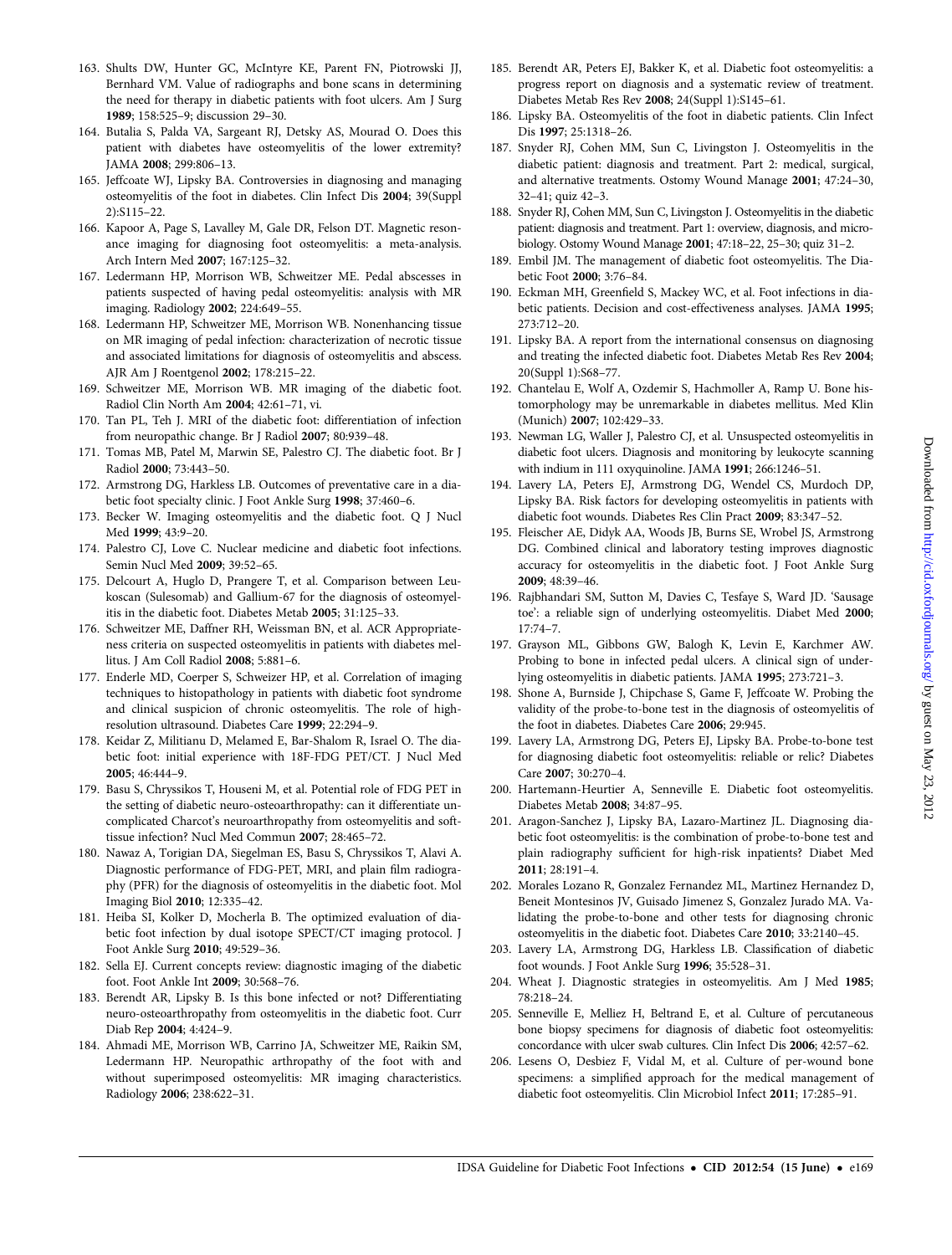- <span id="page-38-0"></span>208. Khatri G, Wagner DK, Sohnle PG. Effect of bone biopsy in guiding antimicrobial therapy for osteomyelitis complicating open wounds. Am J Med Sci 2001; 321:367–71.
- 209. Slater RA, Lazarovitch T, Boldur I, et al. Swab cultures accurately identify bacterial pathogens in diabetic foot wounds not involving bone. Diabet Med 2004; 21:705–9.
- 210. Zuluaga AF, Galvis W, Jaimes F, Vesga O. Lack of microbiological concordance between bone and non-bone specimens in chronic osteomyelitis: an observational study. BMC Infect Dis 2002; 2:8.
- 211. Elamurugan TP, Jagdish S, Kate V, Chandra Parija S. Role of bone biopsy specimen culture in the management of diabetic foot osteomyelitis. Int J Surg 2011; 9:214–6.
- 212. Kessler L, Piemont Y, Ortega F, et al. Comparison of microbiological results of needle puncture vs. superficial swab in infected diabetic foot ulcer with osteomyelitis. Diabet Med 2006; 23:99–102.
- 213. Senneville E, Morant H, Descamps D, et al. Needle puncture and transcutaneous bone biopsy cultures are inconsistent in patients with diabetes and suspected osteomyelitis of the foot. Clin Infect Dis 2009; 48:888–93.
- 214. Bernard L, Uckay I, Vuagnat A, et al. Two consecutive deep sinus tract cultures predict the pathogen of osteomyelitis. Int J Infect Dis 2010; 14:e390–3.
- 215. Ertugrul MB, Baktiroglu S, Salman S, et al. The diagnosis of osteomyelitis of the foot in diabetes: microbiological examination vs. magnetic resonance imaging and labelled leucocyte scanning. Diabet Med 2006; 23:649–53.
- 216. Howard CB, Einhorn M, Dagan R, Yagupski P, Porat S. Fine-needle bone biopsy to diagnose osteomyelitis. J Bone Joint Surg Br 1994; 76:311–4.
- 217. Tan JS, File TM Jr. Diagnosis and treatment of diabetic foot infections. Baillieres Best Pract Res Clin Rheumatol 1999; 13:149–61.
- 218. Mader JT, Ortiz M, Calhoun JH. Update on the diagnosis and management of osteomyelitis. Clin Podiatr Med Surg 1996; 13:701–24.
- 219. Marschall J, Bhavan KP, Olsen MA, Fraser VJ, Wright NM, Warren DK. The impact of prebiopsy antibiotics on pathogen recovery in hematogenous vertebral osteomyelitis. Clin Infect Dis 2011; 52:867–72.
- 220. White LM, Schweitzer ME, Deely DM, Gannon F. Study of osteomyelitis: utility of combined histologic and microbiologic evaluation of percutaneous biopsy samples. Radiology 1995; 197:840–2.
- 221. Senneville E, Lombart A, Beltrand E, et al. Outcome of diabetic foot osteomyelitis treated nonsurgically: a retrospective cohort study. Diabetes Care 2008; 31:637–42.
- 222. Weiner RD, Viselli SJ, Fulkert KA, Accetta P. Histology versus microbiology for accuracy in identification of osteomyelitis in the diabetic foot. J Foot Ankle Surg 2011; 50:197–200.
- 223. Sella EJ, Grosser DM. Imaging modalities of the diabetic foot. Clin Podiatr Med Surg 2003; 20:729–40.
- 224. Chatha DS, Cunningham PM, Schweitzer ME. MR imaging of the diabetic foot: diagnostic challenges. Radiol Clin North Am 2005; 43:747–59, ix.
- 225. Termaat MF, Raijmakers PG, Scholten HJ, Bakker FC, Patka P, Haarman HJ. The accuracy of diagnostic imaging for the assessment of chronic osteomyelitis: a systematic review and meta-analysis. J Bone Joint Surg Am 2005; 87:2464–71.
- 226. Peterson LR, Lissack LM, Canter K, Fasching CE, Clabots C, Gerding DN. Therapy of lower extremity infections with ciprofloxacin in patients with diabetes mellitus, peripheral vascular disease, or both. Am J Med 1989; 86:801–8.
- 227. Ha Van G, Siney H, Danan JP, Sachon C, Grimaldi A. Treatment of osteomyelitis in the diabetic foot. Contribution of conservative surgery. Diabetes Care 1996; 19:1257–60.
- 228. Venkatesan P, Lawn S, Macfarlane RM, Fletcher EM, Finch RG, Jeffcoate WJ. Conservative management of osteomyelitis in the feet of diabetic patients. Diabet Med 1997; 14:487–90.
- 229. Senneville E, Yazdanpanah Y, Cazaubiel M, et al. Rifampicin-ofloxacin oral regimen for the treatment of mild to moderate diabetic foot osteomyelitis. J Antimicrob Chemother 2001; 48:927–30.
- 230. Pittet D, Wyssa B, Herter-Clavel C, Kursteiner K, Vaucher J, Lew PD. Outcome of diabetic foot infections treated conservatively: a retrospective cohort study with long-term follow-up. Arch Intern Med 1999; 159:851–6.
- 231. Yadlapalli N, Vaishnar A, Sheehan P. Conservative management of diabetic foot ulcers complicated by osteomyelitis. Wounds 2002; 14:31–5.
- 232. Bamberger DM, Daus GP, Gerding DN. Osteomyelitis in the feet of diabetic patients. Long-term results, prognostic factors, and the role of antimicrobial and surgical therapy. Am J Med 1987; 83:653–60.
- 233. Nix DE, Cumbo TJ, Kuritzky P, DeVito JM, Schentag JJ. Oral ciprofloxacin in the treatment of serious soft tissue and bone infections. Efficacy, safety, and pharmacokinetics. Am J Med 1987; 82:146–53.
- 234. Embil JM, Rose G, Trepman E, et al. Oral antimicrobial therapy for diabetic foot osteomyelitis. Foot Ankle Int 2006; 27:771–9.
- 235. Yamaguchi Y, Yoshida S, Sumikawa Y, et al. Rapid healing of intractable diabetic foot ulcers with exposed bones following a novel therapy of exposing bone marrow cells and then grafting epidermal sheets. Br J Dermatol 2004; 151:1019–28.
- 236. Game FL, Jeffcoate WJ. Primarily non-surgical management of osteomyelitis of the foot in diabetes. Diabetologia 2008; 51:962–7.
- 237. Roeder B, Van Gils CC, Maling S. Antibiotic beads in the treatment of diabetic pedal osteomyelitis. J Foot Ankle Surg 2000; 39:124–30.
- 238. Wininger DA, Fass RJ. Antibiotic-impregnated cement and beads for orthopedic infections. Antimicrob Agents Chemother 1996; 40:2675–9.
- 239. Yamashita Y, Uchida A, Yamakawa T, Shinto Y, Araki N, Kato K. Treatment of chronic osteomyelitis using calcium hydroxyapatite ceramic implants impregnated with antibiotic. Int Orthop 1998; 22:247–51.
- 240. Jacobs AM, Seifert AM, Kirisits TJ, Protzel HR. Use of antibioticloaded bone cement in the management of common infections of the foot and ankle. Clin Podiatr Med Surg 1990; 7:523–44.
- 241. Marvaso A, Esposito S, Noviello S, et al. [Outpatient parenteral antibiotic therapy (OPAT) of diabetic foot infections with piperacillin/ tazobactam]. Infez Med 2002; 10:230–5.
- 242. Barth RE, Vogely HC, Hoepelman AI, Peters EJ. 'To bead or not to bead?' Treatment of osteomyelitis and prosthetic joint-associated infections with gentamicin bead chains. Int J Antimicrob Agents 2011; 38:371–5.
- 243. Fox HR, Karchmer AW. Management of diabetic foot infections, including the use of home intravenous antibiotic therapy. Clin Podiatr Med Surg 1996; 13:671–82.
- 244. Tice AD, Hoaglund PA, Shoultz DA. Outcomes of osteomyelitis among patients treated with outpatient parenteral antimicrobial therapy. Am J Med 2003; 114:723–8.
- 245. Steffen C, O'Rourke S. Surgical management of diabetic foot complications: the Far North Queensland profile. Aust N Z J Surg 1998; 68:258–60.
- 246. Giurini JM, Rosenblum BI. The role of foot surgery in patients with diabetes. Clin Podiatr Med Surg 1995; 12:119–27.
- 247. Bridges RM Jr, Deitch EA. Diabetic foot infections. Pathophysiology and treatment. Surg Clin North Am 1994; 74:537–55.
- 248. Gill LH. Foot surgery in the patient with diabetes. J South Orthop Assoc 1994; 3:261–7.
- 249. Chaytor ER. Surgical treatment of the diabetic foot. Diabetes Metab Res Rev 2000; 16(Suppl 1):S66–9.
- 250. Scher KS, Steele FJ. The septic foot in patients with diabetes. Surgery 1988; 104:661–6.
- 251. Pinzur MS, Sage R, Abraham M, Osterman H. Limb salvage in infected lower extremity gangrene. Foot Ankle 1988; 8:212–5.
- 252. Armstrong DG, Perales TA, Murff RT, Edelson GW, Welchon JG. Value of white blood cell count with differential in the acute diabetic foot infection. J Am Podiatr Med Assoc 1996; 86:224–7.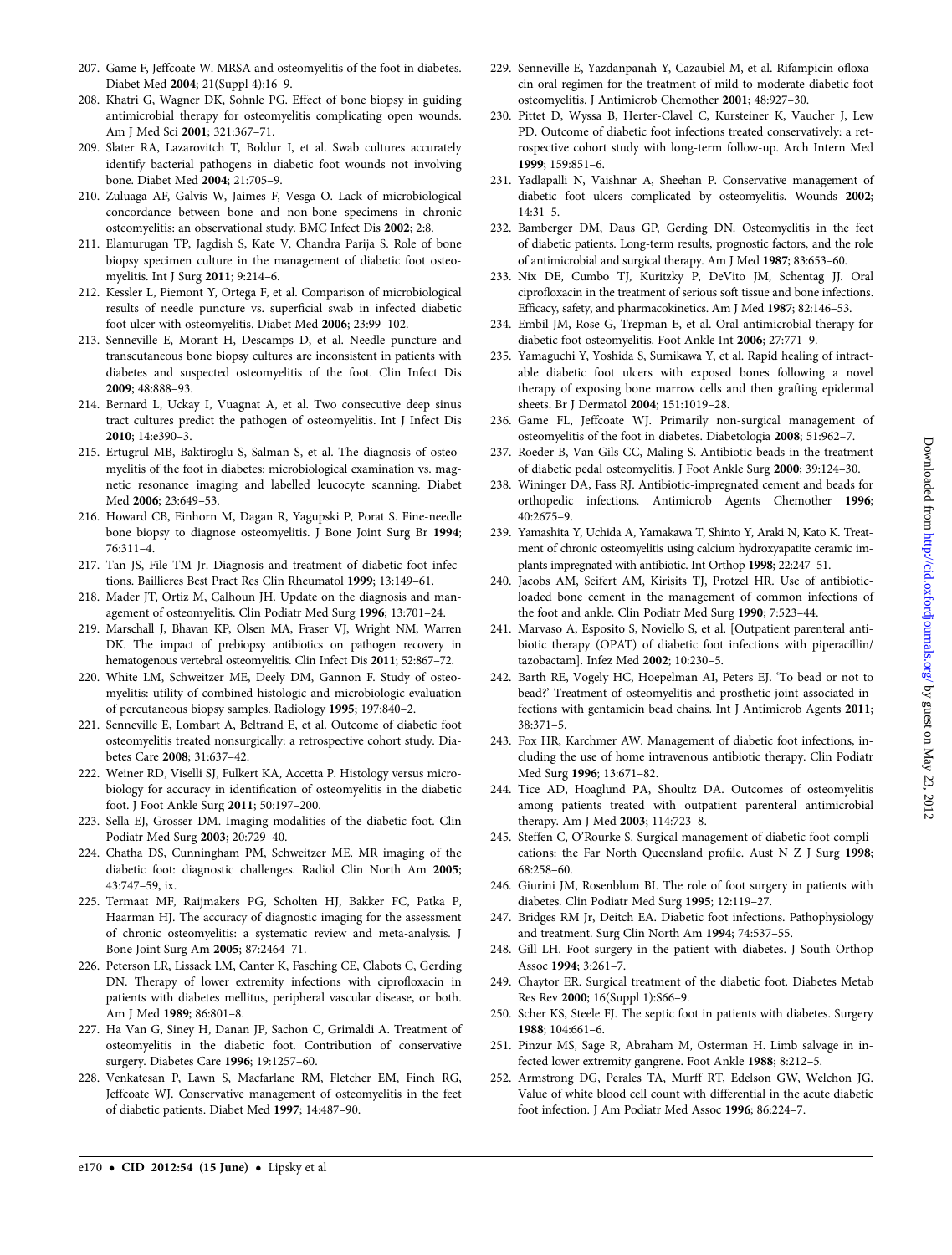- <span id="page-39-0"></span>253. Lavery LA, Armstrong DG, Quebedeaux TL, Walker SC. Puncture wounds: normal laboratory values in the face of severe infection in diabetics and non-diabetics. Am J Med 1996; 101:521–5.
- 254. Tan JS, Friedman NM, Hazelton-Miller C, Flanagan JP, File TM Jr. Can aggressive treatment of diabetic foot infections reduce the need for above-ankle amputation? Clin Infect Dis 1996; 23:286–91.
- 255. Armstrong DG, Lipsky BA. Diabetic foot infections: stepwise medical and surgical management. Int Wound J 2004; 1:123-32.
- 256. Grodinsky M. A study of the fascial spaces of the foot and their bearing on infections. 1929:737–43.
- 257. Loeffler RD Jr, Ballard A. Plantar fascial spaces of the foot and a proposed surgical approach. Foot Ankle 1980; 1:11–4.
- 258. Piaggesi A, Schipani E, Campi F, et al. Conservative surgical approach versus non-surgical management for diabetic neuropathic foot ulcers: a randomized trial. Diabet Med 1998; 15:412–7.
- 259. Bose K. A surgical approach for the infected diabetic foot. Int Orthop 1979; 3:177–81.
- 260. Brodsky JW, Schneidler C. Diabetic foot infections. Orthop Clin North Am 1991; 22:473–89.
- 261. Connolly JE, Wrobel JS, Anderson RF. Primary closure of infected diabetic foot wounds. A report of closed instillation in 30 cases. J Am Podiatr Med Assoc 2000; 90:175–82.
- 262. Pinzur MS. Amputation level selection in the diabetic foot. Clin Orthop Relat Res 1993:68–70.
- 263. Armstrong DG, Lavery LA, Frykberg RG, Wu SC, Boulton AJ. Validation of a diabetic foot surgery classification. Int Wound J 2006; 3:240–6.
- 264. Durham JR, McCoy DM, Sawchuk AP, et al. Open transmetatarsal amputation in the treatment of severe foot infections. Am J Surg 1989; 158:127–30.
- 265. Benton GS, Kerstein MD. Cost effectiveness of early digit amputation in the patient with diabetes. Surg Gynecol Obstet 1985; 161:523–4.
- 266. Field CK, Kerstein MD. Cost-benefit analysis of lower-extremity amputation: ethical considerations. Wounds 1993; 5:10–3.
- 267. Van Damme H, Rorive M, Martens De Noorthout BM, Quaniers J, Scheen A, Limet R. Amputations in diabetic patients: a plea for footsparing surgery. Acta Chir Belg 2001; 101:123–9.
- 268. Khammash MR, Obeidat KA. Prevalence of ischemia in diabetic foot infection. World J Surg 2003; 27:797–9.
- 269. Wrobel JS, Robbins J, Armstrong DG. The high-low amputation ratio: a deeper insight into diabetic foot care? J Foot Ankle Surg 2006; 45:375–9.
- 270. Jones V. Debridement of diabetic foot lesions. The Diabetic Foot 1998; 1:88–94.
- 271. Rauwerda JA. Foot debridement: anatomic knowledge is mandatory. Diabetes Metab Res Rev 2000; 16(Suppl 1):S23–6.
- 272. Lepantalo M, Biancari F, Tukiainen E. Never amputate without consultation of a vascular surgeon. Diabetes Metab Res Rev 2000; 16 (Suppl 1):S27–32.
- 273. LoGerfo FW, Coffman JD. Current concepts. Vascular and microvascular disease of the foot in diabetes. Implications for foot care. N Engl J Med 1984; 311:1615–9.
- 274. Holstein PE, Sorensen S. Limb salvage experience in a multidisciplinary diabetic foot unit. Diabetes Care 1999; 22(Suppl 2):B97–103.
- 275. Estes JM, Pomposelli FB Jr. Lower extremity arterial reconstruction in patients with diabetes mellitus. Diabet Med 1996; 13(Suppl 1): S43–7.
- 276. Chang BB, Darling RC 3rd, Paty PS, Lloyd WE, Shah DM, Leather RP. Expeditious management of ischemic invasive foot infections. Cardiovasc Surg 1996; 4:792–5.
- 277. Taylor LM Jr, Porter JM. The clinical course of diabetics who require emergent foot surgery because of infection or ischemia. J Vasc Surg 1987; 6:454–9.
- 278. Steed DL, Donohoe D, Webster MW, Lindsley L. Effect of extensive debridement and treatment on the healing of diabetic foot ulcers. Diabetic Ulcer Study Group. J Am Coll Surg 1996; 183:61–4.
- 279. Vermeulen H, Ubbink D, Goossens A, de Vos R, Legemate D. Dressings and topical agents for surgical wounds healing by secondary intention. Cochrane Database Syst Rev 2004; 2:CD003554.
- 280. Ubbink DT, Westerbos SJ, Evans D, Land L, Vermeulen H. Topical negative pressure for treating chronic wounds. Cochrane Database Syst Rev 2008; 3:CD001898.
- 281. Vermeulen H, van Hattem JM, Storm-Versloot MN, Ubbink DT. Topical silver for treating infected wounds. Cochrane Database Syst Rev 2007; 1:CD005486.
- 282. Bergin SM, Wraight P. Silver based wound dressings and topical agents for treating diabetic foot ulcers. Cochrane Database Syst Rev 2006; 1:CD005082.
- 283. Hinchliffe RJ, Valk GD, Apelqvist J, et al. A systematic review of the effectiveness of interventions to enhance the healing of chronic ulcers of the foot in diabetes. Diabetes Metab Res Rev 2008; 24 (Suppl 1):S119–44.
- 284. Hilton JR, Williams DT, Beuker B, Miller DR, Harding KG. Wound dressings in diabetic foot disease. Clin Infect Dis 2004; 39(Suppl 2): S100–3.
- 285. Nelson EA, O'Meara S, Golder S, Dalton J, Craig D, Iglesias C. Systematic review of antimicrobial treatments for diabetic foot ulcers. Diabet Med 2006; 23:348–59.
- 286. O'Meara SM, Cullum NA, Majid M, Sheldon TA. Systematic review of antimicrobial agents used for chronic wounds. Br J Surg 2001; 88:4–21.
- 287. Steed DL. Clinical evaluation of recombinant human platelet-derived growth factor for the treatment of lower extremity ulcers. Plast Reconstr Surg 2006; 117:143S–149S; discussion 50S–51S.
- 288. Apelqvist J, Bakker K, van Houtum WH, Schaper NC. Practical guidelines on the management and prevention of the diabetic foot: based upon the International Consensus on the Diabetic Foot (2007) Prepared by the International Working Group on the Diabetic Foot. Diabetes Metab Res Rev 2008; 24(Suppl 1):S181–7.
- 289. Driver VR. Treating the macro and micro wound environment of the diabetic patient: managing the whole patient, not the hole in the patient. 2004:49–56.
- 290. Svensjo T, Pomahac B, Yao F, Slama J, Eriksson E. Accelerated healing of full-thickness skin wounds in a wet environment. Plast Reconstr Surg 2000; 106:602–12; discussion 13–4.
- 291. Smith J, Thow J. Is debridement effective for diabetic foot ulcers? A systematic review: 2. The Diabetic Foot 2001; 4:77–80.
- 292. Smith J. Is debridement effective for diabetic foot ulcer? A systematic review: 1. The Diabetic Foot 2001; 1:10–4.
- 293. Eldor R, Raz I, Ben Yehuda A, Boulton AJ. New and experimental approaches to treatment of diabetic foot ulcers: a comprehensive review of emerging treatment strategies. Diabet Med 2004; 21:1161–73.
- 294. Cutting K, White R, Edmonds M. The safety and efficacy of dressings with silver—addressing clinical concerns. Int Wound J 2007; 4:177–84.
- 295. Chopra I. The increasing use of silver-based products as antimicrobial agents: a useful development or a cause for concern? J Antimicrob Chemother 2007; 59:587–90.
- 296. Percival SL, Woods E, Nutekpor M, Bowler P, Radford A, Cochrane C. Prevalence of silver resistance in bacteria isolated from diabetic foot ulcers and efficacy of silver-containing wound dressings. Ostomy Wound Manage 2008; 54:30–40.
- 297. Silver dressings for the treatment of patients with infected wounds: a review of clinical and cost-effectiveness. Health Technology Inquiry Service, 2010.
- 298. Storm-Versloot MN, Vos CG, Ubbink DT, Vermeulen H. Topical silver for preventing wound infection. Cochrane Database Syst Rev 2010; 3:CD006478.
- 299. Armstrong DG, Nguyen HC, Lavery LA, van Schie CH, Boulton AJ, Harkless LB. Off-loading the diabetic foot wound: a randomized clinical trial. Diabetes Care 2001; 24:1019–22.
- 300. Lewis R, Whiting P, ter Riet G, O'Meara S, Galanville J. A rapid systematic review of the clinical effectiveness and cost effectiveness of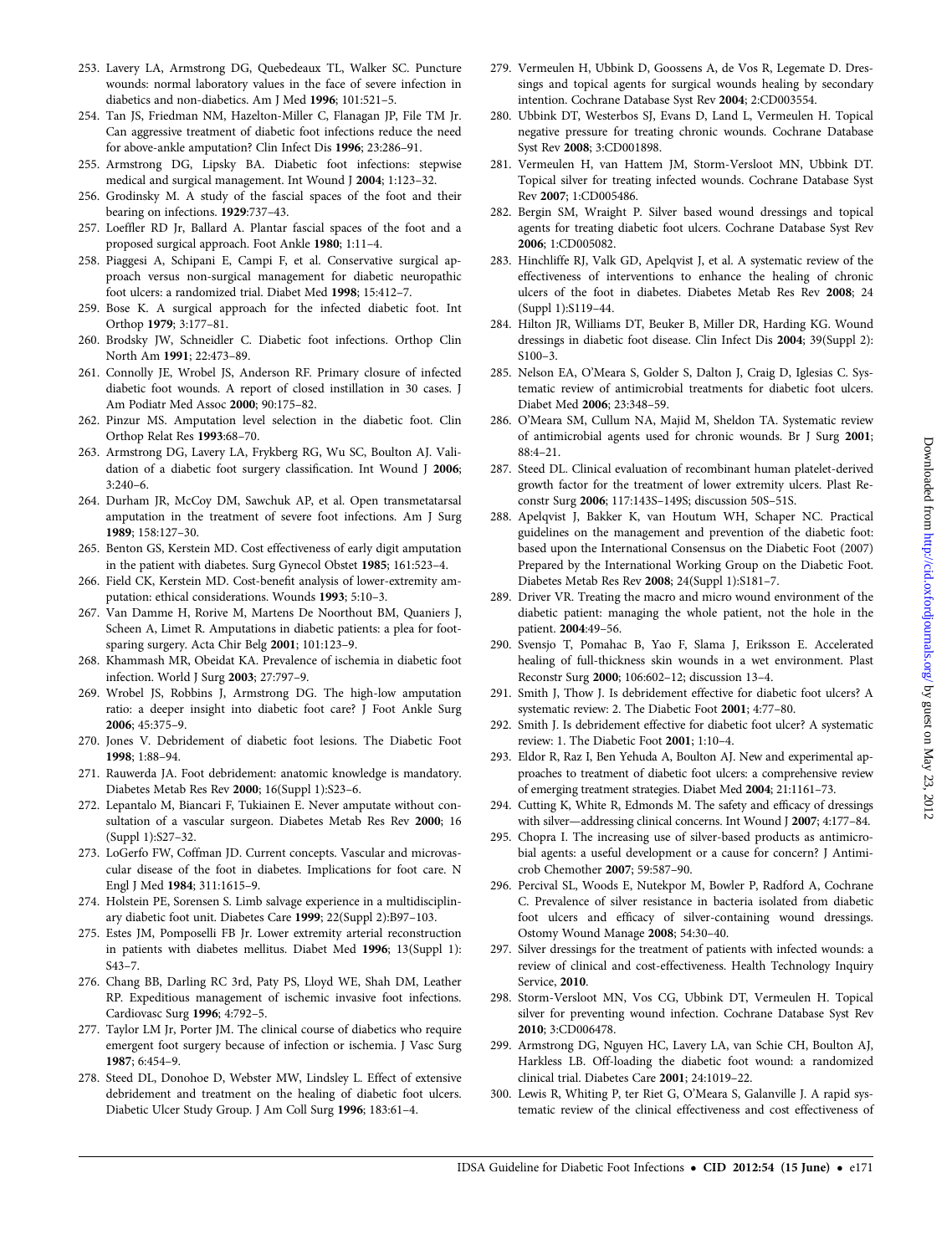<span id="page-40-0"></span>debriding agents in treating surgical wounds healing by secondary intention. NHS HTA Programme, the National Institute of Clinical Excellence, NHS Centre for Reviews and Dissemination: University of York, 2000:1–8.

- 301. Armstrong DG, Lavery LA, Vazquez JR, Nixon BP, Boulton AJ. How and why to surgically debride neuropathic diabetic foot wounds. J Am Podiatr Med Assoc 2002; 92:402–4.
- 302. Singhal A, Reis ED, Kerstein MD. Options for nonsurgical debridement of necrotic wounds. Adv Skin Wound Care 2001; 14:96–100; quiz 02–3.
- 303. Attinger CE, Janis JE, Steinberg J, Schwartz J, Al-Attar A, Couch K. Clinical approach to wounds: debridement and wound bed preparation including the use of dressings and wound-healing adjuvants. Plast Reconstr Surg 2006; 117:72S–109S.
- 304. Attinger CE, Bulan E, Blume PA. Surgical debridement. The key to successful wound healing and reconstruction. Clin Podiatr Med Surg 2000; 17:599–630.
- 305. Tantawi TI, Gohar YM, Kotb MM, Beshara FM, El-Naggar MM. Clinical and microbiological efficacy of MDT in the treatment of diabetic foot ulcers. J Wound Care 2007; 16:379–83.
- 306. Paul AG, Ahmad NW, Lee HL, et al. Maggot debridement therapy with Lucilia cuprina: a comparison with conventional debridement in diabetic foot ulcers. Int Wound J 2009; 6:39–46.
- 307. Lodge A, Jones M, Thomas S. Maggots 'n' chips: a novel approach to the treatment of diabetic ulcers. Br J Community Nurs 2006; 11 (Suppl):23–6.
- 308. Edwards J, Stapley S. Debridement of diabetic foot ulcers. Cochrane Database Syst Rev 2010; 4:CD003556.
- 309. Sainsbury DC. Evaluation of the quality and cost-effectiveness of Versajet hydrosurgery. Int Wound J 2009; 6:24–9.
- 310. Caputo WJ, Beggs DJ, DeFede JL, Simm L, Dharma H. A prospective randomised controlled clinical trial comparing hydrosurgery debridement with conventional surgical debridement in lower extremity ulcers. Int Wound J 2008; 5:288–94.
- 311. Cavanagh PR. Therapeutic footwear for people with diabetes. Diabetes Metab Res Rev 2004; 20(Suppl 1):S51–5.
- 312. Mueller MJ, Diamond JE, Sinacore DR, et al. Total contact casting in treatment of diabetic plantar ulcers. Controlled clinical trial. Diabetes Care 1989; 12:384–8.
- 313. Bus SA, Valk GD, van Deursen RW, et al. The effectiveness of footwear and offloading interventions to prevent and heal foot ulcers and reduce plantar pressure in diabetes: a systematic review. Diabetes Metab Res Rev 2008; 24(Suppl 1):S162–80.
- 314. Katz IA, Harlan A, Miranda-Palma B, et al. A randomized trial of two irremovable off-loading devices in the management of plantar neuropathic diabetic foot ulcers. Diabetes Care 2005; 28:555–9.
- 315. Nabuurs-Franssen MH, Sleegers R, Huijberts MS, et al. Total contact casting of the diabetic foot in daily practice: a prospective follow-up study. Diabetes Care 2005; 28:243–7.
- 316. Frykberg RG, Zgonis T, Armstrong DG, et al. Diabetic foot disorders. A clinical practice guideline (2006 revision). J Foot Ankle Surg 2006; 45:S1–66.
- 317. Cavanagh PR, Lipsky BA, Bradbury AW, Botek G. Treatment for diabetic foot ulcers. Lancet 2005; 366:1725–35.
- 318. Spencer S. Pressure relieving interventions for preventing and treating diabetic foot ulcers. Cochrane Database Syst Rev 2000; 3:CD002302.
- 319. Cardinal M, Eisenbud DE, Phillips T, Harding K. Early healing rates and wound area measurements are reliable predictors of later complete wound closure. Wound Repair Regen 2008; 16:19–22.
- 320. Ince P, Game FL, Jeffcoate WJ. Rate of healing of neuropathic ulcers of the foot in diabetes and its relationship to ulcer duration and ulcer area. Diabetes Care 2007; 30:660–3.
- 321. Chuck AW, Hailey D, Jacobs P, Perry DC. Cost-effectiveness and budget impact of adjunctive hyperbaric oxygen therapy for diabetic foot ulcers. Int J Technol Assess Health Care 2008; 24:178–83.
- 322. Goldman RJ. Hyperbaric oxygen therapy for wound healing and limb salvage: a systematic review. PM R 2009; 1:471–89.
- 323. Kranke P, Bennett M, Roeckl-Wiedmann I, Debus S. Hyperbaric oxygen therapy for chronic wounds. Cochrane Database Syst Rev 2004; 2:CD004123.
- 324. Lipsky BA, Berendt AR. Hyperbaric oxygen therapy for diabetic foot wounds: has hope hurdled hype? Diabetes Care 2010; 33:1143–5.
- 325. Wieman TJ, Smiell JM, Su Y. Efficacy and safety of a topical gel formulation of recombinant human platelet-derived growth factor-BB (becaplermin) in patients with chronic neuropathic diabetic ulcers. A phase III randomized placebo-controlled double-blind study. Diabetes Care 1998; 21:822–7.
- 326. Robson M. Integrating the results of phase IV ( postmarketing) clinical trial with four previous trials reinforces the position of Regranex (becaplermin) gel 0.01% is an effective adjunct to the treatment of diabetic foot ulcer. J Appl Res 2005; 5:35–45.
- 327. Viswanathan V, Mahesh U, Jayaraman M, Shina K, Ramachandram A. Beneficial role of granulocyte colony stimulating factor in foot infection in diabetic patients. J Assoc Physicians India 2003; 51:90–1.
- 328. Gough A, Clapperton M, Rolando N, Foster AV, Philpott-Howard J, Edmonds ME. Randomised placebo-controlled trial of granulocytecolony stimulating factor in diabetic foot infection. Lancet 1997; 350:855–9.
- 329. de Lalla F, Pellizzer G, Strazzabosco M, et al. Randomized prospective controlled trial of recombinant granulocyte colony-stimulating factor as adjunctive therapy for limb-threatening diabetic foot infection. Antimicrob Agents Chemother 2001; 45:1094–8.
- 330. Yonem A, Cakir B, Guler S, Azal OO, Corakci A. Effects of granulocyte-colony stimulating factor in the treatment of diabetic foot infection. Diabetes Obes Metab 2001; 3:332–7.
- 331. Kastenbauer T, Hornlein B, Sokol G, Irsigler K. Evaluation of granulocyte-colony stimulating factor (Filgrastim) in infected diabetic foot ulcers. Diabetologia 2003; 46:27–30.
- 332. Huang P, Li S, Han M, Xiao Z, Yang R, Han ZC. Autologous transplantation of granulocyte colony-stimulating factor-mobilized peripheral blood mononuclear cells improves critical limb ischemia in diabetes. Diabetes Care 2005; 28:2155–60.
- 333. Cruciani M, Lipsky BA, Mengoli C, de Lalla F. Granulocyte-colony stimulating factors as adjunctive therapy for diabetic foot infections. Cochrane Database Syst Rev 2009; 3:CD006810.
- 334. Gentzkow GD, Iwasaki SD, Hershon KS, et al. Use of dermagraft, a cultured human dermis, to treat diabetic foot ulcers. Diabetes Care 1996; 19:350–4.
- 335. Naughton G, Mansbridge J, Gentzkow G. A metabolically active human dermal replacement for the treatment of diabetic foot ulcers. Artif Organs 1997; 21:1203–10.
- 336. Marston WA, Hanft J, Norwood P, Pollak R. The efficacy and safety of Dermagraft in improving the healing of chronic diabetic foot ulcers: results of a prospective randomized trial. Diabetes Care 2003; 26:1701–5.
- 337. Blume PA, Walters J, Payne W, Ayala J, Lantis J. Comparison of negative pressure wound therapy using vacuum-assisted closure with advanced moist wound therapy in the treatment of diabetic foot ulcers: a multicenter randomized controlled trial. Diabetes Care 2008; 31:631–6.
- 338. Armstrong DG, Lavery LA. Negative pressure wound therapy after partial diabetic foot amputation: a multicentre, randomised controlled trial. Lancet 2005; 366:1704–10.
- 339. Wu SC, Marston W, Armstrong DG. Wound care: the role of advanced wound-healing technologies. J Am Podiatr Med Assoc 2010; 100:385–94.
- 340. Gregor S, Maegele M, Sauerland S, Krahn JF, Peinemann F, Lange S. Negative pressure wound therapy: a vacuum of evidence? Arch Surg 2008; 143:189–96.
- 341. Fincke BG, Miller DR, Turpin R. A classification of diabetic foot infections using ICD-9-CM codes: application to a large computerized medical database. BMC Health Serv Res 2010; 10:192.